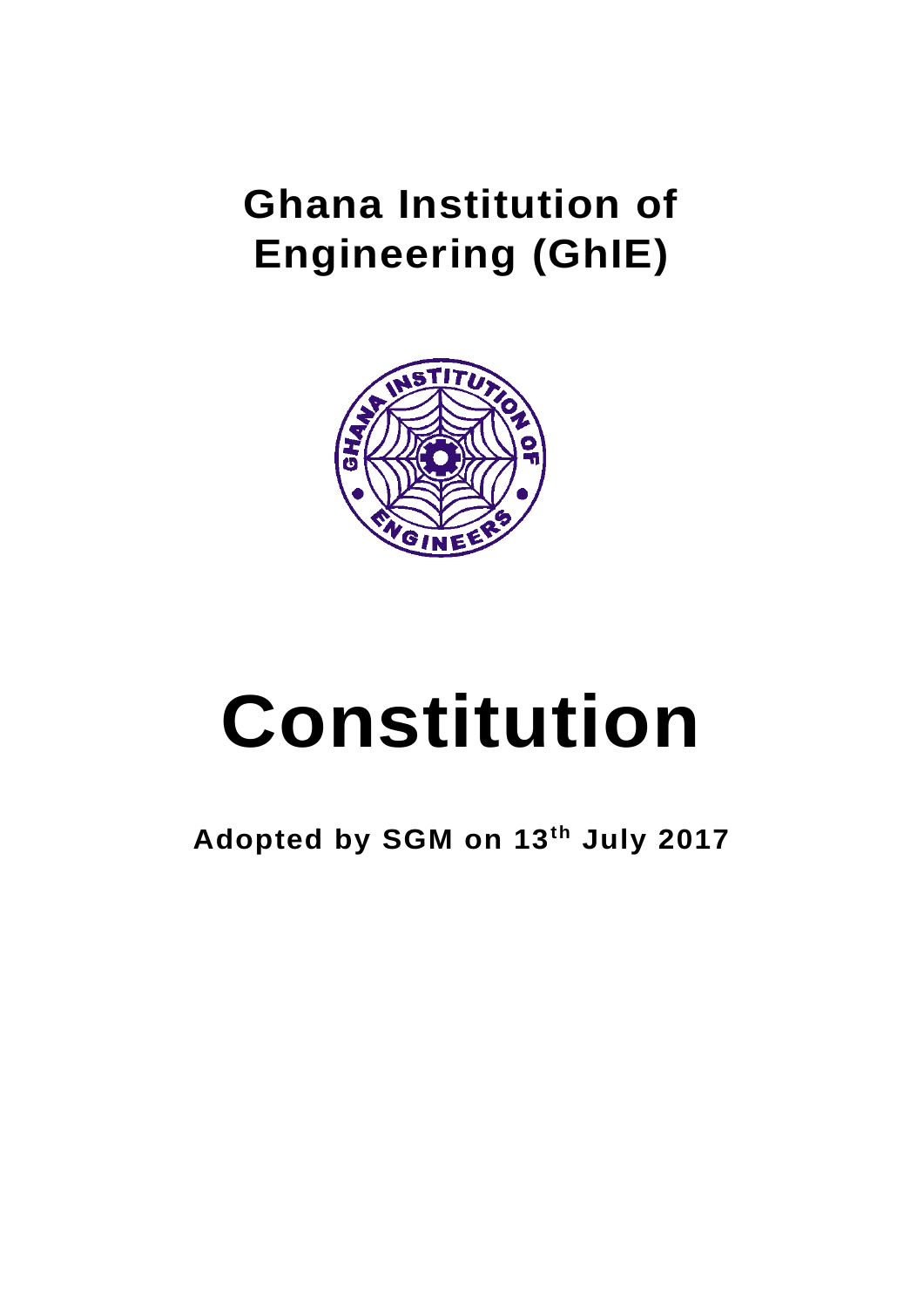# <span id="page-1-0"></span>Preamble

This Constitution is adopted, on this 13th Day of July 2017, at a Special General Meeting of the Ghana Institution of Engineers, as rules and regulations to guide the operations of the Ghana Institution of Engineering, with the understanding that it will come into full effect on 1st April 2018, subject to the Transitional Provision in Article 20 of this Constitution.

Signed Ing Carlien Bou-Chedid President

Signed Ing George Essandoh Executive Secretary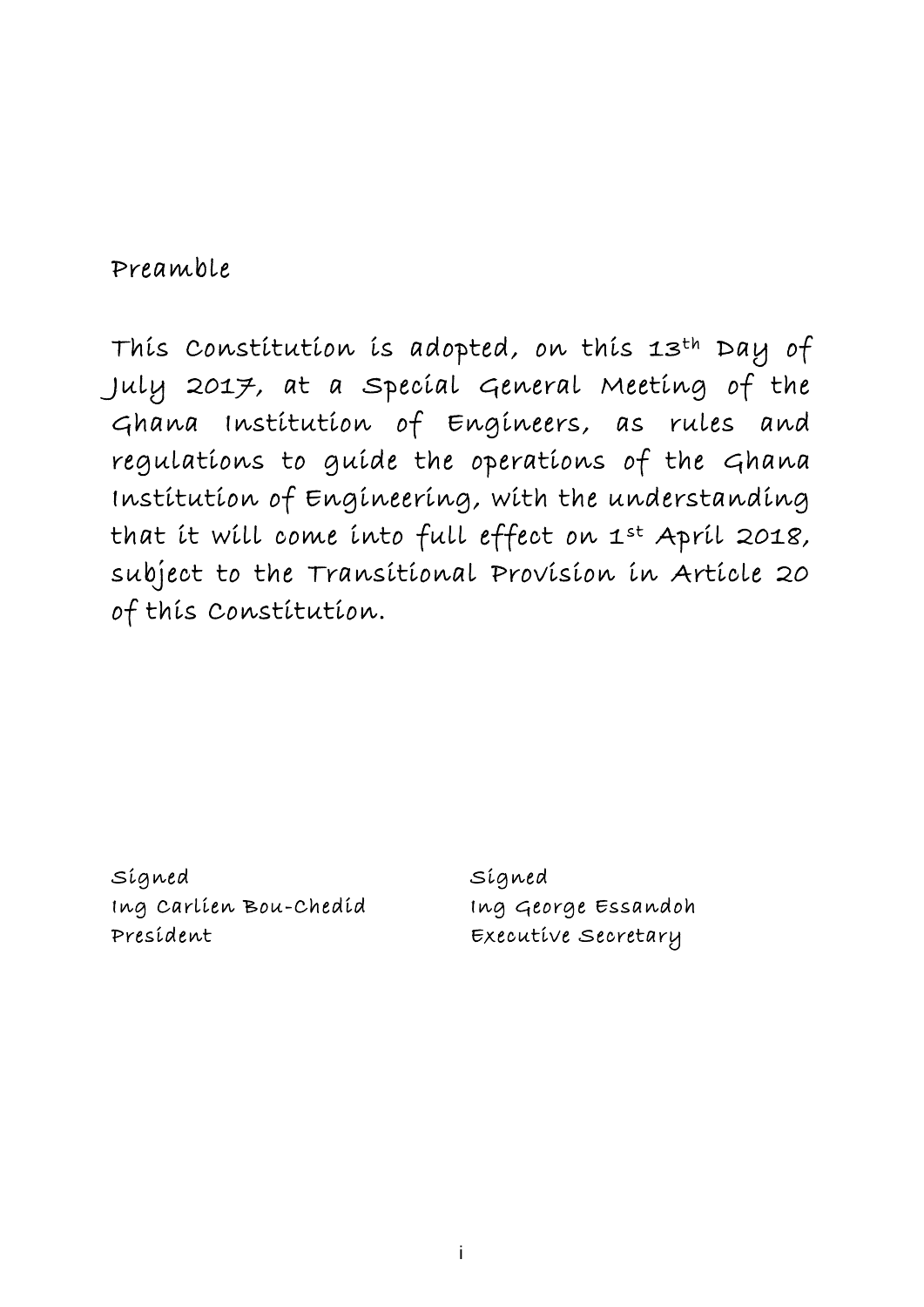# <span id="page-2-0"></span>**Table of Contents**

| 1.1. |                                                           |  |
|------|-----------------------------------------------------------|--|
|      |                                                           |  |
| 2.1. |                                                           |  |
|      |                                                           |  |
| 3.1. |                                                           |  |
| 3.2. |                                                           |  |
|      |                                                           |  |
| 4.1. |                                                           |  |
| 4.2. |                                                           |  |
| 4.3. |                                                           |  |
| 4.4. |                                                           |  |
| 4.5. |                                                           |  |
| 4.6. |                                                           |  |
|      |                                                           |  |
| 5.1. |                                                           |  |
| 5.2. |                                                           |  |
| 5.3. | Designations for the Classes of the Occupational Groups 7 |  |
| 5.4. |                                                           |  |
| 5.5. |                                                           |  |
| 5.6. |                                                           |  |
| 5.7. |                                                           |  |
|      | Article 6: Entry Requirements for Members 10              |  |
| 6.1. |                                                           |  |
| 6.2. | Professional Engineering Technologists Group  12          |  |
| 6.3. |                                                           |  |
| 6.4. |                                                           |  |
| 6.5. |                                                           |  |
| 6.6. |                                                           |  |
| 6.7. |                                                           |  |
| 6.8. | Additional Admission Requirements  19                     |  |
| 6.9. |                                                           |  |
|      |                                                           |  |
|      |                                                           |  |
|      |                                                           |  |
|      |                                                           |  |
|      |                                                           |  |
| 7.1. |                                                           |  |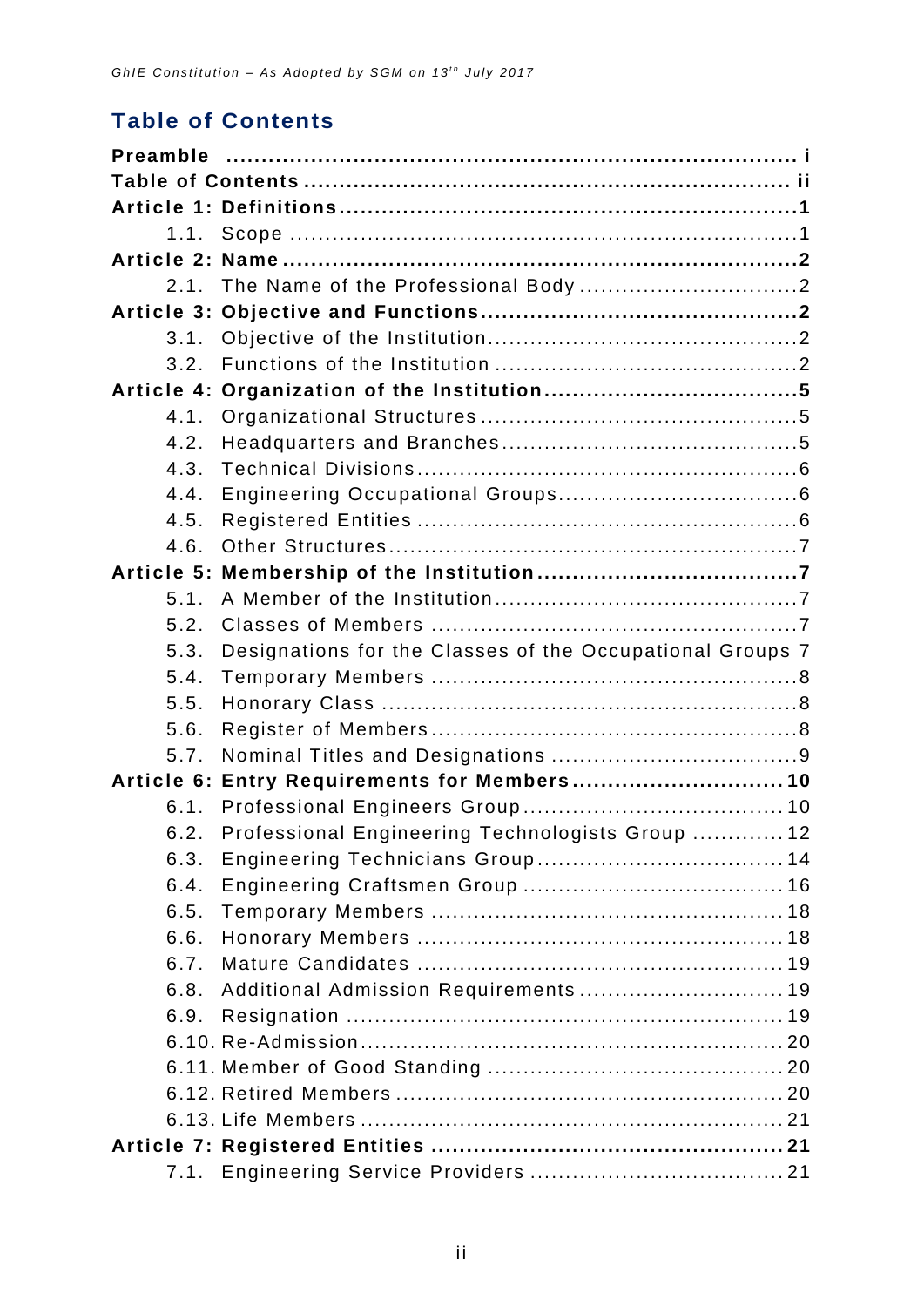| 7.3.                                                           | Registration of Registered Entities  22                       |  |  |  |
|----------------------------------------------------------------|---------------------------------------------------------------|--|--|--|
|                                                                | Article 8: Professional Conduct and Responsibility 22         |  |  |  |
|                                                                | 8.1. Code of Ethics and Engineering Practitioner's Oath22     |  |  |  |
|                                                                | 8.2. Professional Conduct of Members and Registered Entities  |  |  |  |
|                                                                |                                                               |  |  |  |
| 8.3.                                                           | Responsibility of Members and Registered Entities  23         |  |  |  |
| 8.4.                                                           |                                                               |  |  |  |
| Article 9: Entrance Fees, Annual Subscription, Levies and Fees |                                                               |  |  |  |
| 9.1.                                                           |                                                               |  |  |  |
| 9.2.                                                           |                                                               |  |  |  |
| 9.3.                                                           |                                                               |  |  |  |
| 9.4.                                                           |                                                               |  |  |  |
| 9.5.                                                           | Schedule of Entrance Fees, Annual Subscriptions and           |  |  |  |
|                                                                |                                                               |  |  |  |
|                                                                |                                                               |  |  |  |
|                                                                |                                                               |  |  |  |
|                                                                |                                                               |  |  |  |
|                                                                | 10.3. Responsibilities of the Officers of the Institution  28 |  |  |  |
|                                                                |                                                               |  |  |  |
|                                                                | 10.5. General Provisions for Elections of the Institution  30 |  |  |  |
|                                                                | 10.6. Specific Provisions for Election of Council Members 30  |  |  |  |
|                                                                |                                                               |  |  |  |
|                                                                | 10.8. Vacancy in the Office of Members of the Council  32     |  |  |  |
|                                                                | Article 11: Meetings of the Council and the Executive         |  |  |  |
|                                                                |                                                               |  |  |  |
|                                                                |                                                               |  |  |  |
|                                                                |                                                               |  |  |  |
|                                                                |                                                               |  |  |  |
|                                                                |                                                               |  |  |  |
|                                                                |                                                               |  |  |  |
|                                                                | 12.3. Tenure of Office of Branch Officers  37                 |  |  |  |
|                                                                | 12.4. Vacancy in the Branch Executive Committee  37           |  |  |  |
|                                                                | 12.5. Responsibility of the Branch Executive Committee 37     |  |  |  |
|                                                                | 12.6. Branch Executive Committee Meetings 38                  |  |  |  |
|                                                                |                                                               |  |  |  |
|                                                                | 13.1. Nature and Workings of the Committees 39                |  |  |  |
|                                                                |                                                               |  |  |  |
|                                                                |                                                               |  |  |  |
|                                                                |                                                               |  |  |  |
|                                                                |                                                               |  |  |  |
|                                                                |                                                               |  |  |  |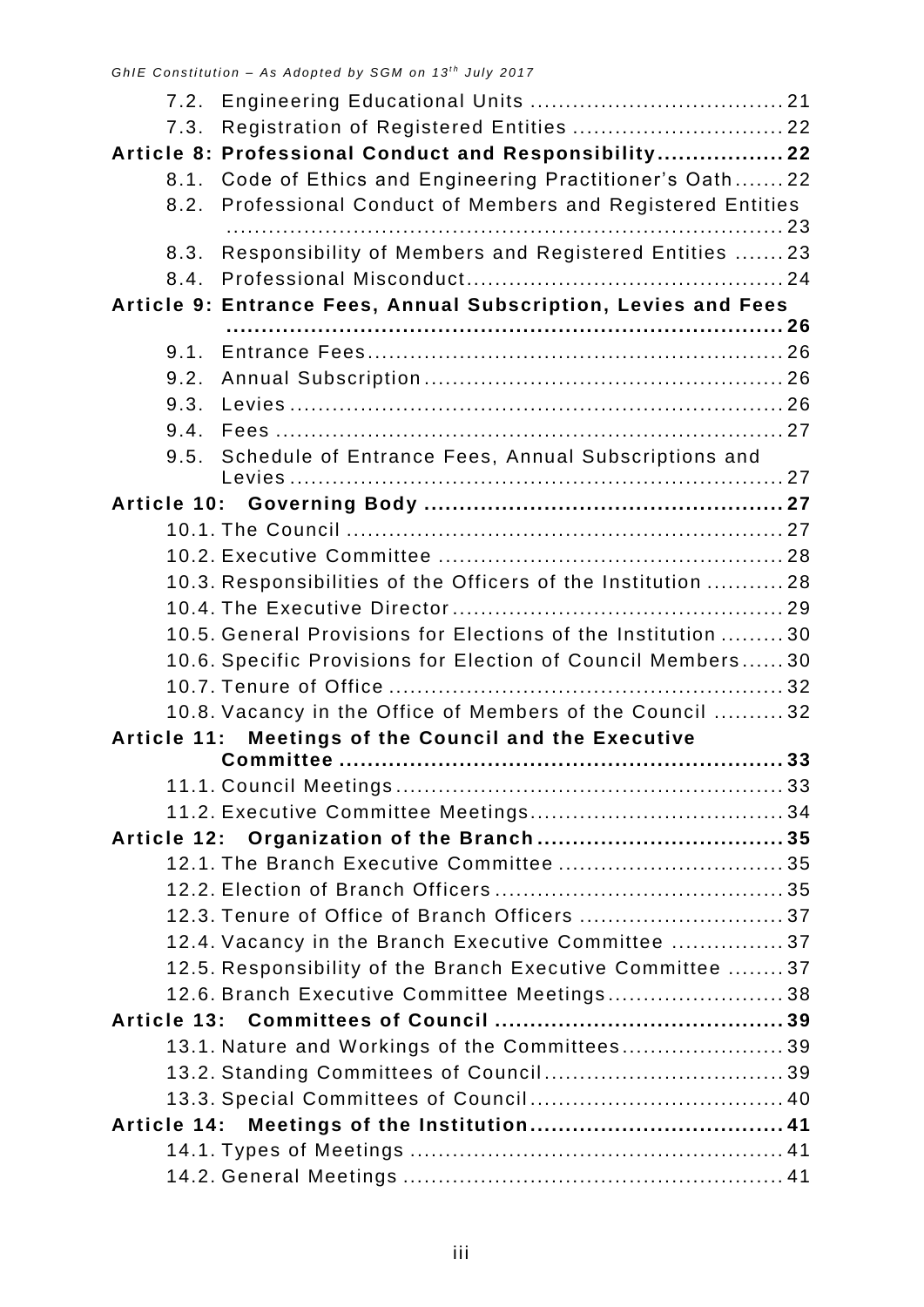| 14.5. Branch Annual General Meeting  42                    |  |  |
|------------------------------------------------------------|--|--|
| 14.6. Branch Special General Meeting  43                   |  |  |
| 14.7. Ordinary Meetings of the Institution  44             |  |  |
|                                                            |  |  |
|                                                            |  |  |
|                                                            |  |  |
|                                                            |  |  |
|                                                            |  |  |
| 15.5. Compensation for Services Rendered by Members  47    |  |  |
|                                                            |  |  |
| 16.1. Interpretation of the Constitution 48                |  |  |
|                                                            |  |  |
|                                                            |  |  |
| Article 18: Amendments to the Constitution and Bye-Laws 49 |  |  |
|                                                            |  |  |
|                                                            |  |  |
|                                                            |  |  |
| 19.1. Co-Operative Agreements and Reciprocal Membership 51 |  |  |
|                                                            |  |  |
| 19.3. Representation to other Organizations 52             |  |  |
|                                                            |  |  |
| 20.1. Purpose of Transitional Provisions  52               |  |  |
| 20.2. Preparation and Adoption of the Bye-Laws  52         |  |  |
| 20.3. Initial Term of Office for Members of Council 53     |  |  |
|                                                            |  |  |
|                                                            |  |  |
|                                                            |  |  |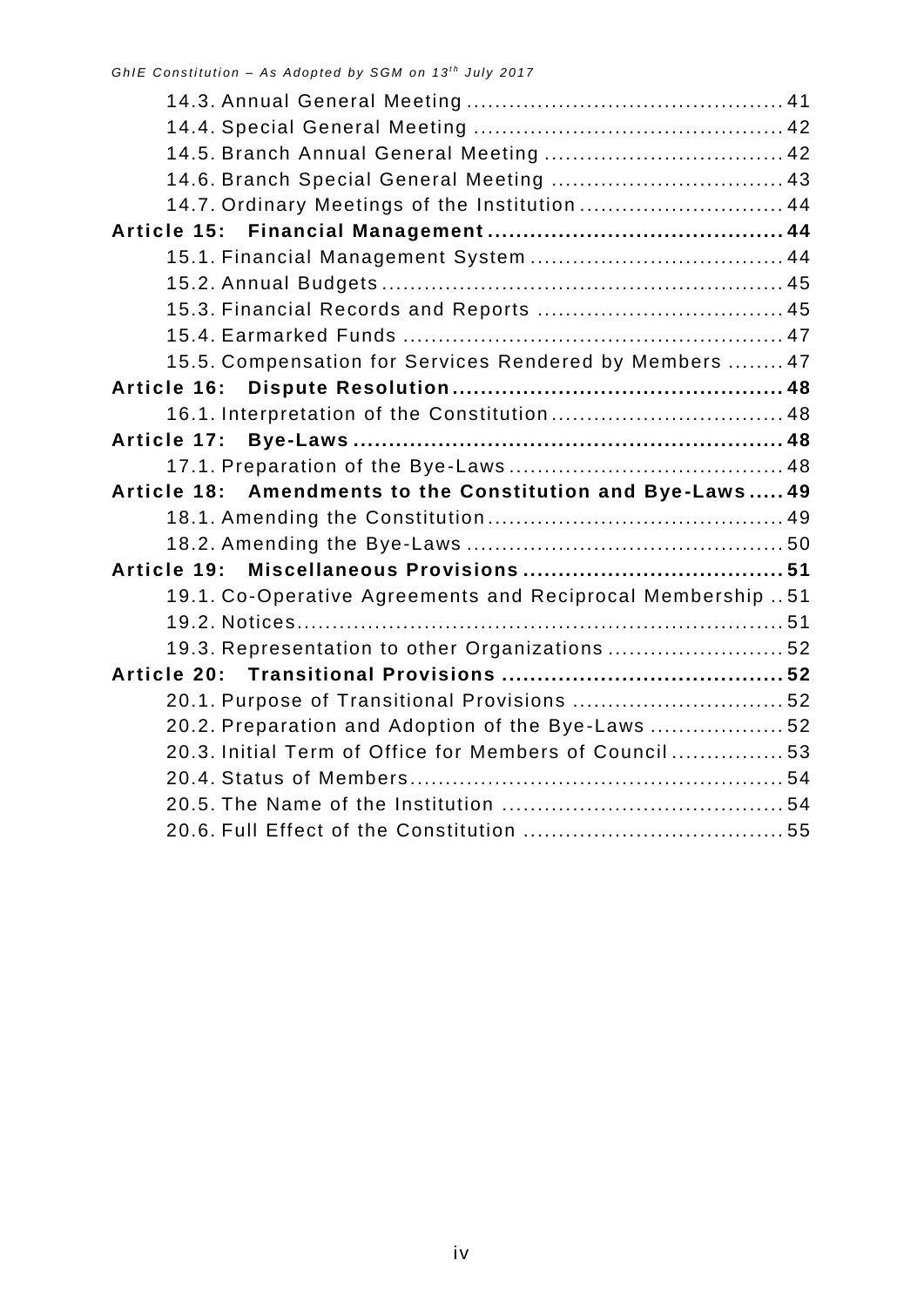# <span id="page-5-0"></span>**Article 1: Definitions**

#### <span id="page-5-1"></span>**1.1. Scope**

- 1.1.1. In this Constitution unless the context requires otherwise:
	- (a) "Branch" means a geographical branch of the Institution established under Article [4.2.3.](#page-9-3)
	- (b) "Bye-Laws" means rules and regulations, subsidiary to this Constitution and adopted under [Article 17:.](#page-52-2)
	- (c) "Chapter" means a group of Members, recognized by the Branch, to organize Ordinary Meetings as provided for in Article [4.2.5.](#page-9-4)
	- (d) "Class" means a category of membership of an Occupational Group as provided for under Article [5.2.](#page-11-3)
	- (e) "Council" means the Governing Body of the Institution established under Article [10.1.](#page-31-3)
	- (f) "Engineering" means the science and art of applying scientific and mathematical principles, experience, judgment, and common sense to create, develop, maintain, sustain, and apply technology for the needs and desires of society.
	- (g) "Engineering Council" means the Council set up under the Engineering Council Act 2011 (Act 819) for the Regulation of Engineering in Ghana.
	- (h) "Engineering Educational Unit" means a Registered Entity that trains potential Engineering Practitioners as provided for in Article [4.5.3.](#page-11-5)
	- (i) "Engineering Practitioner" means a person possessing the necessary qualifications and experien ce and who is engaged in the practice of engineering.
	- (j) "Engineering Service Provider" means a Registered Entity that employs Engineering Practitioners to provide engineering services as provided for in Article [4.5.2.](#page-10-3)
	- (k) "Full Member" means a Member of the Institution in the Class of Fellow, Senior Member or Member in all Occupational Groups.
	- (l) "Institution" means the Ghana Institution of Enginee ring.
	- (m) "Member" means a person who is registered with the Institution as provided for in Article [5.1.](#page-11-2)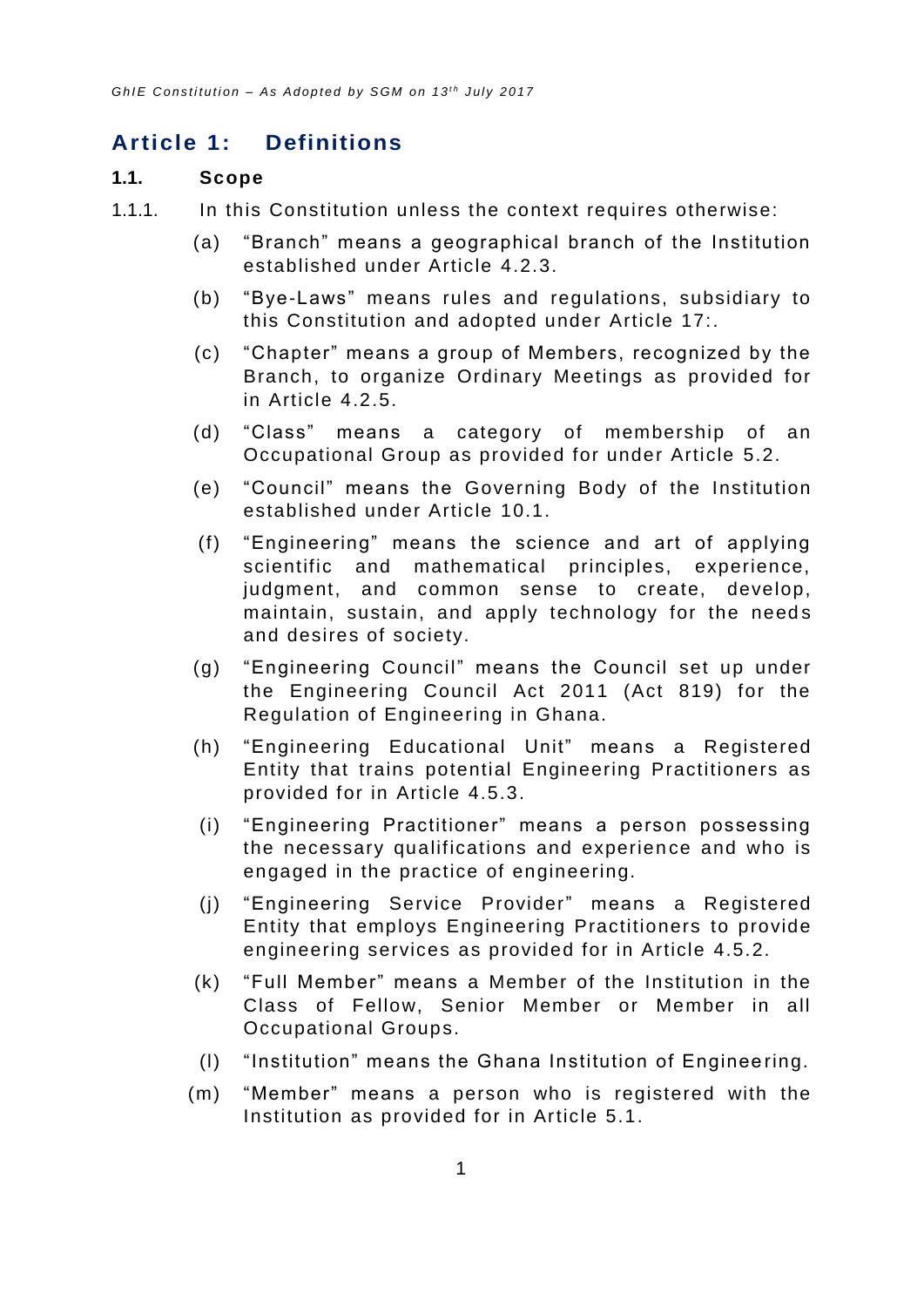- (n) "Member of Good Standing" means a Member who has satisfied the conditions prescribed in article [6.111](#page-24-1).
- (o) "Occupational Group" means a category of Engineering Practitioners as provided for un der Articles [4.4.](#page-10-1)
- (p) "Registered Entity" means an Engineering Service Provider or Engineering Educational Unit registered with the Institution, as provided for in Article [4.5.](#page-10-2)
- (q) "Technical Division" means a technical group of the Institution established under Article [4.3.](#page-10-0)

# <span id="page-6-0"></span>**Article 2: Name**

#### <span id="page-6-1"></span>**2.1. The Name of the Professional Body**

2.1.1. This association which is a professional body, registered under the Professional Bodies Registration Decree, 1974 (NRCD 143), shall be known as the "GHANA INSTITUTION OF ENGINEERING" and may be referred to as "GhIE".

# <span id="page-6-2"></span>**Article 3: Objective and Functions**

#### <span id="page-6-3"></span>**3.1. Objective of the Institution**

3.1.1. The objective of the Institution is to promote and advance the science and practice of engineering to the benefit of society in Ghana and Africa, and globally.

#### <span id="page-6-4"></span>**3.2. Functions of the Institution**

- 3.2.1. To achieve the objective, the Institution shall collaborate with the Engineering Council, other statutory bodies and other relevant organizations to undertake the following in Ghana:
	- (a) Registration and Regulation of engineering practice in Ghana;
	- (b) Maintaining Professional Standards in the practice of engineering;
	- (c) Promoting the Welfare of Members and Registered Entities;
	- (d) Providing Civic Service; and
	- (e) Promoting and Recognizing Excellence in the science and practice of engineering.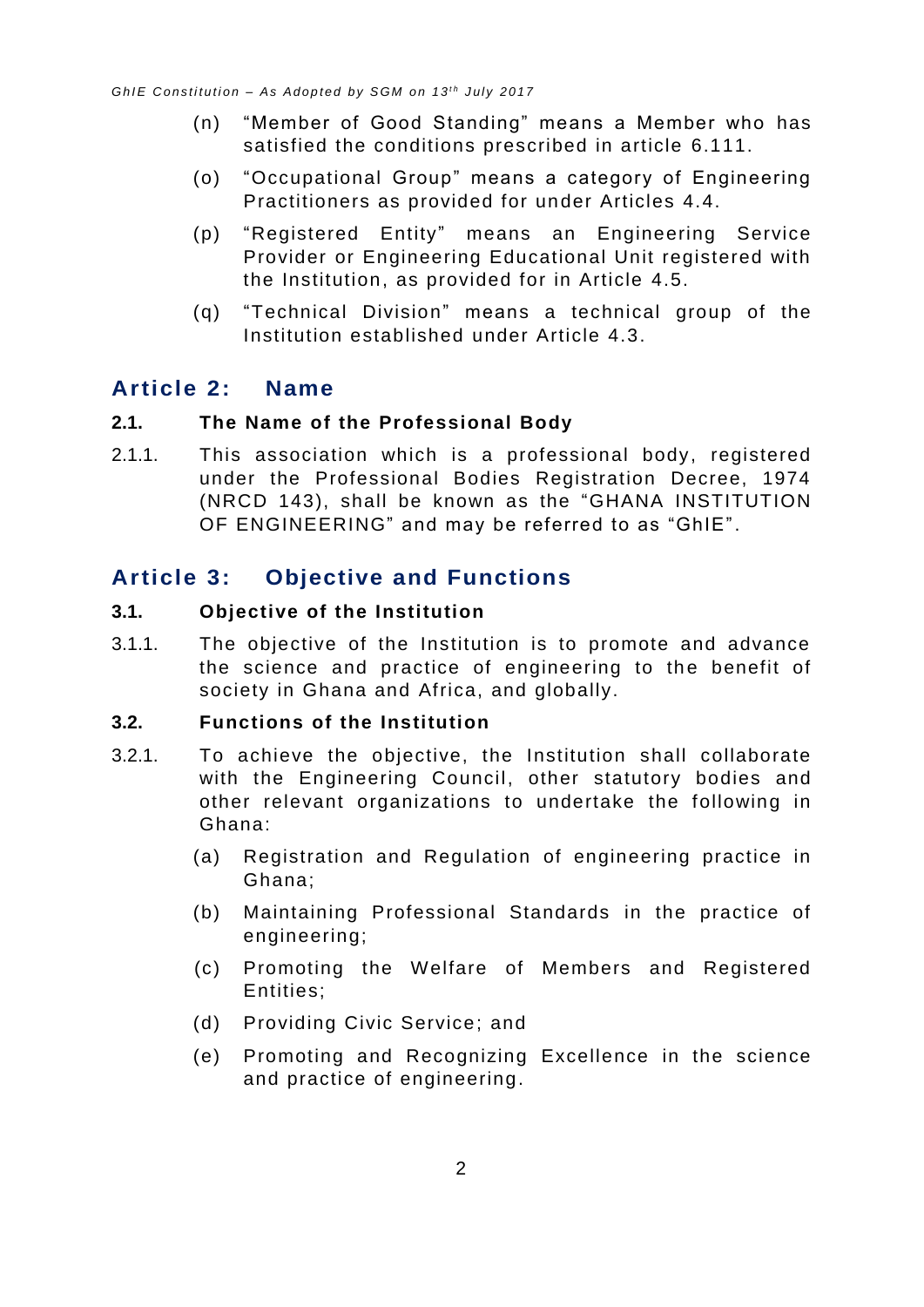- 3.2.2. In Registration and Regulation, the Institution shall:
	- (a) Establish and manage a register of Members and Registered Entities;
	- (b) Determine and prescribe requirements for registration;
	- (c) Publish annually, the list of all Full Members and Registered Entities who are of Good Standing;
	- (d) Ensure that all Full Members and Registered Entities of Good Standing are registered by the Engineering Council; and
	- (e) Advocate for the enforcement of the limits to areas of engineering practice and operation.
- 3.2.3. In Maintaining Professional Standards , the Institution shall:
	- (a) Prescribe, uphold and enforce professional engineering standards, conduct and ethics of Members and Registered Entities;
	- (b) Monitor, evaluate and recognize programs of education relevant to engineering practice;
	- (c) Undertake, recognize and promote research and innovation in the practice and science of engineering;
	- (d) Provide a framework and promote the Continuous Professional Development of Engineering Practitioners;
- <span id="page-7-0"></span>3.2.4. In promoting the welfare of Members and Registered Entities, the Institution shall:
	- (a) Promote and defend the interest of the Engineering Practitioner in the workplace regarding remuneration, health and safety, conditions of service and fair labor practices;
	- (b) Promote proper procurement, contract management practices and remuneration for the engagement of services for Engineering Service Providers;
	- (c) Assist in the placement of Trainee Members in relevant engineering firms for the purposes of initial training and experience;
	- (d) Manage an information system that enhances opportunities of Members and Registered Entities to maximize their value on the job market;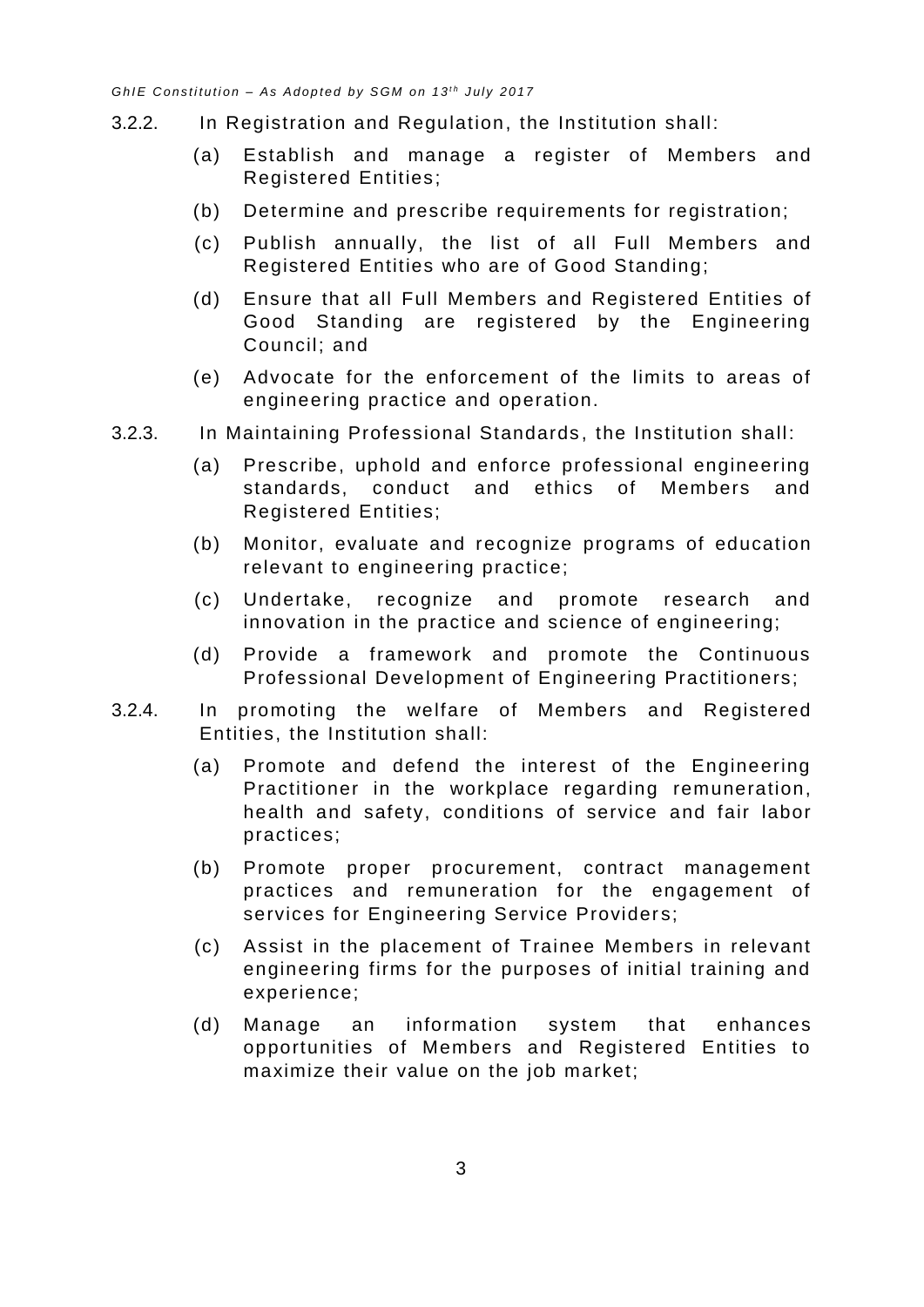- (e) Promote preference for indigenous Engineering Practitioners and Engineering Service Providers in the delivery of engineering services in Ghana and elsewhere; and
- (f) Promote socialization and social support programs for Engineering Practitioners as specified in the Bye -Laws.
- 3.2.5. In Providing Civic Service, the Institution shall:
	- (a) Advise the Government and the public on engineering matters;
	- (b) Promote an affirmative action for providing equal access and opportunity for the practice of Engineering with specific emphasis on gender and the under privileged in society;
	- (c) Undertake activities, especially in the areas of engineering, science and technology, that promote the welfare of society; and
	- (d) Encourage Members and Registered Entities to participate in activities that promote the welfare of society.
	- (e) Ascertain the views of engineering practitioners on matters of public interest which lie within their competences and facilitate making the views public.
- 3.2.6. In Promoting and Recognizing Excellence, the Institution shall:
	- (a) Publish newsletters and journals that will facilitate and promote the growth of engineering and engineering practice as provided for in the Bye-Laws;
	- (b) Establish an award system to recognize and promote outstanding contributions by Members, Registered Entities and others to engineering, science and technology, for the benefit of society as provided for in the Bye-Laws; and
	- (c) Recognize and promote the civic responsibility activities of Members and Registered Entities of the Institution.
- 3.2.7. The Statutory Bodies and relevant organizations that the Institution may collaborate with and the nature of the collaboration shall be provided for in the Bye-Laws.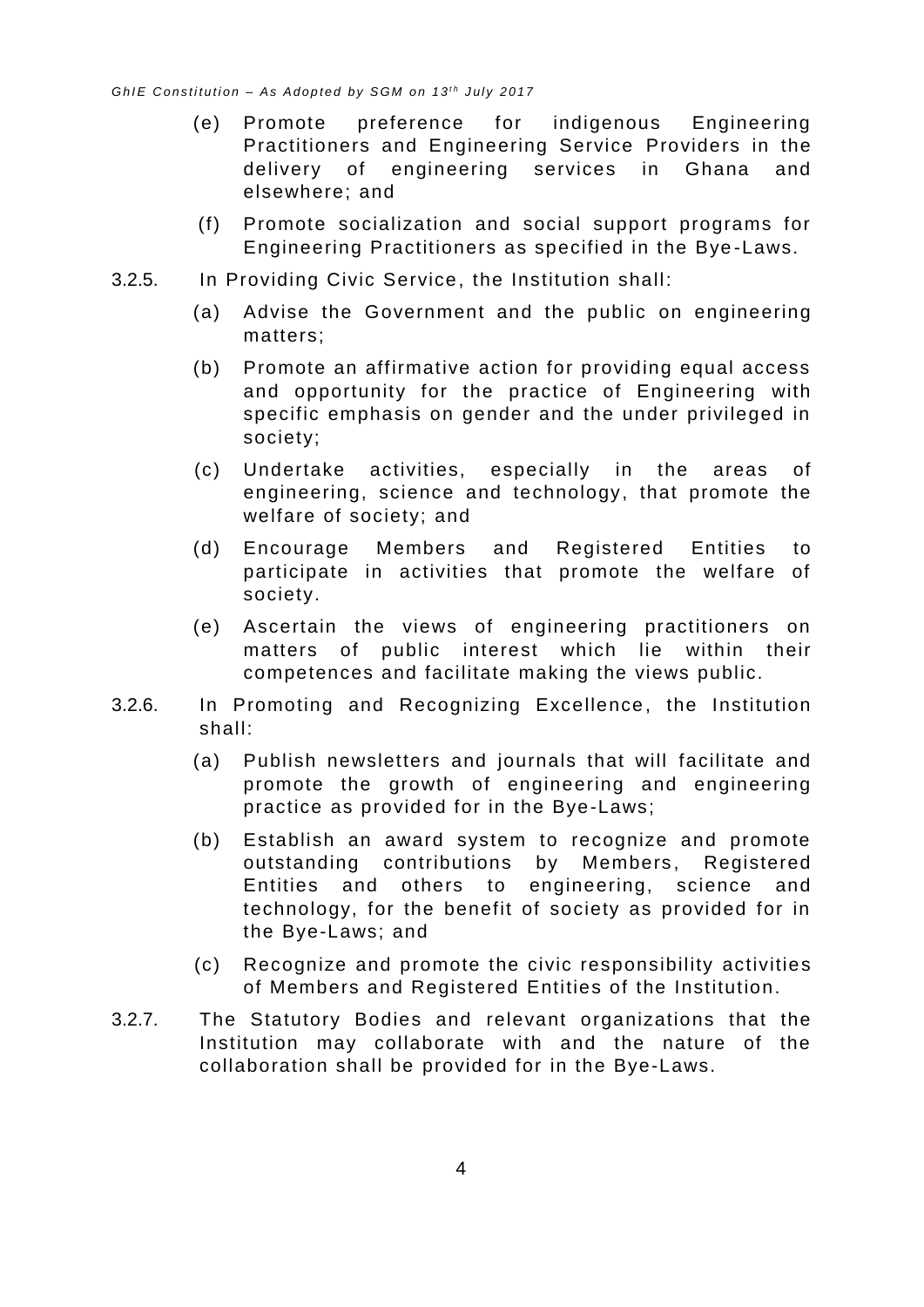# <span id="page-9-0"></span>**Article 4: Organization of the Institution**

#### <span id="page-9-1"></span>**4.1. Organizational Structures**

- 4.1.1. The Institution shall be organized in the following manner:
	- (a) Geographically, consist of the Headquarters, Branches and Chapters;
	- (b) Professionally, consist of Technical Divisions;
	- (c) For practice scope, consist of Occupational Groups; and
	- (d) For registration, consist of Members and Registered Entities.

#### <span id="page-9-2"></span>**4.2. Headquarters and Branches**

- 4.2.1. The Headquarters of the Institution shall preferably be in the national capital and currently at the Address provided for in the Bye-Laws.
- <span id="page-9-5"></span>4.2.2. The Institution will set up a Secretariat at the Headquarters to administer the affairs of the Institution. The Executive Director, appointed under Article [10.4,](#page-33-0) shall be the head of the Secretariat. The structures and operations of the Secretariat shall be subject to the prior approval of the Council in the following areas:
	- (a) Its organizational structure and staff schedule;
	- (b) The procedure and conditions of service for engagement of Staff; and
	- (c) Rules and procedures for its operations.
- <span id="page-9-3"></span>4.2.3. Branches shall be set up to facilitate the operation and growth of the Institution, taking cognizance of the geographical and political divisions of the country and the location, worldwide, of Engineering Practitioners of Ghanaian origin or with interest in Ghana.
- 4.2.4. A Branch may, with the approval of the Council, set up a Branch office.
- <span id="page-9-4"></span>4.2.5. Chapters, including student Chapters, may be set up under a Branch to facilitate the Ordinary Meetings of the Branch.
- 4.2.6. The criteria for setting up Branches and Chapters are provided for in the Bye-Laws.
- 4.2.7. Further provisions on Branches are provided for in [Article](#page-39-0)   $12:$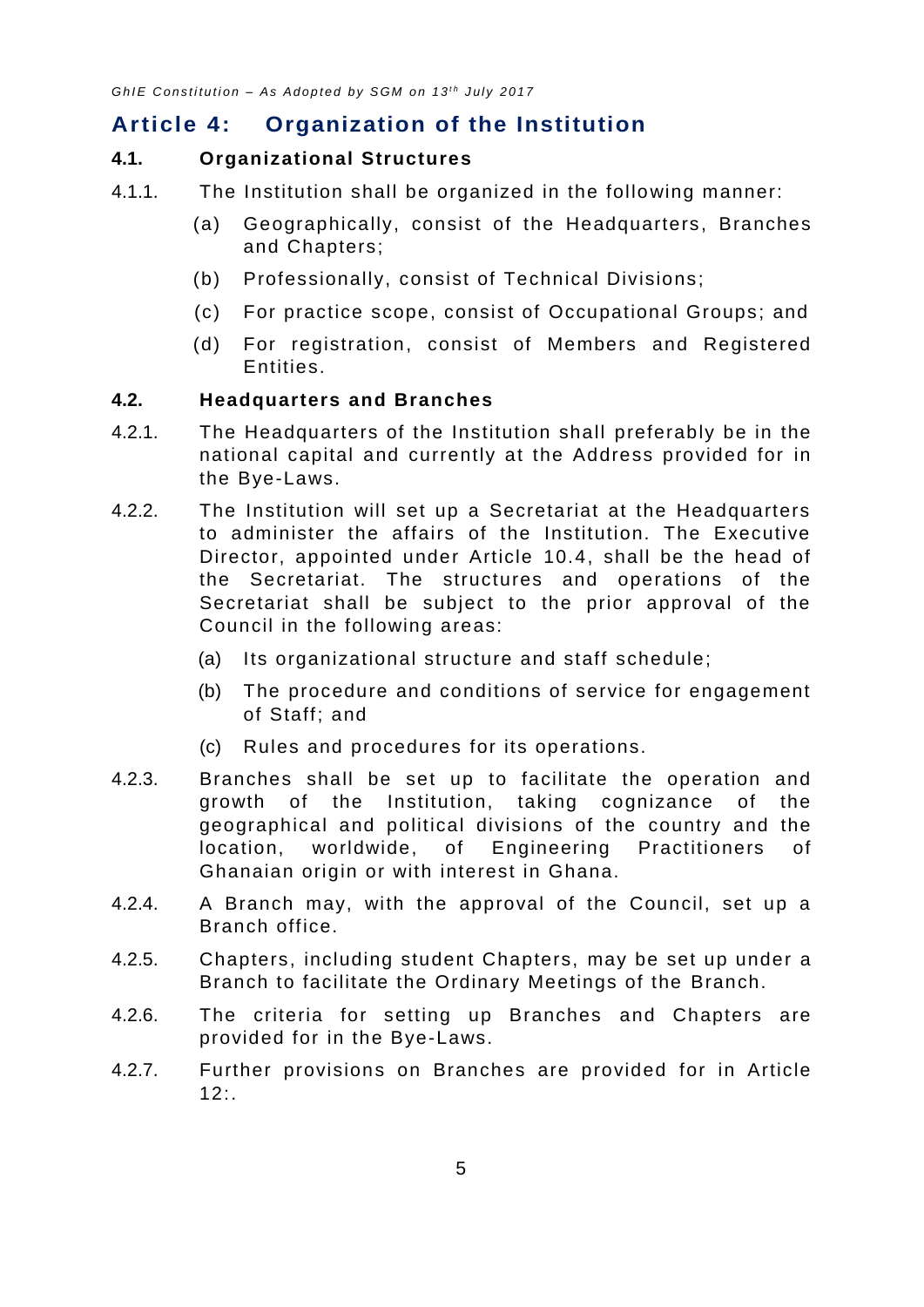#### <span id="page-10-0"></span>**4.3. Technical Divisions**

- 4.3.1. Technical Divisions shall be set up to facilitate the operation and growth of the Institution, and promote the civic responsibility of the Institution, taking cognizance of the different disciplines of engineering and their evolution.
- 4.3.2. Sub-Divisions may be set up under the Technical Divisions.
- 4.3.3. The criteria for setting up Technical Divisions and Sub-Divisions shall be defined in the Bye-Laws.
- 4.3.4. Guidelines for organizing the Technical Divisions and Sub-Divisions are provided for in the Bye-Laws.

#### <span id="page-10-1"></span>**4.4. Engineering Occupational Groups**

- 4.4.1. Engineering Occupational Groups shall be set up to group Members possessing similar level of qualification and who are engaged in the practice of engineering.
- 4.4.2. This grouping shall facilitate the operation and growth of the Institution and promote the responsiveness of the Institution to the needs of the different practitioners of engineering.
- 4.4.3. The Engineering Occupational Groups under the Institution are designated as follows:
	- (a) Professional Engineers;
	- (b) Professional Engineering Technologists;
	- (c) Engineering Technicians; and
	- (d) Engineering Craftsmen.
- 4.4.4. Every Member shall belong to an Occupational Group.
- 4.4.5. Further provisions on Members are provided under [Article 5:](#page-11-1) and [Article 6:.](#page-14-0)

#### <span id="page-10-2"></span>**4.5. Registered Entities**

- 4.5.1. Registered Entities of the Institution are made up of:
	- (a) Engineering Service Providers; and
	- (b) Engineering Educational Units.
- <span id="page-10-3"></span>4.5.2. An Engineering Service Provider shall be a firm, or a unit of a firm, that employs Engineering Practitioners in providing engineering services or products in one or more of the following areas: policy, planning, design, construction, production, operations, maintenance, research, development, training and sales, and is registered with the Institution.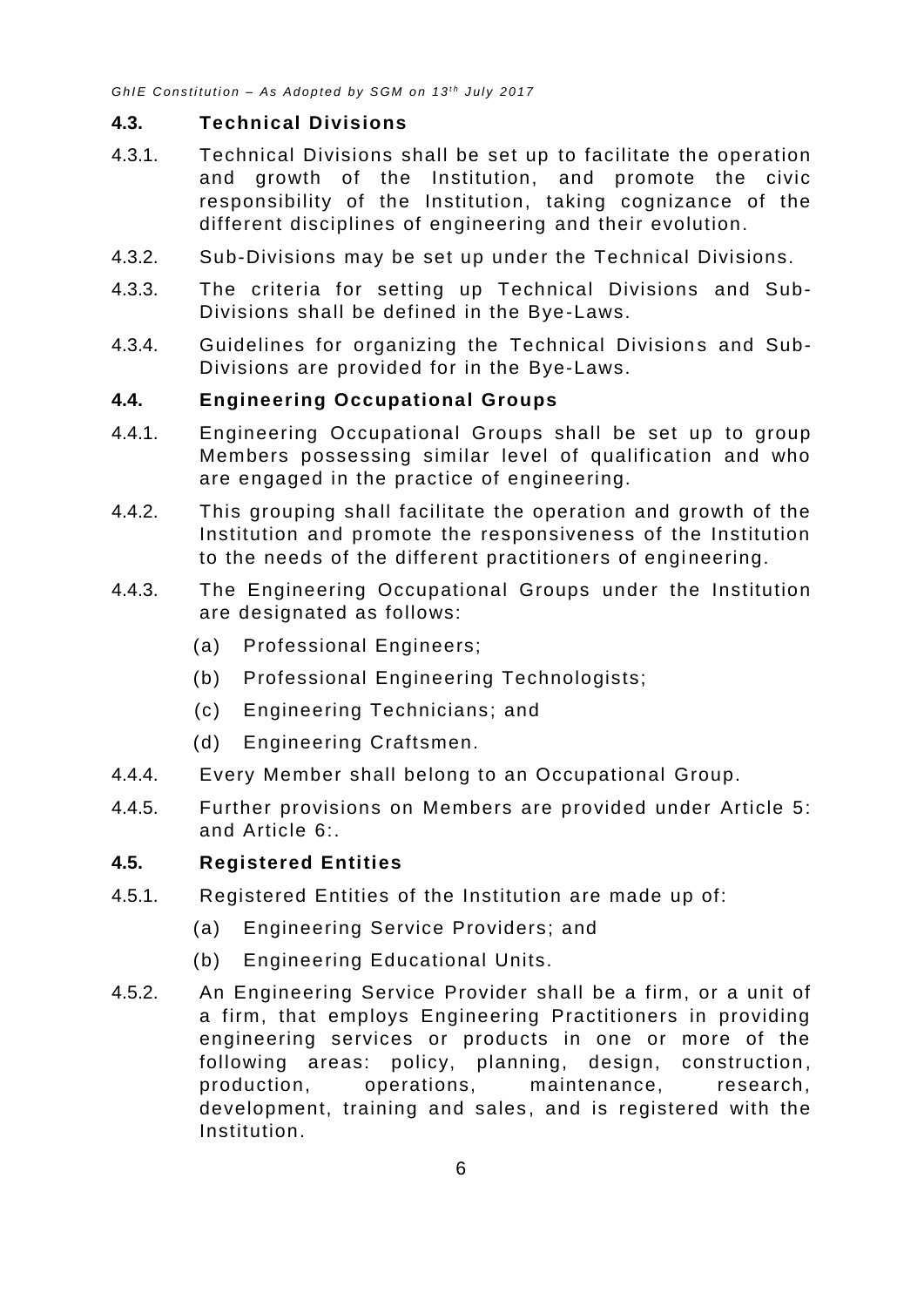- <span id="page-11-5"></span>4.5.3. An Engineering Educational Unit is an educational entity which trains potential Engineering Practitioners and awards degrees, diplomas and/or certificates in that regard and is registered with the Institution.
- 4.5.4. Further provisions on Registered Entities are provided under [Article 7:.](#page-25-1)

#### <span id="page-11-0"></span>**4.6. Other Structures**

4.6.1. The Institution may form other structures to help in the achievement of its objective and functions as it may deem fit.

# <span id="page-11-1"></span>**Article 5: Membership of the Institution**

#### <span id="page-11-2"></span>**5.1. A Member of the Institution**

5.1.1. A Member of the Institution is a person, who is an engineering practitioner or a trainee engineering practitioner or a student of an engineering institution, and is registered with the Institution in an Occupational Group.

#### <span id="page-11-3"></span>**5.2. Classes of Members**

- 5.2.1. Each Occupational Group shall have the following Classes of Members:
	- (a) Senior Member;
	- (b) Member;
	- (c) Trainee Member; and
	- (d) Student Member.
- 5.2.2. Additionally, the Professional Engineers Group shall have a Class of Fellow.

#### <span id="page-11-4"></span>**5.3. Designations for the Classes of the Occupational Groups**

- 5.3.1. The Members of the Professional Engineers Group shall be designated as follows:
	- (a) Fellow (F);
	- (b) Senior Professional Engineer (SPE);
	- (c) Professional Engineer (PE);
	- (d) Trainee Professional Engineer (TPE); and
	- (e) Professional Engineering Student (PES).
- 5.3.2. The Members of the Engineering Technologist Group shall be designated as follows: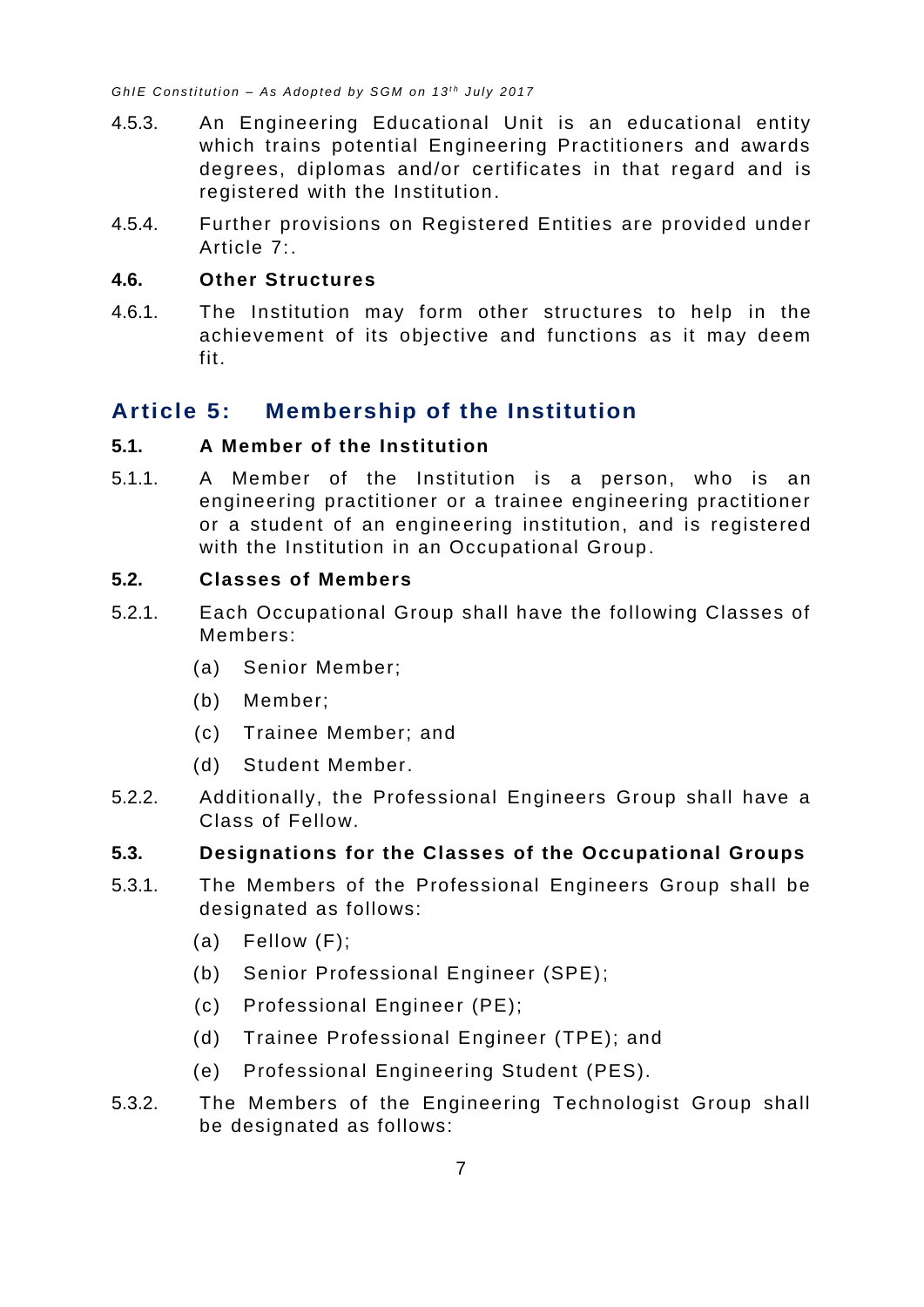- (a) Senior Professional Engineering Technologist (SPET);
- (b) Professional Engineering Technologist (PET);
- (c) Trainee Professional Engineering Technologist (TPET); and
- (d) Professional Engineering Technologist Student (PETS).
- 5.3.3. The Members of the Engineering Technicians Group shall be designated as follows:
	- (a) Senior Engineering Technician (SET);
	- (b) Engineering Technician (ET);
	- (c) Trainee Engineering Technician (TET); and
	- (d) Engineering Technician Student (ETS).
- 5.3.4. The Members of the Engineering Craftsmen Group shall be designated as follows:
	- (a) Master (Senior) Engineering Craftsman (MEC);
	- (b) Engineering Craftsman (EC);
	- (c) Trainee Engineering Craftsman (TEC); and

#### <span id="page-12-0"></span>**5.4. Temporary Members**

5.4.1. An Engineering Practitioner who intends to practice in Ghana for less than twelve (12) calendar months shall be designated a Temporary Member within an Engineering Occupational Group, Class, Technical Division and Branch.

#### <span id="page-12-1"></span>**5.5. Honorary Class**

- 5.5.1. An Honorary Class for Engineering Practitioners is hereby established.
- 5.5.2. The Honorary Class shall be made up of and designated as:
	- (a) Honorary Fellows (HF); and
	- (b) Companion Members (CM).

#### <span id="page-12-2"></span>**5.6. Register of Members**

- 5.6.1. The Institution shall maintain a Register for all Engineering Practitioners. Each Member shall belong to one Occupational Group, one Membership Class, one Technical Division and one Branch.
- 5.6.2. A Member shall be designated as Temporary Member if he/she is admitted in accordance with Article 5.4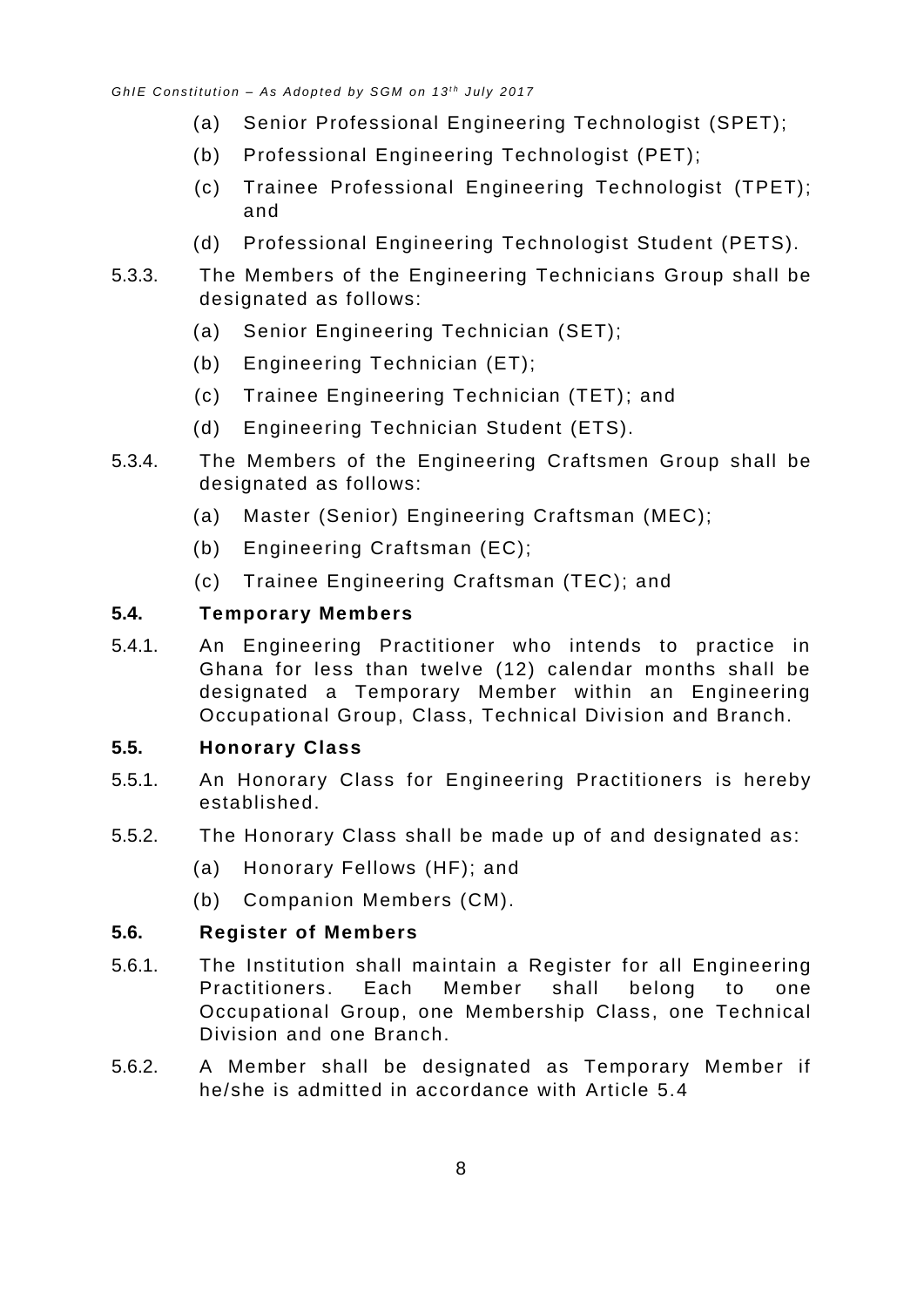- 5.6.3. A separate register shall be maintained for Honorary Members.
- <span id="page-13-0"></span>**5.7. Nominal Titles and Designations**
- 5.7.1. Full Members of the Professional Engineers Group are entitled to use the pre-nominal title "Ing" and the following post-nominal designations:
	- (a) "F-GhIE" for a Fellow;
	- (b) "SPE-GhIE" for a Senior Professional Engineer; and
	- (c) "PE-GhIE" for a Professional Engineer.
- 5.7.2. Full Members of the Professional Engineering Technologists Group are entitled to use the following post-nominal designations:
	- (a) "SPET-GhIE" for a Senior Professional Engineering Technologist; and
	- (b) "PET-GhIE" for a Professional Engineering Technologist.
- 5.7.3. Full members of the Engineering Technician Group are entitled to use the following post-nominal designations:
	- (a) "SET-GhIE" for a Senior Engineering Technician; and
	- (b) "ET-GhIE" for an Engineering Technician.
- 5.7.4. Full members of the Engineering Craftsmen Group are entitled to use the following post-nominal designations:
	- (a) "MEC-GhIE" for a Master Engineering Craftsman; and
	- (b) "EC-GhIE" for an Engineering Craftsman.
- 5.7.5. Honorary Members are entitled to use the following postnominal designations:
	- (a) "HF-GhIE" for an Honorary Fellow; and
	- (b) "CM-GhIE" for a Companion Member.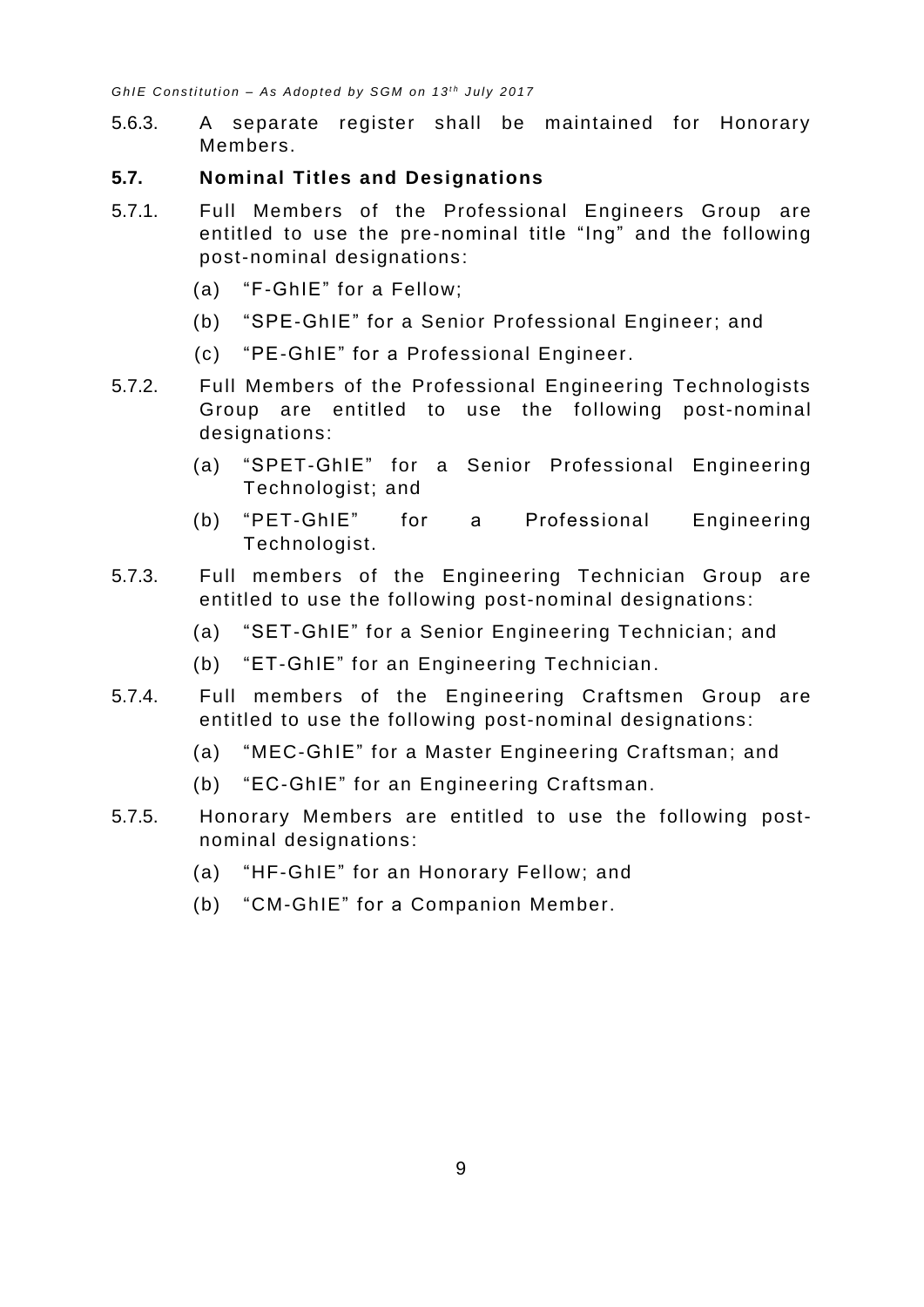# <span id="page-14-0"></span>**Article 6: Entry Requirements for Members**

#### <span id="page-14-1"></span>**6.1. Professional Engineers Group**

- 6.1.1. The entry requirements for Fellows are:
	- (a) There shall be no direct entry to the Class of Fellow.
	- (b) Only a Senior Professional Engineer (SPE), who has been a Member of Good Standing within the two (2) years immediately preceding his/her application can be transferred to the Class of Fellow.
	- (c) The candidate shall be a person who at the time of the transfer is, or has been engaged, in the science and practice of engineering for at least twelve (12) years, including at least four (4) years in a superior position and who, in the opinion of the Council, has by personal attainments acquired and established a reputation as an engineer and whose admission as Fellow will be in the interest of the Institution.
	- (d) The Candidate shall follow the procedure and meet any additional conditions as provided for in the Bye -Laws.
	- (e) Notwithstanding Sub-clauses (a) to (d) above, the Executive Committee of the Council may, in the case of exceptional professional attainments, recommend a waiver of any of the above requirements with approval by two-thirds majority of Council Members present at a regular Council meeting.
- 6.1.2. The entry requirements for Senior Professional Engineer (SPE) are:
	- (a) There shall be no direct entry to the Class of Senior Professional Engineer (SPE)
	- (b) Only a Professional Engineer (PE), who has been a Member of Good Standing within the two (2) years immediately preceding his/her application can be transferred to the Class of Senior Professional Engineer.
	- (c) The candidate shall be a person who at the time of the transfer is, or has been engaged, in the science and practice of engineering for at least ten (10) years and who, in the opinion of the Council, has by personal attainments acquired and established a reputation as a Professional Engineer.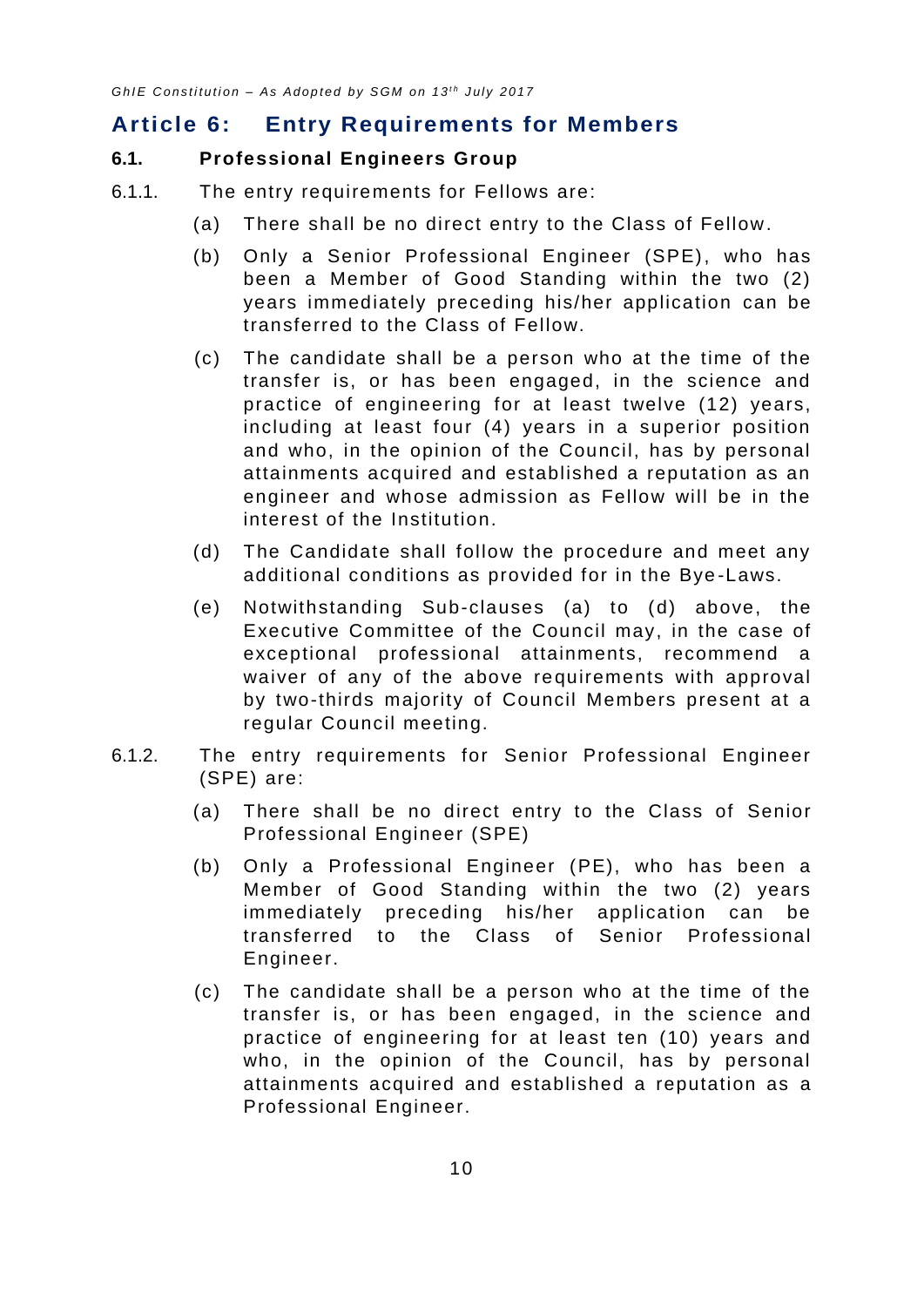- (d) The Candidate shall follow the procedure and meet any additional conditions as provided for in the Bye-Laws.
- (e) Notwithstanding Sub-clauses (a) to (d) above, the Membership Committee of the Council may, in the case of exceptional professional attainments, recommend a waiver of any of the above requirements with approval by two thirds majority of Council members present at a regular Council meeting.
- <span id="page-15-0"></span>6.1.3. The entry requirements for Professional Engineer (PE) are:
	- (a) The Candidate must either hold an accredited University Degree in Engineering as provided for in the Bye-Laws, or an equivalent as approved for the purpose by the Council.
	- (b) The Candidate shall have had at least two years of postqualification practical training as Trainee Professional Engineer of a nature acceptable to the Council and shall have had such experience of not less than one additional year in a position involving responsibility in the practice of engineering as to qualify the candidate in the opinion of the Council for election or transfer to Class of Professional Engineer.
	- (c) Or as a Senior Professional Engineering Technologist, or Professional Engineering Technologist, who has been a Member of Good Standing within the two (2) years immediately preceding his/her application, who has acquired additional qualification that satisfies Article 6.1.3 (a) and shall have had such experience of not less than one (1) additional year in a position involving responsibility in the practice of engineering as to qualify the candidate in the opinion of the Council for election or transfer to Class of Professional Engineer.
	- (d) Furthermore, the candidate shall satisfy the Council at a Professional Examination conducted in that behalf that he/she has acquired practical knowledge adequate for his/her future responsibility as a Professional Engineer.
	- (e) Any candidate who is a member in an equivalent class of a recognized Engineering Institution may be exempted from participating in either all or part of the Professional Examination as provided for in the Bye - Laws.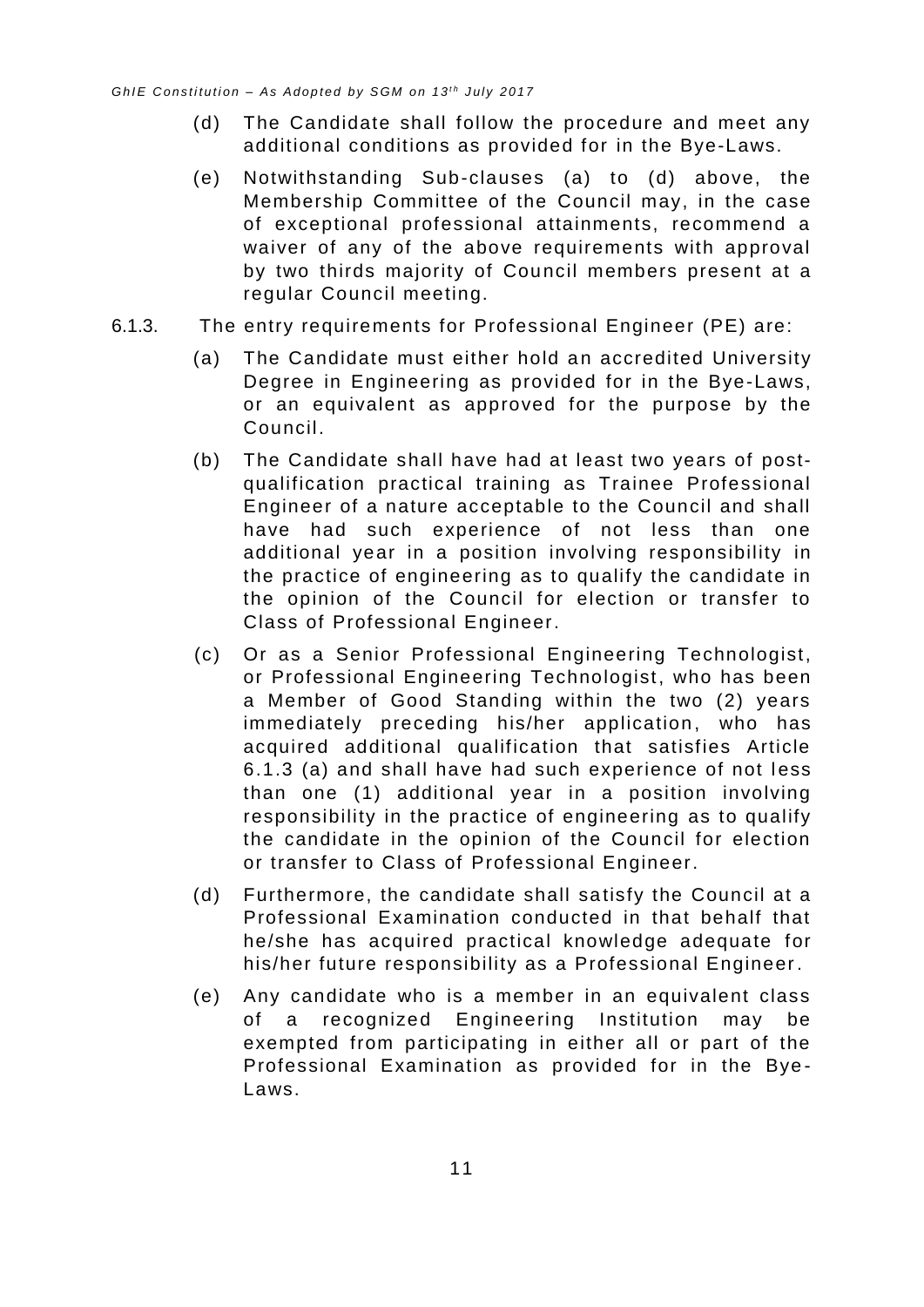- (f) The Candidate shall follow the procedure and meet any additional conditions as provided for in the Bye -Laws.
- (g) Notwithstanding Sub-clauses (a) to (f) above, the Membership Committee may, in the case of exceptional professional attainments, recommend a waiver of any of the above requirements with approval by the Council.
- <span id="page-16-1"></span>6.1.4. The entry requirements for Trainee Professional Engineers (TPE) are:
	- (a) The Candidate must hold an accredited University Degree, in accordance with Article [6.1.3\(a\),](#page-15-0) that qualifies him/her to become a Professional Engineer.
	- (b) The Candidate shall follow the procedure and meet any additional conditions as provided for in the Bye -Laws.
- 6.1.5. The entry requirements for Professional Engineering Students (PES) are:
	- (a) The Candidate must be a registered student of a recognized Engineering Educational Unit for obtaining an accredited University Degree that will qualify him/her, in accordance to Article [6.1.4\(a\)](#page-16-1) to become a Trainee Professional Engineer.
	- (b) The Candidate shall follow the procedure and meet any additional conditions as provided for in the Bye -Laws.

#### <span id="page-16-0"></span>**6.2. Professional Engineering Technologists Group**

- 6.2.1. The entry requirements for Senior Professional Engineering Technologist (SPET) are:
	- (a) There shall be no direct entry to the Class of Senior Professional Engineering Technologist (SPET)
	- (b) Only a Professional Engineering Technologist (PET), who has been a Member of Good Standing within the two (2) years immediately preceding his/her application can be transferred to the Class of Senior Professional Engineering Technologist (SPET).
	- (c) The candidate shall be a person who at the time of the transfer is, or has been engaged, in the science and practice of engineering for at least ten (10) years and who, in the opinion of the Council, has by personal attainments acquired and established a reputation as a Professional Engineering Technologist.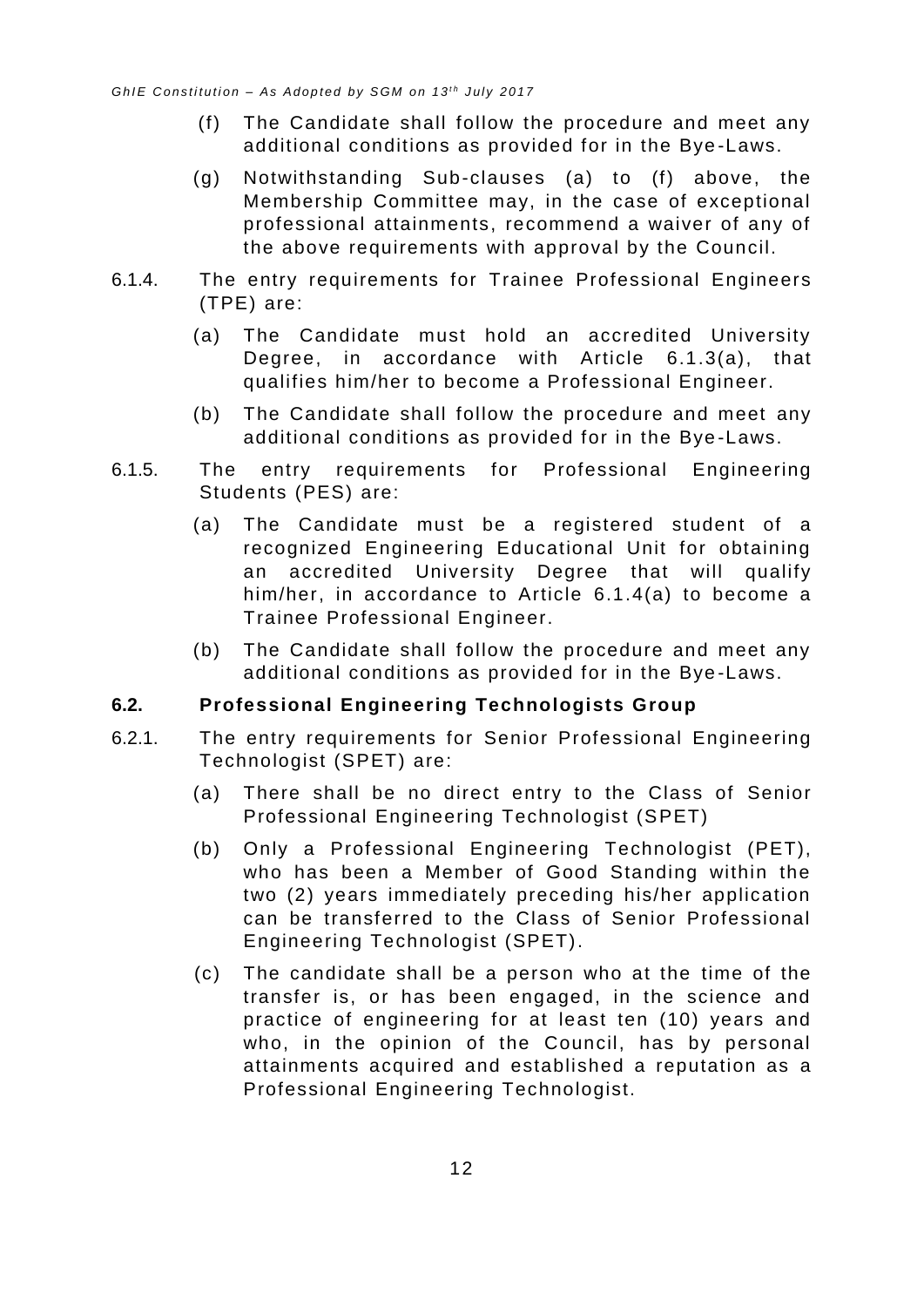- (d) The Candidate shall follow the procedure and meet any additional conditions as provided for in the Bye -Laws.
- (e) Notwithstanding Sub-clauses (a) to (d) above, the Membership Committee may, in the case of exceptional professional attainments, recomme nd a waiver of any of the above requirements with approval by two thirds majority of Council Members present at a regular Council meeting.
- <span id="page-17-0"></span>6.2.2. The entry requirements for Professional Engineering Technologist (PET) are:
	- (a) The candidate must hold an accredited Diploma in engineering or other equivalent awards as provided for in the Bye-Laws, or an equivalent as approved for the purpose by the Council.
	- (b) The Candidate shall have had at least two years of postqualification practical training as Trainee Professional Engineering Technologist of a nature acceptable to the Council and shall have had such experience of not less than one additional year in a position involving responsibility in the practice of engineering as to qualify the candidate in the opinion of the Council for election or transfer to the Class of Professional Engineering Technologist.
	- (c) Or as a Senior Engineering Technician, or Engineering Technician, who has been a Member of Good Standing within the two (2) years immediately preceding his/her application, who has acquired additional qualification that satisfies Article 6.2.2 (a) and shall have had such experience of not less than one additional year in a position involving responsibility in the practice of engineering as to qualify the candidate in the opinion of the Council for election or transfer to Class of Professional Engineering Technologist .
	- (d) Furthermore, the candidate shall satisfy the Council at a Professional Examination conducted in that behalf that he/she has acquired practical knowledge adequate for his/her future responsibility as a Professional Engineering Technologist.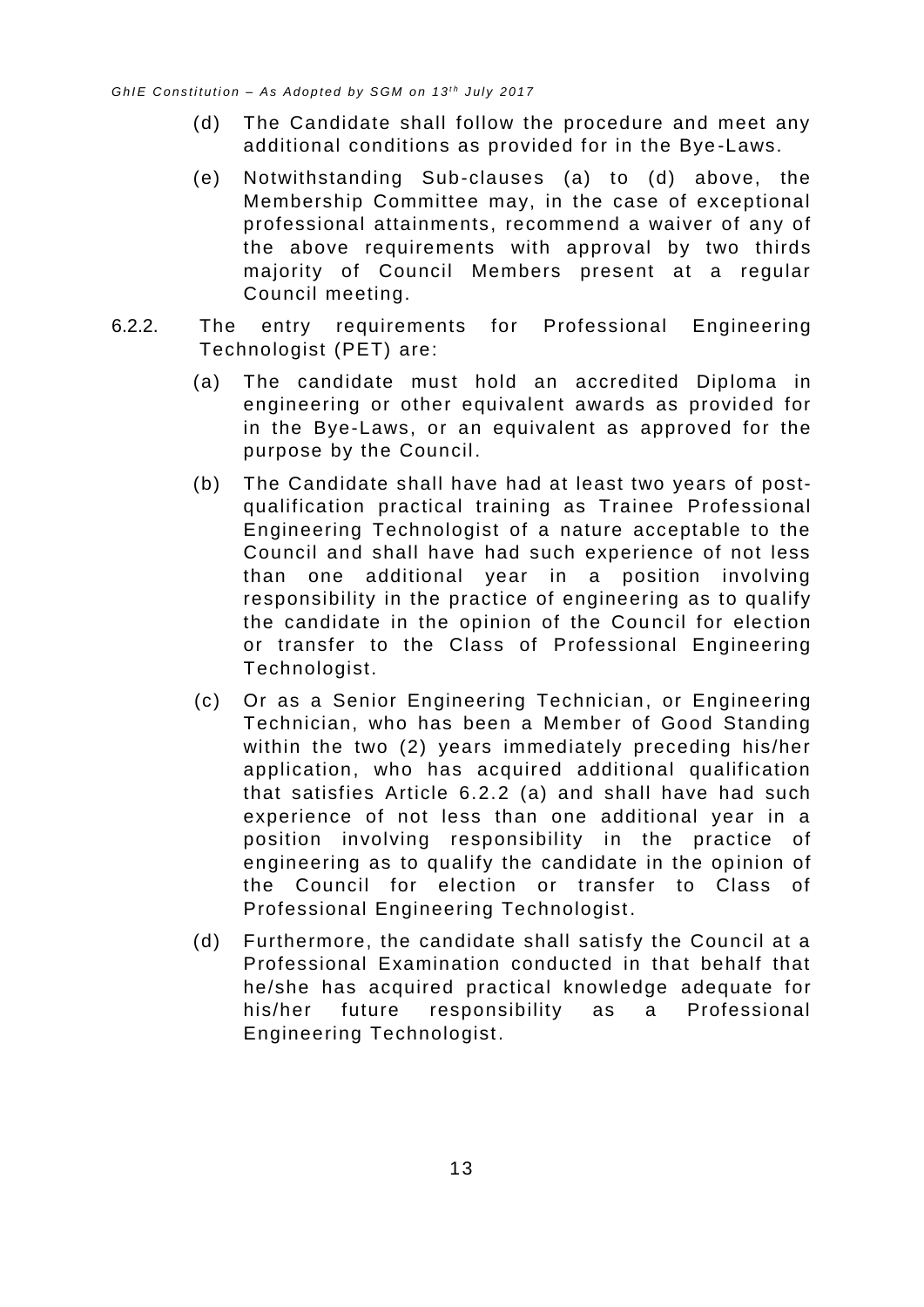- (e) Any candidate who is a member in an equivalent class of a recognized Engineering Institution may be exempted from participating in either all or part of the Professional Examination as provided for in the Bye - Laws.
- (f) The Candidate shall follow the procedure and meet any additional conditions as provided for in the Bye -Laws.
- (g) Notwithstanding Sub-clauses (a) to (f) above, the Membership Committee may, in the case of exceptional professional attainments, recommend a waiver of any of the above requirements with approval by the Council.
- <span id="page-18-1"></span>6.2.3. The entry requirements for Trainee Professional Engineering Technologist (TPET) are:
	- (a) The Candidate must hold an accredited Diploma in engineering or other equivalent awards, in accordance with Article [6.2.2\(a\),](#page-17-0) that qualifies him/her to become a Professional Engineering Technologist.
	- (b) The Candidate shall follow the procedure and meet any additional conditions as provided for in the Bye-Laws.
- 6.2.4. The entry requirements for Engineering Technologist Student (ETS) are:
	- (a) The Candidate must be a registered student of a recognized Engineering Educational Unit for obtaining an accredited Diploma in engineering or other equivalent awards that will qualify him/her, in accordance to Article [6.2.3\(a\)](#page-18-1) to become a Trainee Professional Engineering Technologist.
	- (b) The Candidate shall follow the procedure and meet any additional conditions as provided for in the Bye-Laws.

#### <span id="page-18-0"></span>**6.3. Engineering Technicians Group**

- 6.3.1. The entry requirements for Senior Engineering Technician (SET) are:
	- (a) There shall be no direct entry to the Class of Senior Engineering Technician (SET).
	- (b) Only an Engineering Technician (ET), who has been a Member of Good Standing within the two (2) years immediately preceding his/her application can be transferred to the Class of Senior Engineering Technician (SET).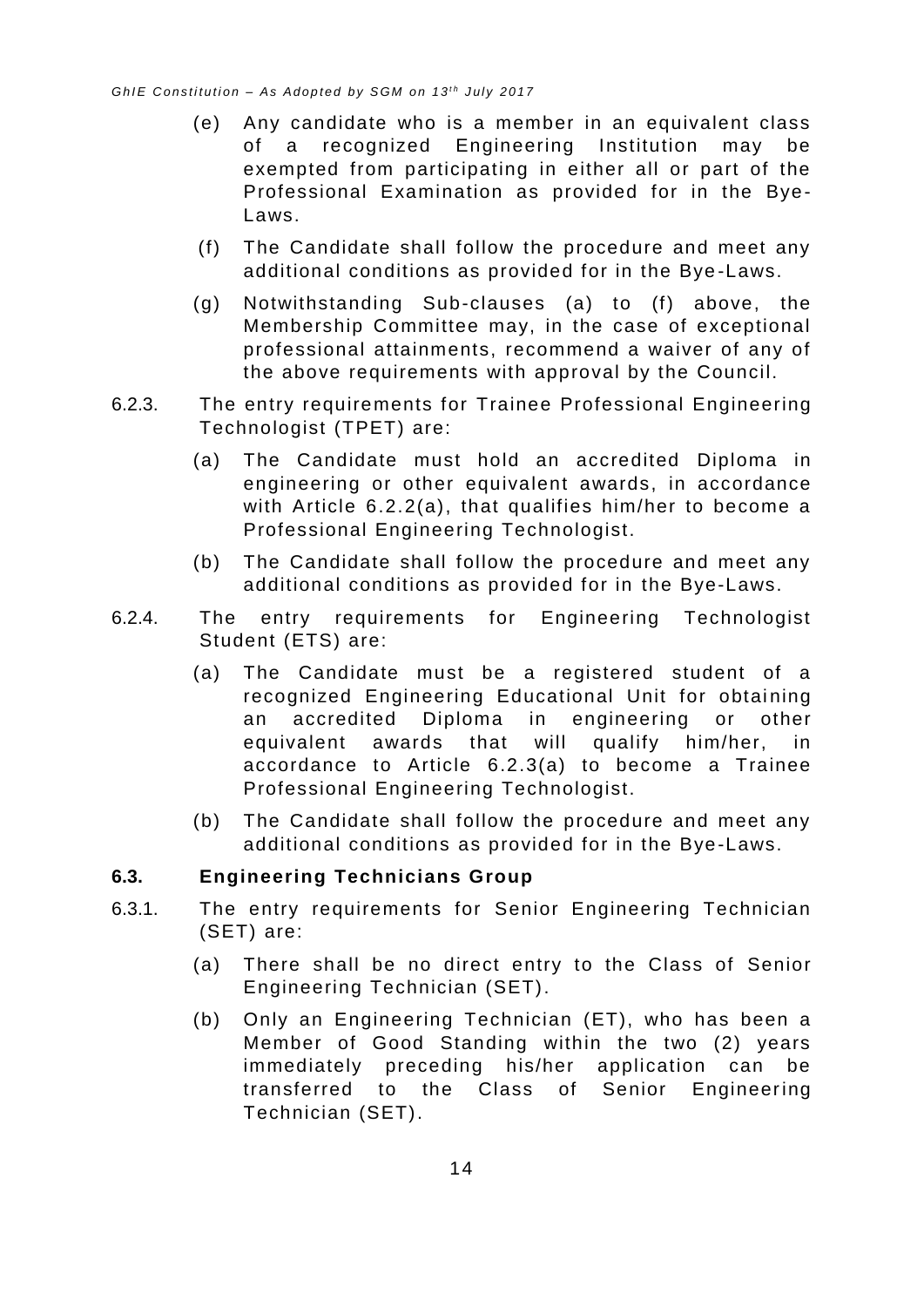- (c) The candidate shall be a person who at the time of the transfer is, or has been engaged, in the science and practice of engineering for at least ten (10) years and who, in the opinion of the Council, has by personal attainments acquired and established a reputation as an Engineering Technician.
- (d) The Candidate shall follow the procedure and meet any additional conditions as provided for in the Bye-Laws.
- (e) Notwithstanding Sub-clauses (a) to (d) above, the Membership Committee may, in the case of exceptional professional attainments, recommend a waiver of any of the above requirements with approval by two thirds majority of Council Members present at a regular Council meeting.
- <span id="page-19-0"></span>6.3.2. The entry requirements for Engineering Technician (ET) are:
	- (a) The candidate must hold an accredited Technician Certificate in engineering or other equivalent awards as provided for in the Bye-Laws, or an equivalent as approved for the purpose by the Council.
	- (b) The Candidate shall have had at least two years of postqualification practical training as Trainee Engineering Technician of a nature acceptable to the Council and shall have had such experience of not less than one additional year in a position involving responsibility in the practice of engineering as to qualify the candidate in the opinion of the Council for election or transfer to Class of Engineering Technician.
	- (c) Or as a Master Engineering Craftsman, or Engineering Craftsman, who has been a Member of Good Standing within the two (2) years immediately preceding his/her application, who has acquired additional qualific ation that satisfies Article 6.3.2 (a) and shall have had such experience of not less than one additional year in a position involving responsibility in the practice of engineering as to qualify the candidate in the opinion of the Council for election or transfer to Class of Engineering Technician.
	- (d) Furthermore, the candidate shall satisfy the Council at a Professional Examination conducted in that behalf that he/she has acquired practical knowledge adequate for his/her future responsibility as an Engineering Technician.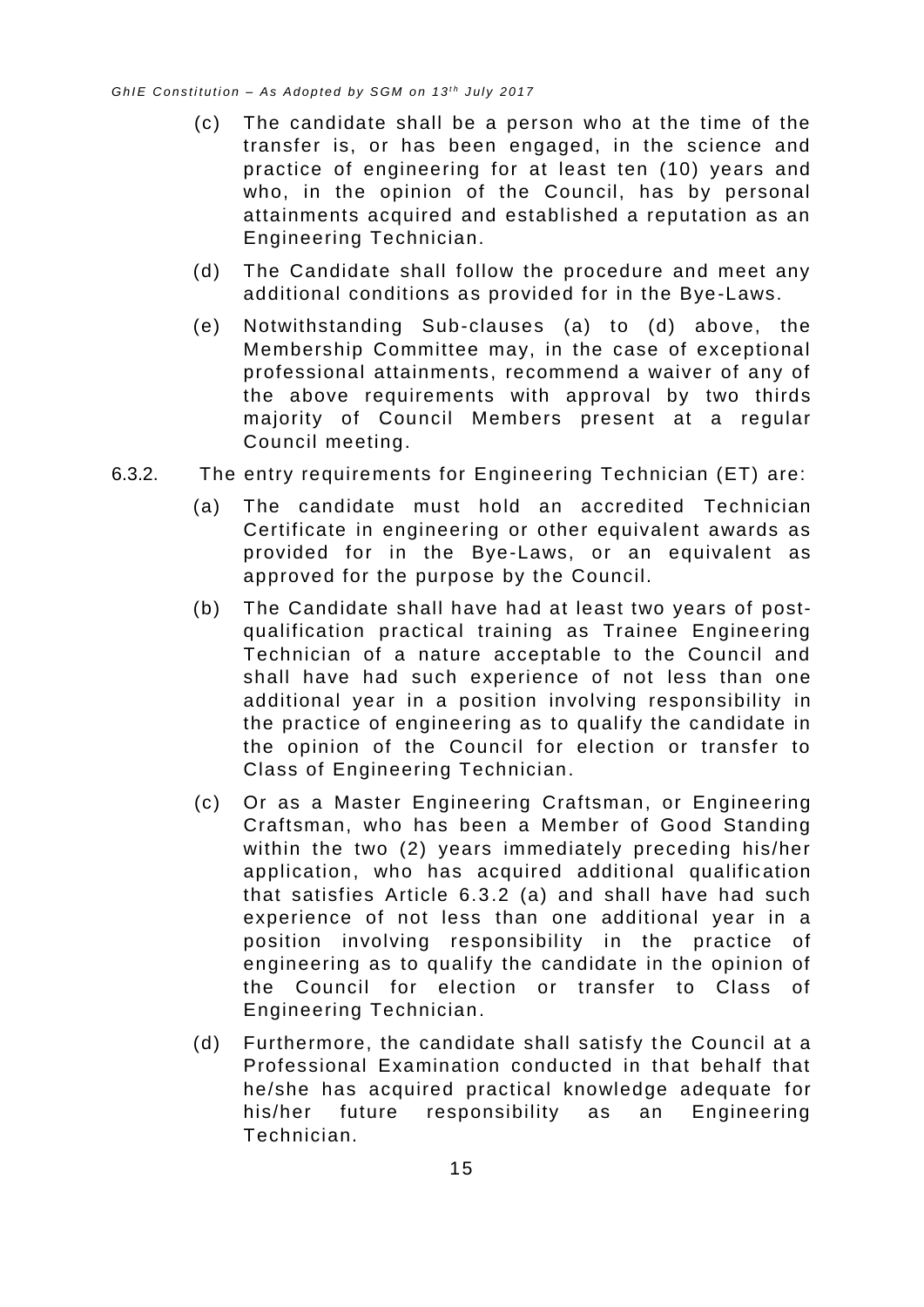- (e) Any candidate who is a member in an equivalent class of a recognized Engineering Institution may be exempted from participating in either all or part of the Professional Examination as provided for in the Bye - Laws.
- (f) The Candidate shall follow the procedure and meet any additional conditions as provided for in the Bye -Laws.
- (g) Notwithstanding Sub-clauses (a) to (f) above, the Membership Committee may, in the case of exceptional professional attainments, recommend a waiver of any of the above requirements with approval by the Council.
- <span id="page-20-1"></span>6.3.3. The entry requirements for Trainee Engineering Technician (TET) are:
	- (a) The Candidate must hold an accredited Technician Diploma in engineering or other equivalent awards, in accordance with Article [6.3.2\(a\)](#page-19-0) , that qualifies him/her to become an Engineering Technician.
	- (b) The Candidate shall follow the procedure and meet any additional conditions as provided for in the Bye -Laws.
- 6.3.4. The entry requirements for Engineering Technician Student (ETS) are:
	- (a) The Candidate must be a registered student of a recognized Engineering Educational Unit for obtaining an accredited Technician Diploma in engineering or other equivalent awards that will qualify him/her, in accordance to Article [6.3.3\(a\)](#page-20-1) to become a Trainee Engineering Technician.
	- (b) The Candidate shall follow the procedure and meet any additional conditions as provided for in the Bye -Laws.

#### <span id="page-20-0"></span>**6.4. Engineering Craftsmen Group**

- 6.4.1. The entry requirements for Master Engineering Craftsman (MEC) are:
	- (a) There shall be no direct entry to the Class of Master Engineering Craftsman (MEC).
	- (b) Only an Engineering Craftsman (EC), who has been a Member of Good Standing within the two (2) years immediately preceding his/her application can be transferred to the Class of Master Engineering Craftsman (MEC).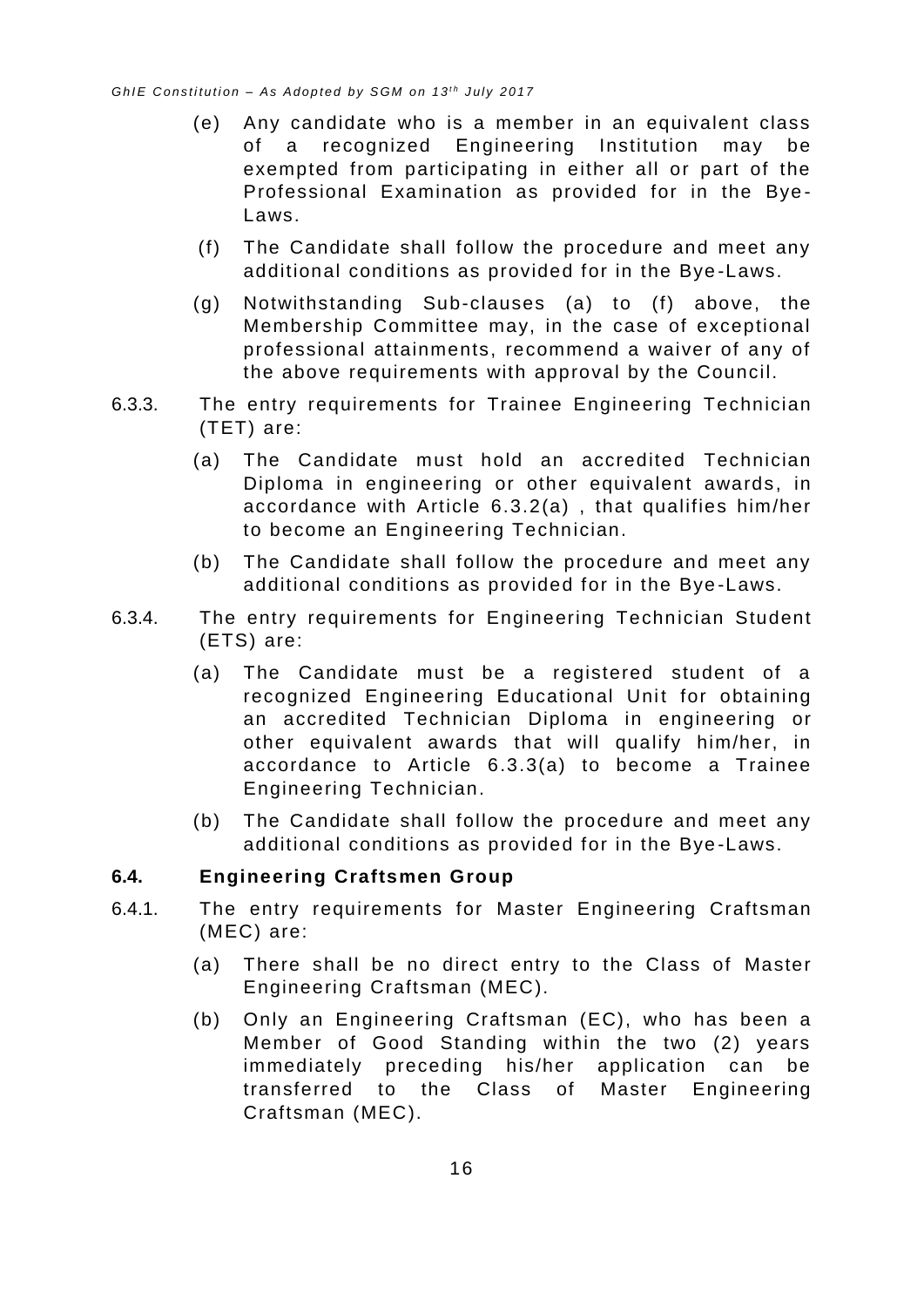- (c) The candidate shall be a person who at the time of the transfer is, or has been, engaged in the practice of engineering craftsmanship for at least ten (10) years and who, in the opinion of the Council, has by personal attainments acquired and established a reputation as an Engineering Craftsman.
- (d) The Candidate shall follow the procedure and meet any additional conditions as provided for in the Bye -Laws.
- (e) Notwithstanding Sub-clauses (a) to (d) above, the Membership Committee may, in the case of exceptional professional attainments, recommend a waiver of any of the above requirements with approval by two thirds majority of Council Members present at a regular Council meeting.
- 6.4.2. The entry requirements for Engineering Craftsman (EC) are:
	- (a) The candidate must hold an accredited Proficiency 2 Certificate in engineering or other equivalent awards as provided for in the Bye-Laws, or an equivalent as approved for the purpose by the Council.
	- (b) The Candidate shall have had at least four (4) years of practical training of a nature acceptable to the Council including a post-qualification experience of not less than one (1) year in a position involving responsibility in the practice of engineering craftsmanship as to qualify the candidate in the opinion of the Council for election or transfer to the Class of Engineering Craftsman.
	- (c) The Candidate shall follow the procedure and meet any additional conditions as provided for in the Bye -Laws.
	- (d) Notwithstanding Sub-clauses (a) to (c) above, the Membership Committee may, in the case of exceptional professional attainments, recommend a waiver of any of the above requirements with approval by the Council.
- 6.4.3. The entry requirements for Trainee Engineering Craftsman (TEC) are:
	- (a) The candidate must hold an accredited Proficiency 1 or 2 Certificate or other equivalent awards as provided for in the Bye-Laws, or an equivalent as approved for the purpose by the Council.
	- (b) The Candidate shall follow the procedure and meet any additional conditions as provided for in the Bye -Laws.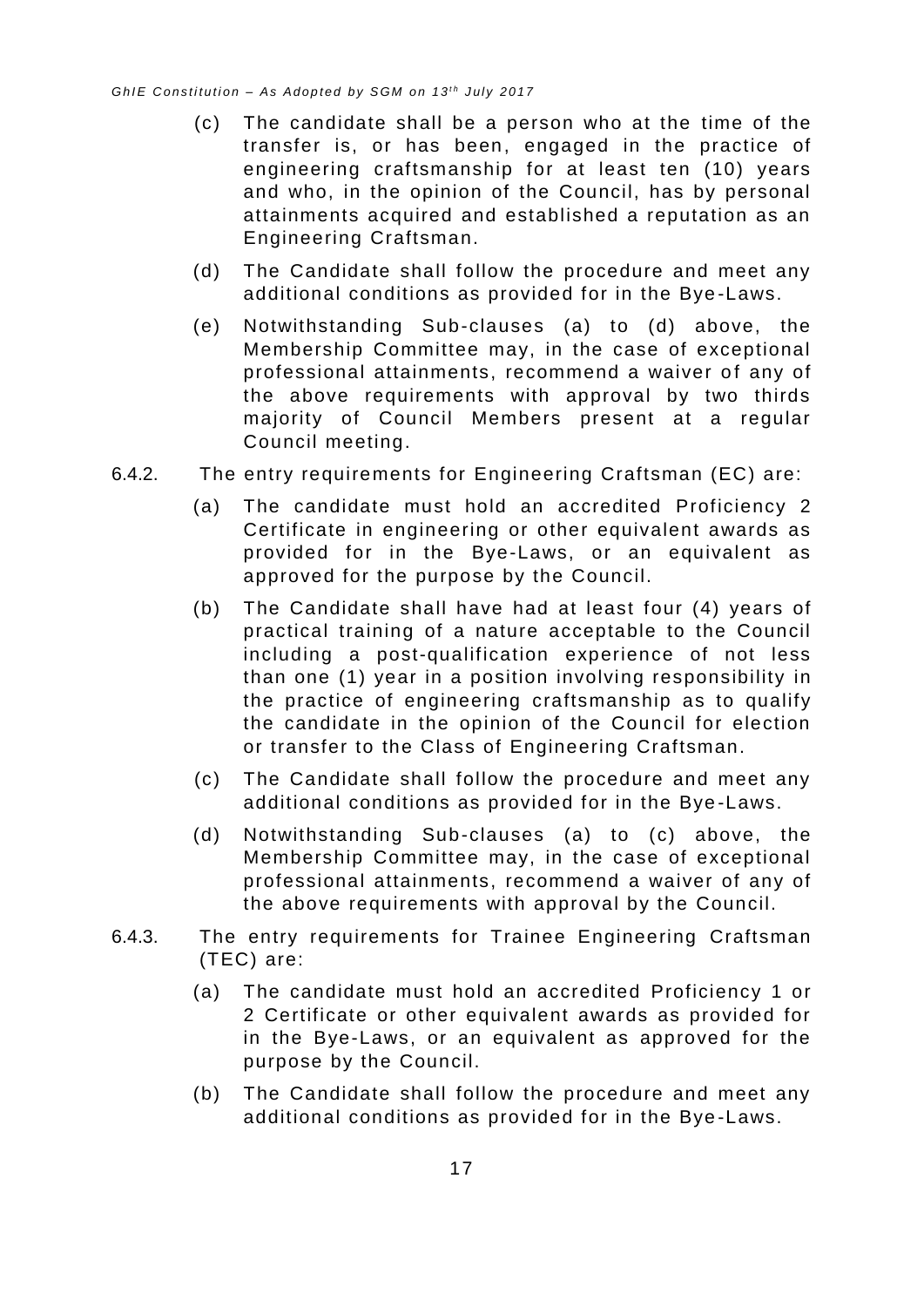#### <span id="page-22-0"></span>**6.5. Temporary Members**

- 6.5.1. A candidate who applies to register as a Temporary Mem ber in accordance with Article [5.4](#page-12-0) shall be:
	- (a) Either a member of good standing in an equivalent Occupational Group and Class he/she applies for, in an engineering institution in his/her country of practice approved for the purpose by the Council, the evidence of their membership being verified by Council; or
	- (b) Judged by the Council to have met the entry requirements for a Practitioner as provided for in Articles 6.1 to 6.4 above.

#### <span id="page-22-1"></span>**6.6. Honorary Members**

- 6.6.1. The following provisions are for the admission of an Honorary Fellow:
	- (a) The candidate shall be a person who satisfies the Council that he/she has rendered important service to engineering in any of the fields of science, production, management, commerce, finance and law, or is so connected with the application of engineering science or practice that admission of the candidate as Honorary Fellow would, in the opinion of the Council, be in the interest of the Institution.
	- (b) There shall be a maximum number of Honorary Fellows at any time, as shall be provided for in the Bye-Laws.
	- (c) Election of Honorary Fellows shall be limited to a maximum of two (2) persons in any twelve (12) month period.
- 6.6.2. The following provisions are for the admission of a Companion Member (CM)
	- (a) The candidate shall be an established member of another profession who is associated with the methods, procedures or practices of engineering activities, and whose admission would be conducive to the general advancement of engineering and its applications.
	- (b) The candidate shall be admitted into a specific Engineering Occupational Group.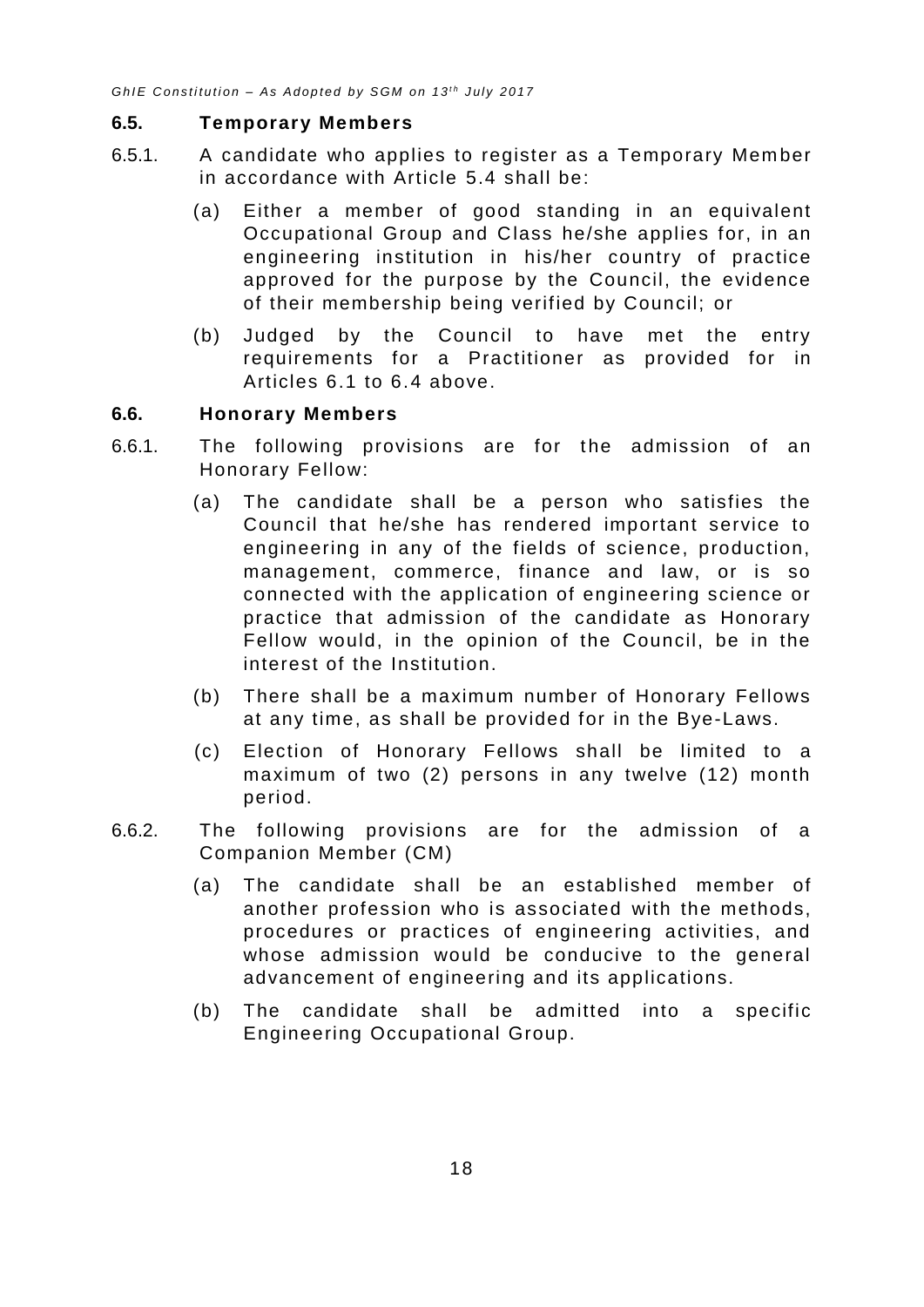- (c) The candidate shall have had at least five years of association with the methods, procedures or practices of engineering activities, with experience and responsibility allied to those of the relevant Occupational Group to which he/she is admitted.
- (d) The Candidate shall hold an accredited degree, diploma or certificate equivalent to that of the relevant Engineering Occupational Group as approved by the Council.
- (e) The Candidate shall follow the procedure and meet any additional conditions as provided for in the Bye -Laws for admission.

#### <span id="page-23-0"></span>**6.7. Mature Candidates**

6.7.1. Candidates may be admitted to Membership in any Occupational Group under the mature candidate scheme in accordance with provisions in the Bye -Laws.

#### <span id="page-23-1"></span>**6.8. Additional Admission Requirements**

- 6.8.1. A candidate who has satisfied the entry requirements prescribed in Articles [6.1](#page-14-1) to [6.7](#page-23-0) above shall be admitted as a Member, on payment of such Entry Fee, Annual Subscription and Levies as applicable.
- 6.8.2. Should the Candidate fail to comply with Article 6. 8.1 above within a period stated in the Bye Laws after date of notification to the candidate of the election, such election may be declared null and void by the Council and the candidate shall be notified accordingly.
- 6.8.3. Candidates admitted as Fellows shall be formally recognized at the Annual General Meeting.
- 6.8.4. Candidates shall publicly subscribe to the Engineering Practitioner's Oath prior to admission or transfer to a Full Member status in any Occupational Group.
- 6.8.5. Other conditions for admission shall be specified in the Bye Laws.

#### <span id="page-23-2"></span>**6.9. Resignation**

6.9.1. Any Member may resign from the Institution by sending his/her resignation in writing to the Executive Director. A member's name shall be removed from the Roll of Register as from the date on which the resignation becomes effective.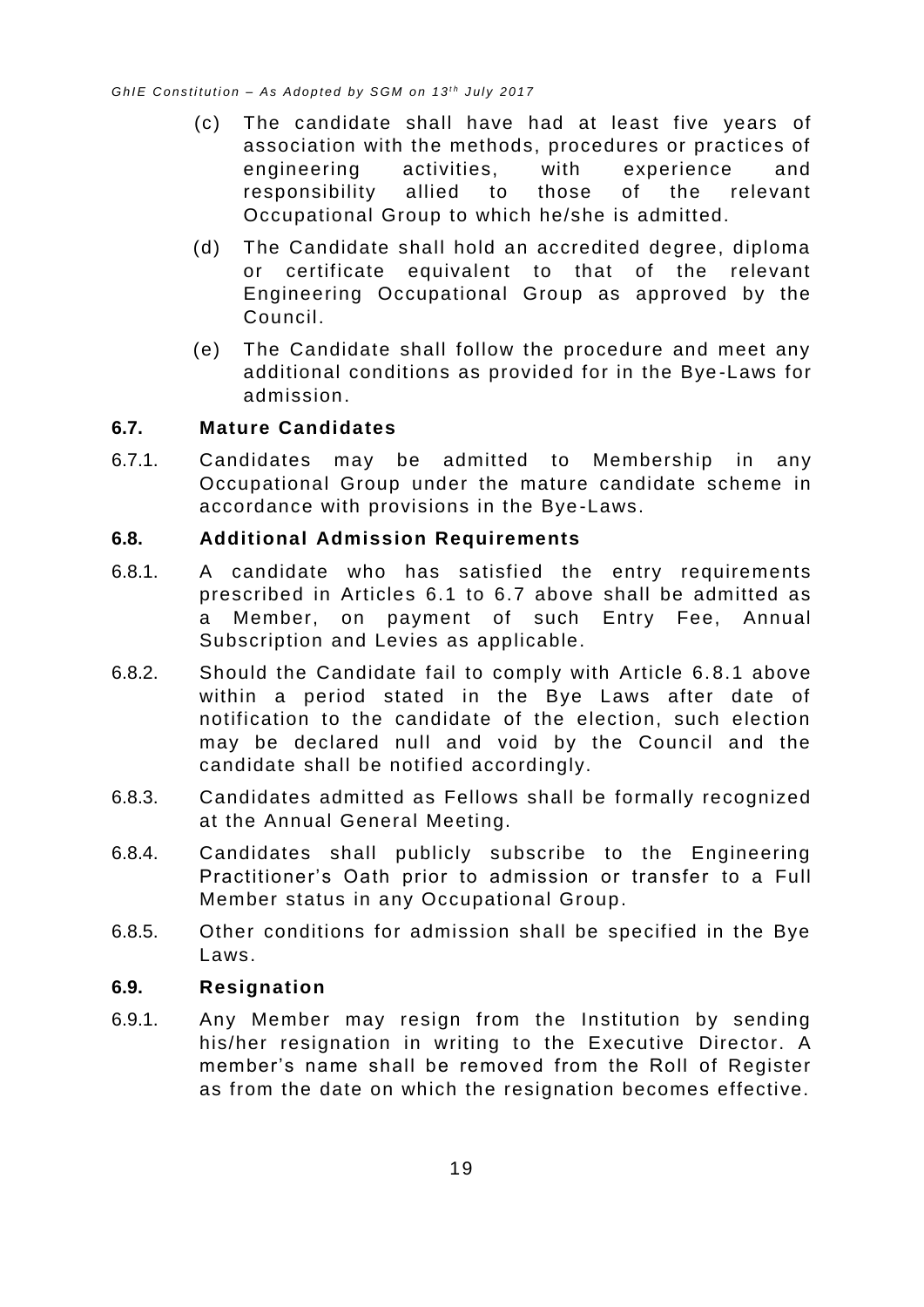#### <span id="page-24-0"></span>**6.10. Re-Admission**

- 6.10.1. The Council may re-admit to membership, in the Occupational Group and Class to which a Member formerly belonged, any person whose membership has terminated from any cause subject to the provisions of the Bye-Laws and provided the member satisfies the Council concerning any established procedures and practices approved by the Council on the matter of re-admission of candidates.
- 6.10.2. Any such Member re-admitted to membership shall first pay such amounts in respect of Entrance Fees and arrears of Annual Subscription and Levies as the Council may determine from time to time. In the event of the Council declining the application for re -admission in any case, the Council may do so without assigning any reason.

#### <span id="page-24-1"></span>**6.11. Member of Good Standing**

- 6.11.1. A Member of Good Standing of the Institution is one who has by the  $1<sup>st</sup>$  January of the year:
	- (a) Paid up all his/her Annual Subscription and any levies due, up to the current year; and
	- (b) Received the required Continuous Professional Development (CPD) points as provided for in the Bye-Laws.
- 6.11.2. The Institution shall register all Full Members of Good Standing in the appropriate register of Engineering Practitioners of the Engineering Council of Ghana (ECGh) and issued with stamps as appropriate.
- 6.11.3. The Institution shall publish, for public information, a list of all Full Members of Good Standing, categorized by Occupational Group and Class by the 30<sup>th</sup> day of June each year.

#### <span id="page-24-2"></span>**6.12. Retired Members**

- 6.12.1. A Member may apply to be put on the Retired Members List if the person, for reason of age or incapacity, has retired from active service. A retired Member must have been a Member of Good Standing of the Institution for at least ten (10) years.
- 6.12.2. The application must be reviewed by the Executive Director for a decision by the Executive Committee, it being understood that any such decision will be reported to the next Council meeting for it to be ratified.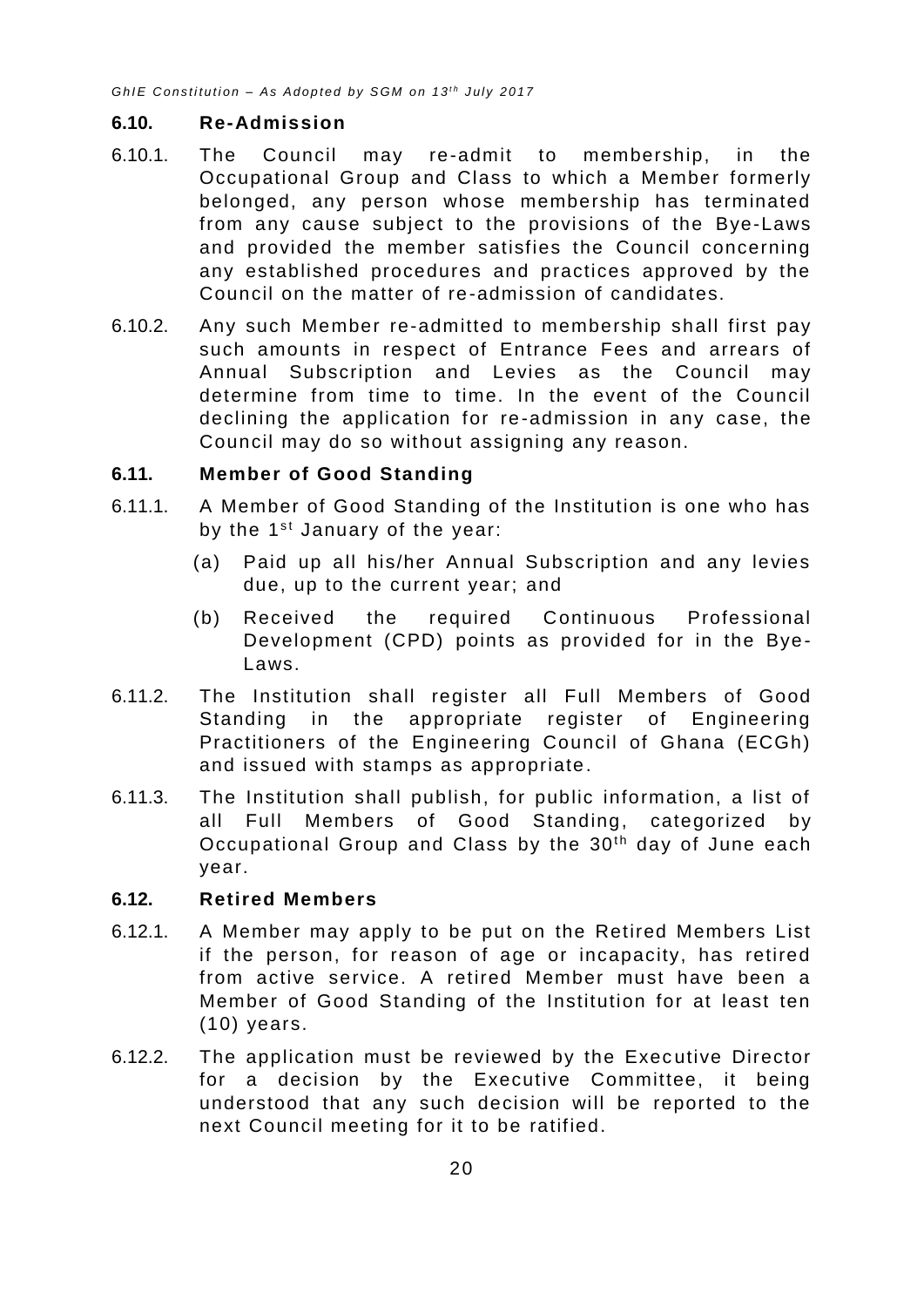6.12.3. The requirement to remain a Member of Good Standing as provided for in Article [6.11](#page-24-1) will be abated for a Retired Member. The details of the abated obligations are provided for in the Bye-Laws, except that at all times such Members will be required to pay fully for their Registration with the Engineering Council of Ghana.

#### <span id="page-25-0"></span>**6.13. Life Members**

- 6.13.1. Life Members are Full Members of any Occupational Group who have attained the age of seventy (70) years and have been Members of Good Standing for at least 20 years.
- 6.13.2. Life Members will remain Members of Good Standing for life but will be exempt from all related obligations as provided for in Article [6.11,](#page-24-1) except that at all times such Members will be required to pay fully for their Registration with the Engineering Council of Ghana.
- 6.13.3. Members who have attained the status of Life Members in the year preceding an Annual General Meeting shall be acknowledged at the meeting.

# <span id="page-25-1"></span>**Article 7: Registered Entities**

#### <span id="page-25-2"></span>**7.1. Engineering Service Providers**

- 7.1.1. An Engineering Service Provider must demonstrate that the engineering services it provides is undertaken or appropriately supervised by registered Engineering Practitioners.
- 7.1.2. Engineering Service Providers shall be categorized for registration and for the provision of services as provided for in the Bye-Laws.
- 7.1.3. Guidelines for organizing the Engineering Service Providers shall be provided for in the Bye-Laws.

#### <span id="page-25-3"></span>**7.2. Engineering Educational Units**

- 7.2.1. An Engineering Educational Unit operating in Ghana must:
	- (a) Have a valid accreditation for their engineering programs by the relevant accreditation entities as provided by law in Ghana; and
	- (b) Have the content of the program and its delivery recognized by the Council.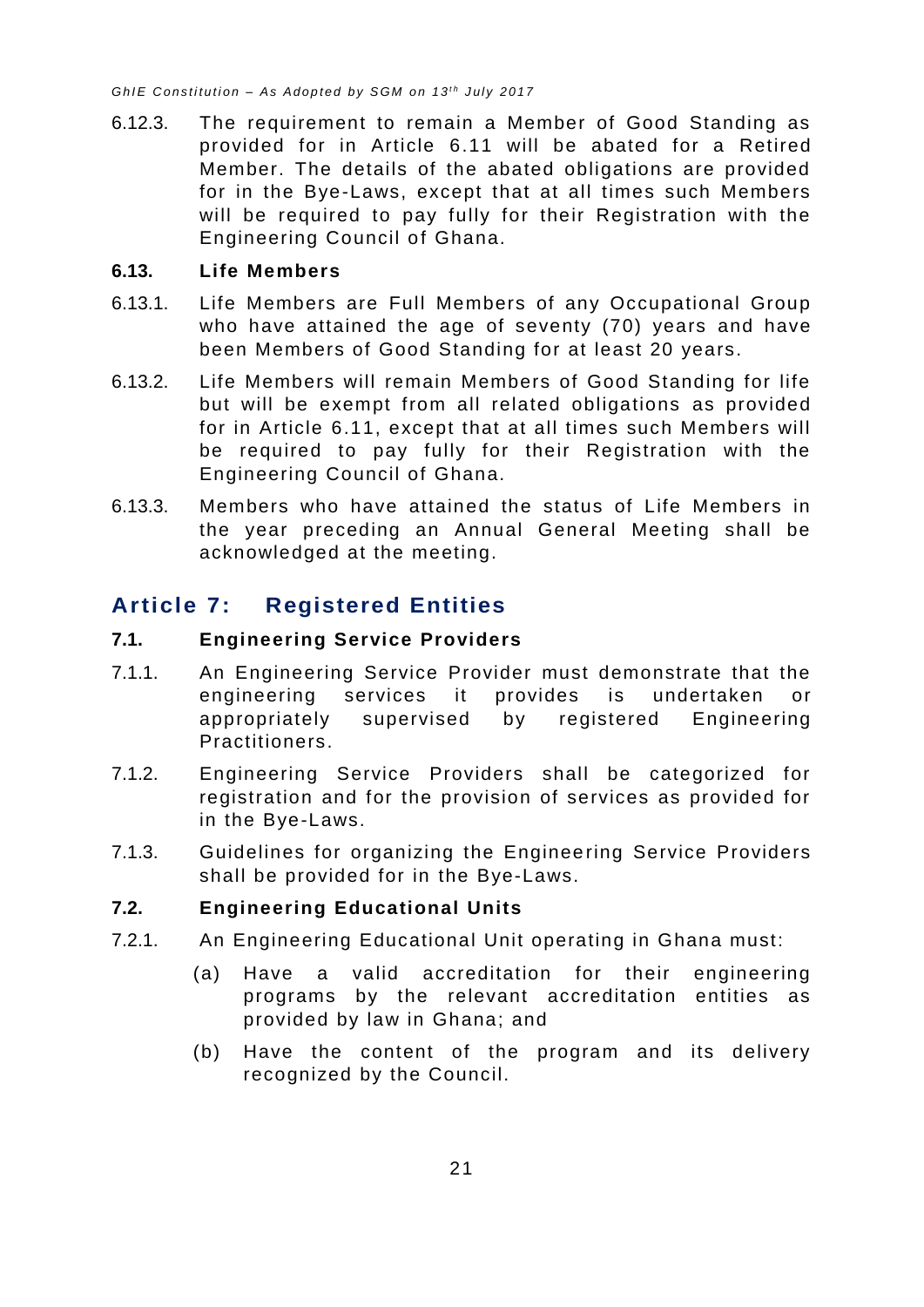- 7.2.2. Engineering Educational Units shall be categorized for registration and the provision of services as provided for in the Bye-Laws.
- 7.2.3. Guidelines for organizing the Engineering Educational Units shall be provided for in the Bye-Laws.

#### <span id="page-26-0"></span>**7.3. Registration of Registered Entities**

- 7.3.1. Registered Entities shall be registered as either Engineering Service Providers or Engineering Educational Units and in their respective categories as provided for in Article 7.1.2 and 7.2.2 above after:
	- (a) Providing relevant information as determined by the Council; and
	- (b) Payment of the necessary Entrance Fees, Annual Subscription and Levies where applicable.
- 7.3.2. A Registered Entity shall pay its Annual Subscription and any applicable Levies as determined by the Institution to remain in Good Standing as a Registered Entity.
- 7.3.3. Each Registered Entity, prior to the payment of its Annual Subscription, shall be required to provide an information update to determine its category of registration.
- 7.3.4. Notwithstanding, a Registered Entity may apply for an upgrade in status based on an information update at any time.
- 7.3.5. The Institution shall publish, for public information, a list of all Registered Entities of Good Standing in their various Categories by the 30<sup>th</sup> day of June each year.
- 7.3.6. Further provisions for registration of Registered Entities shall be in the Bye-Laws.

# <span id="page-26-1"></span>**Article 8: Professional Conduct and Responsibility**

#### <span id="page-26-2"></span>**8.1. Code of Ethics and Engineering Practitioner's Oath**

- 8.1.1. The Institution shall publish and periodically update a Code of Ethics that defines in detail the ethical behavior expected of Engineering Practitioners, Engineering Service Providers, and Engineering Educational Units.
- 8.1.2. The Code of Ethics shall include the Engineering Practitioner's Oath. All Full Members shall be required to publicly subscribe to this oath.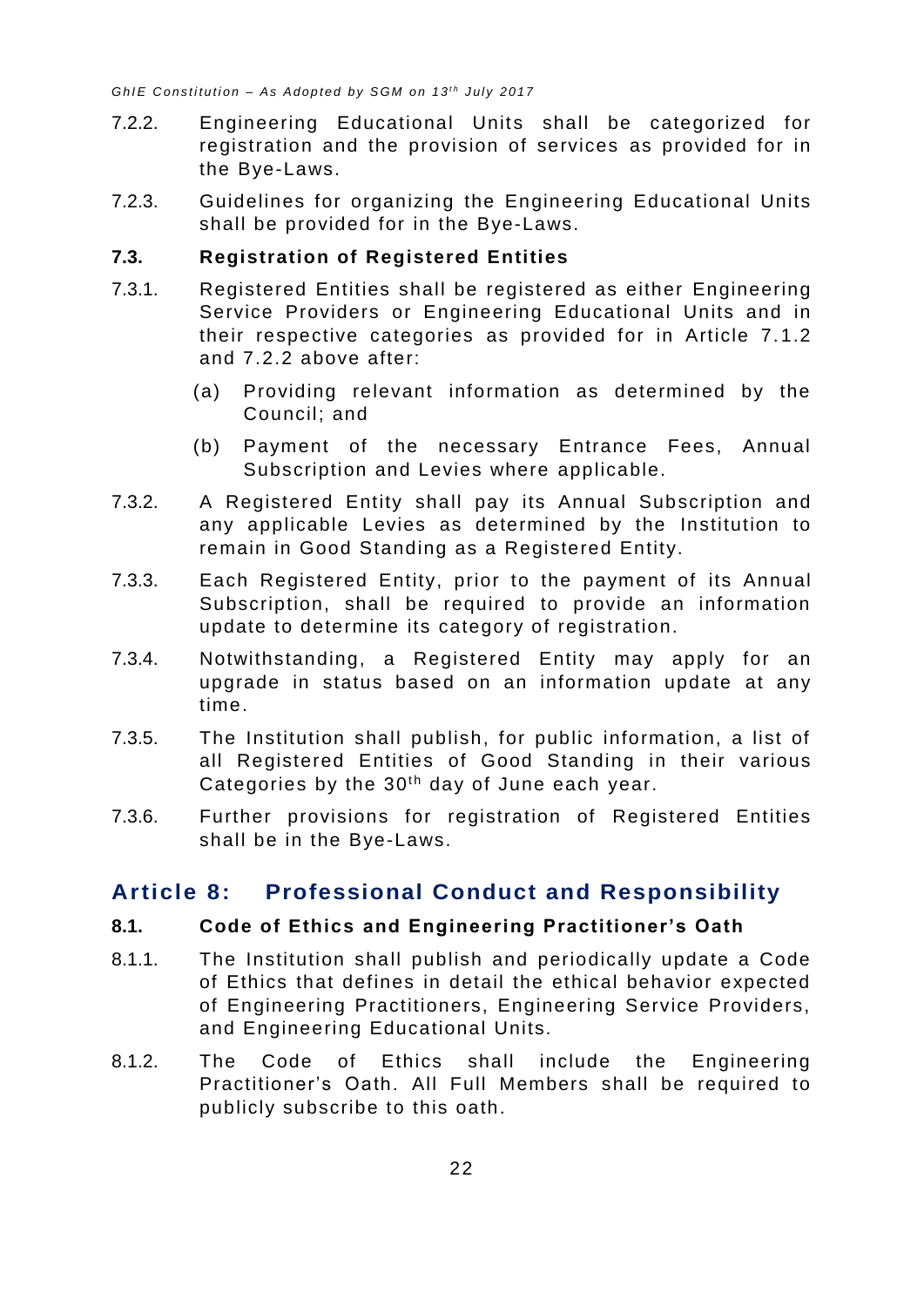#### <span id="page-27-0"></span>**8.2. Professional Conduct of Members and Registered Entities**

- 8.2.1. All Members and Registered Entities shall:
	- (a) Uphold the highest standard of integrity in the practice of engineering; and
	- (b) Order their conduct in accordance with the Code of Ethics of the Institution.

#### <span id="page-27-1"></span>**8.3. Responsibility of Members and Registered Entities**

- <span id="page-27-2"></span>8.3.1. All Members and Registered Entities have the responsibility to:
	- (a) Promptly pay their Annual Subscriptions and Levies where applicable;
	- (b) Abide by the Constitution and Bye -Laws of the Institution; and
	- (c) Abide by the decisions of the General Meetings and the Council and to follow the policies and procedures emanating therefrom.
- 8.3.2. All Members of the Institution have the responsibility, in addition to those specified in Article [8.3.1](#page-27-2) above, to:
	- (a) Participate regularly in Continuous Professional Development activities;
	- (b) Participate in all General Meetings of the Institution;
	- (c) Participate actively in the Ordinary Meetings of the Institution, and those organized by the Branches and Chapters, Technical Divisions and Sub -Divisions, and the Occupational Groups to which they belong; and
	- (d) Mentor and train younger and less experienced Members to attain excellence in their practice of engineering
- 8.3.3. Engineering Service Providers have the responsibility, in addition to those specified in Article [8.3.1](#page-27-2) above, to:
	- (a) Ensure that Engineering Practitioners working for them register as Members of the Institution, uphold the Code of Ethics, pay their Annual Subscription and Levies, and participate in General Meetings, Ordinary Meetings and in other activities of the Institution;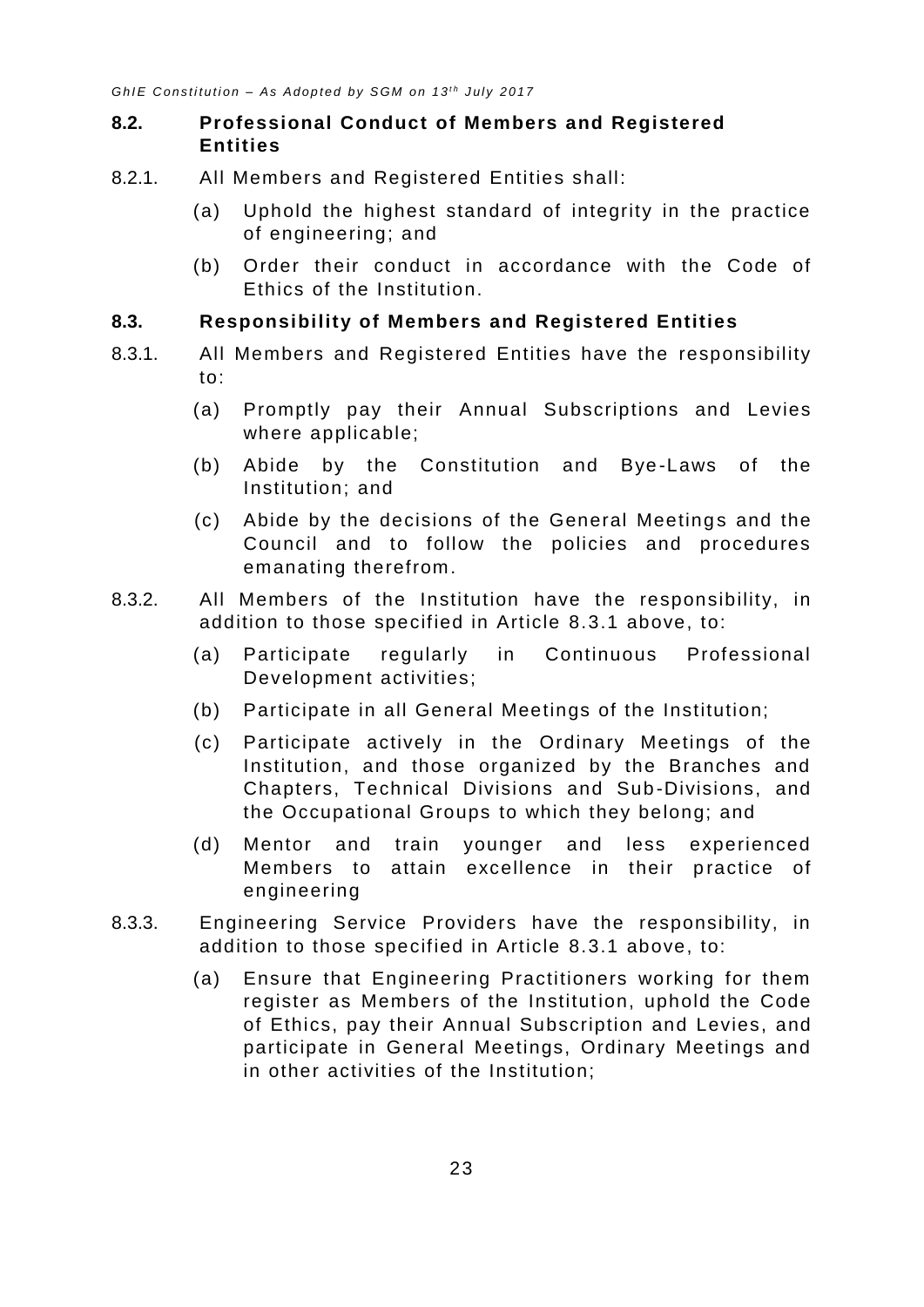- (b) Seek the welfare of Engineering Practitioners working for them, ensuring that they are paid a fair salary, participate in Continuous Professional Development (CPD) activities, and work under acceptable health, safety and environmental standards;
- (c) Adopt a system for employment, training and mentoring for Trainee Engineering Practitioners and assisting them to prepare for and to take their professional examination; and
- (d) Be alive to their social responsibilities and support any activities promoted by the Institution in this regard.
- 8.3.4. Engineering Educational Units have the responsibility, in addition to those specified in Article [8.3.1](#page-27-2) above, to:
	- (a) Uphold the highest standard of integrity in the training of potential Engineering Practitioners;
	- (b) Be committed to using standard and contemporary knowledge in the science and technology of engineering in the instruction of the next generation of Engineering Practitioners;
	- (c) Ensure that students become Student Members of the Institution;
	- (d) Ensure that Engineering Practitioners working for them register as Members of the Institution, uphold the Code of Ethics, pay their Annual Subscription and Levies, and participate in General Meetings, Ordinary Meetings and in other activities of the Institution;
	- (e) Seek the welfare of Engineering Practitioners working for them, ensuring that they are paid: a fair salary, participate in Continuous Professional Development (CPD) activities, and work under acceptable health, safety and environmental standards; and
	- (f) Be alive to their social responsibilities and support any activity promoted by the Institution.

#### <span id="page-28-0"></span>**8.4. Professional Misconduct**

8.4.1. A professional misconduct shall include a willful or negligent action taken by a Member or a Registered Entity that is in contravention of the Constitution, Bye -Laws and/or Code of Ethics of the Institution, or in the opinion of the Council considered generally as professionally unacceptable and likely to bring the practice of engineering into disrepute.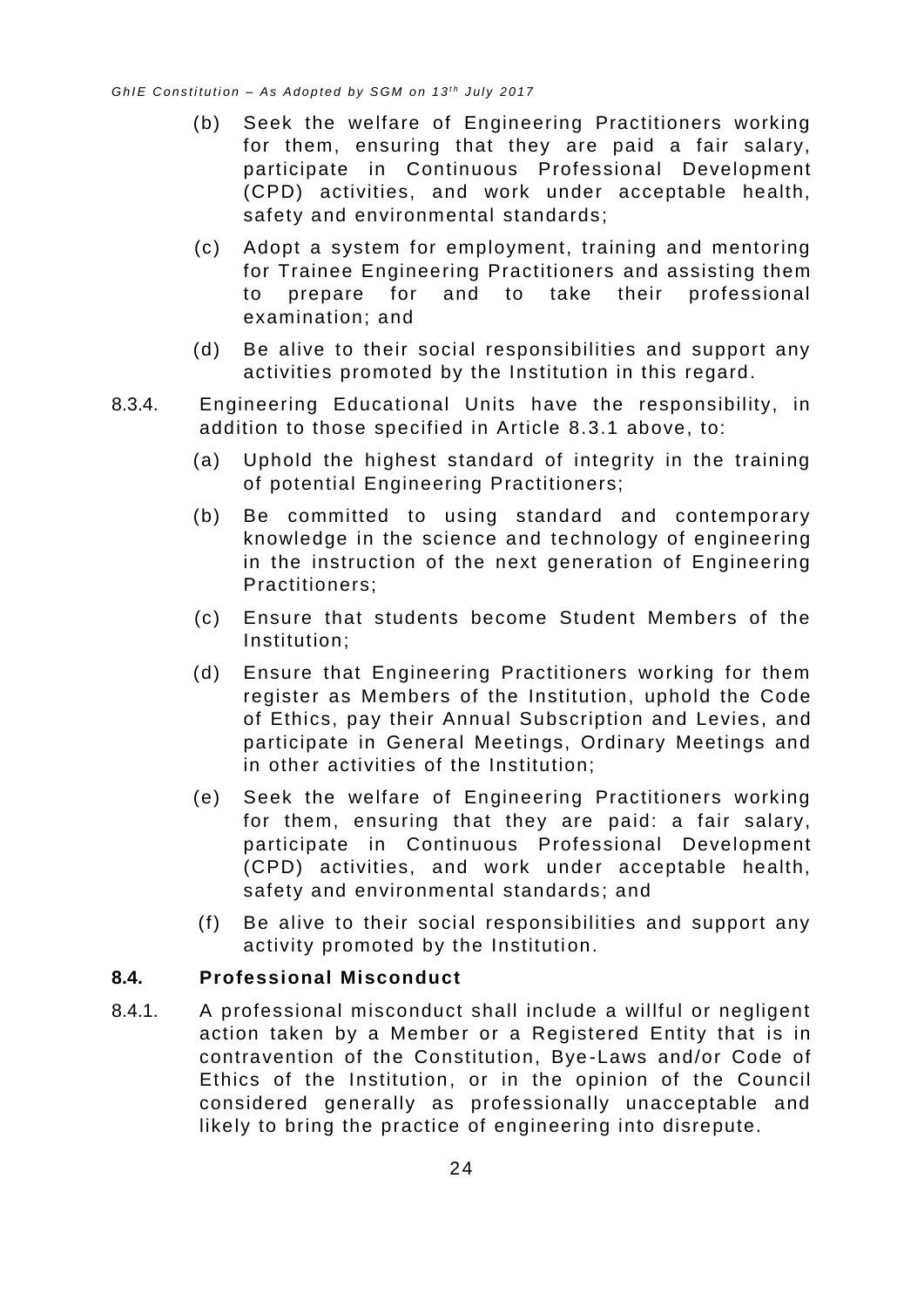- 8.4.2. A professional misconduct may apply to a Member as an individual practitioner or a Registered Entity as a body corporate or to both. The nature of offenses and related sanctions are provided for in the Bye-Laws.
- 8.4.3. Any allegation of professional misconduct shall be referred to the Professional Practice and Ethics Committee. The Council shall afford any Member or Registered Entity accused of professional misconduct the opportunity to appear before the Committee to respond to the specific charges of misconduct brought against him/her or the entity. The procedure shall be in accordance with the Procedures for Disciplinary Inquiry of the Institution as provided for in the Bye-Laws.
- 8.4.4. The Professional Practice and Ethics Committee shall make its recommendation to the Council through the Executive Committee which shall review the recommendation and advise the Council on the course of action.
- 8.4.5. In case of adverse finding against a Member or Registered Entity, the Council may, upon consideration of the Executive Committee report, sanction the Registered Member or Registered Entity.
- 8.4.6. The votes of not less than two thirds majority of the Councilors present (and forming a quorum) at a Council Meeting is required where the nature of the misconduct requires that the Member or Registered Entity is removed from the Roll of Register.
- 8.4.7. A Member whose name is struck out of the Register ceases to be Member.
- 8.4.8. A Registered Entity whose name is struck out of the Register ceases to be associated with the Institution.
- 8.4.9. In the case of adverse finding against a Member or Registered Entity by the Council, the Member or Registered Entity may appeal to the Council to review the decision. The decision of the Council on the appeal shall be final.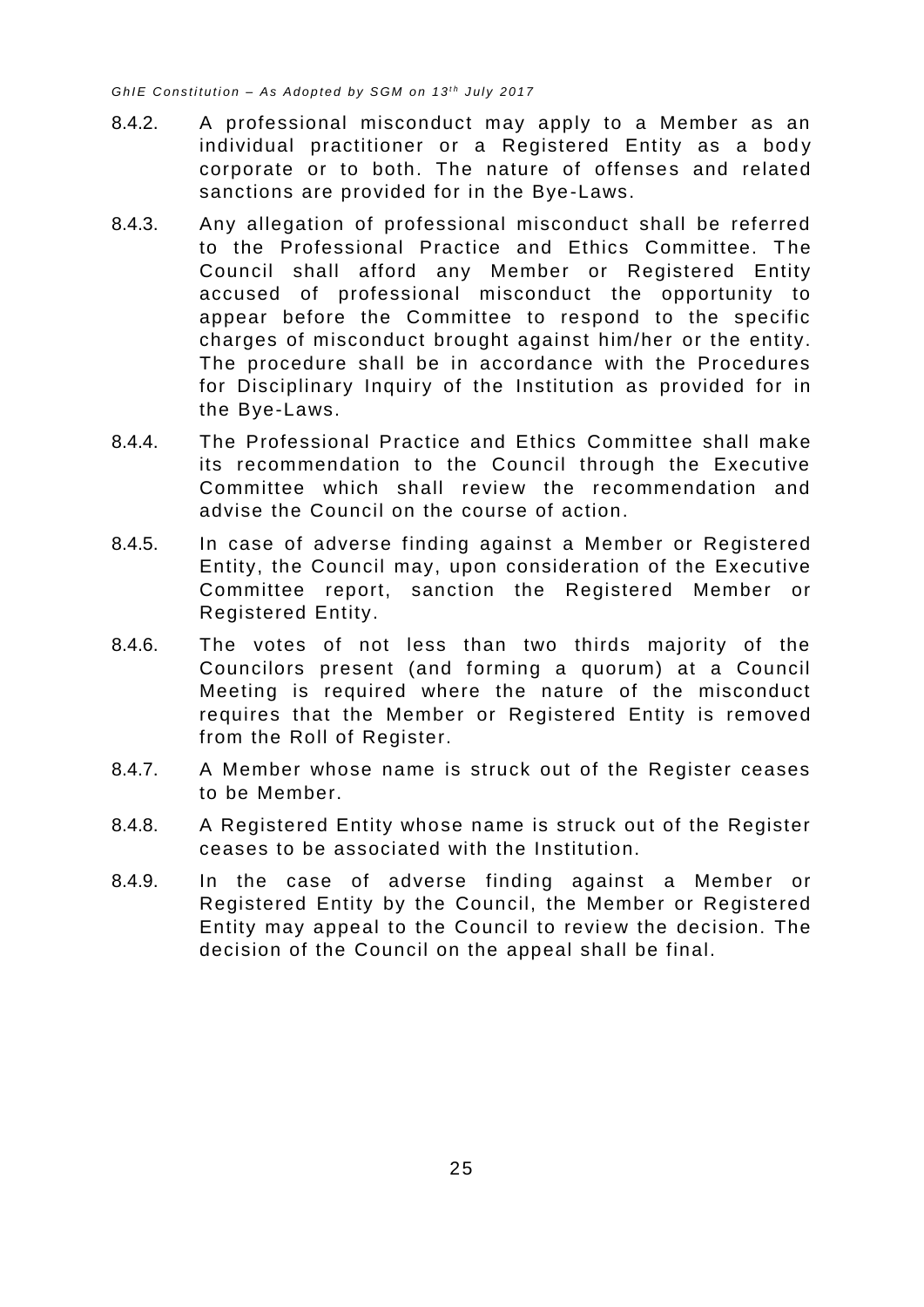# <span id="page-30-0"></span>**Article 9: Entrance Fees, Annual Subscription, Levies and Fees**

#### <span id="page-30-1"></span>**9.1. Entrance Fees**

- 9.1.1. All Members and Registered Entities shall pay an Entrance fee the first time they apply to become a Member or a Registered Entity of the Institution, except for Honorary Fellows who shall be exempt from paying any Entrance Fee.
- 9.1.2. No additional Entrance Fee shall be paid when a Member Transfers from one category of Engineering Occupational Group or Class to another or a Registered Entity transfers from one category to another.

#### <span id="page-30-2"></span>**9.2. Annual Subscription**

- 9.2.1. All Members and Registered Entities shall pay an Annual Subscription to continue to be of Good Standing in the Institution subject to other provisions that provide for rebates and exemptions for Honorary Fellows, Life Members and Retired Members.
- 9.2.2. All Members and Registered Entities are required to pay their Annual Subscription by 30<sup>th</sup> November in advance for the year for which it is being paid.

#### <span id="page-30-3"></span>**9.3. Levies**

- 9.3.1. The Council may in any special case, where in its opinion it is desirable to do so in conformance to the objective of the Institution, request a General Meeting of Members to determine a specific levy to be paid by all Members and Registered Entities, as appropriate, for the Institution to achieve the special goal so stated.
- 9.3.2. A levy so determined shall be for a specific project, a specific amount and must be over a specific period.
- 9.3.3. A levy so determined must take account of:
	- (a) The Engineering Occupational Group and Class of Members, except that in all cases, Honorary Fellows and Life Members shall be exempt and Retired Members shall be given rebates; and
	- (b) The category of Registered Entities.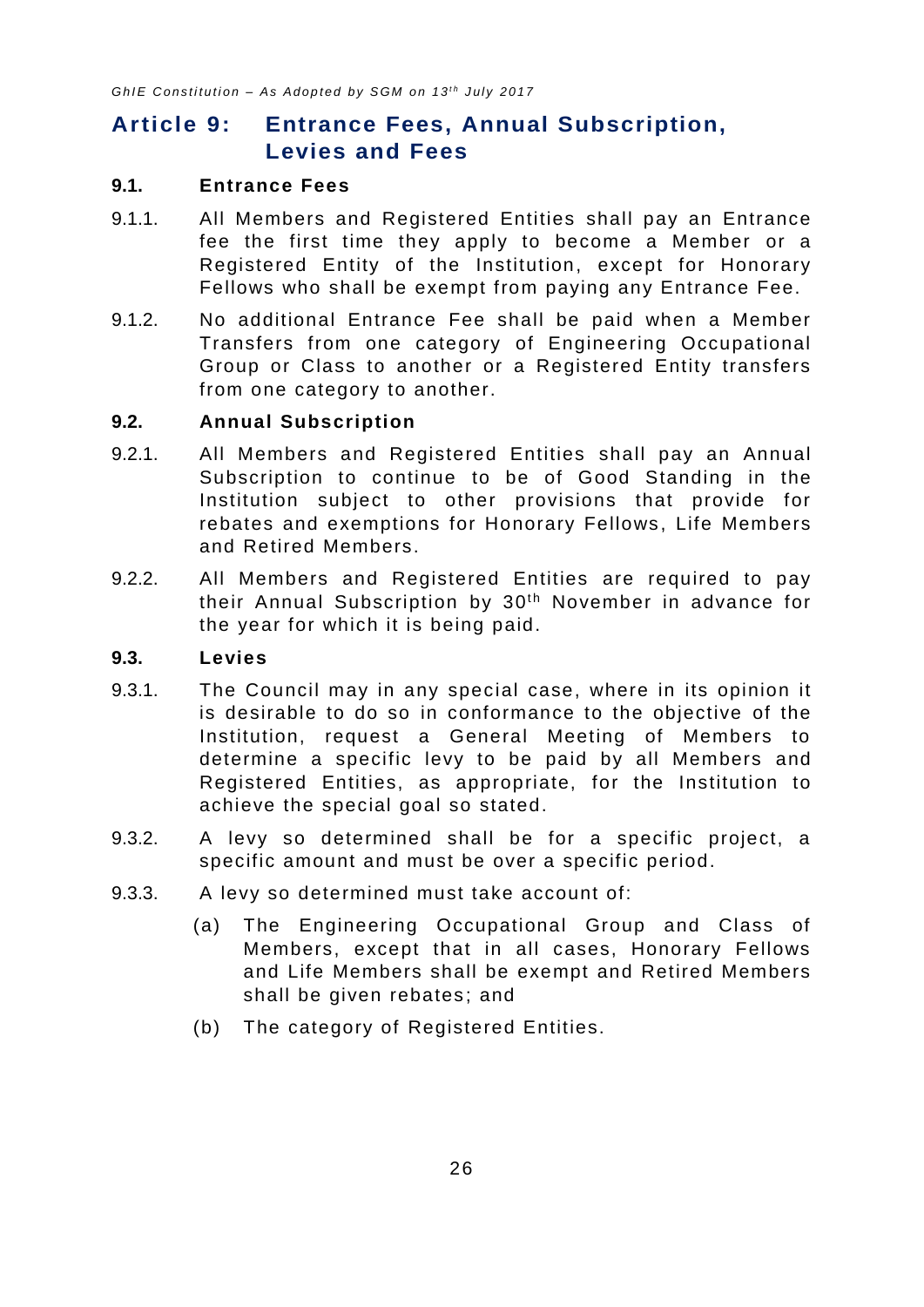#### <span id="page-31-0"></span>**9.4. Fees**

- 9.4.1. The Council in undertaking its activities may charge Fees to cover the cost of such activities. Such fees shall be determined from time to time by the Executive Director and approved by the Executive Committee.
- 9.4.2. In determining the Fees, consideration may be given for rebates or subsidy for various categories of Members, especially Student Members, Honorary Fellows and Life Members.
- 9.4.3. A schedule of activities that will not attract any fees but will be financed from the Annual Subscription of Members is provided for in the Bye-Laws.

#### <span id="page-31-1"></span>**9.5. Schedule of Entrance Fees, Annual Subscriptions and Levies**

- 9.5.1. The Council, on annual basis, will determine a schedule of Entrance Fees, Annual Subscription and Levies if any, and present it for approval at the Annual General Meeting.
- 9.5.2. Notwithstanding, the Council may at a Special General Meeting request the approval of any amendment to the schedule so approved by the Annual General Meeting.

# <span id="page-31-2"></span>**Article 10: Governing Body**

#### <span id="page-31-3"></span>**10.1. The Council**

- 10.1.1. There shall be a Governing Body of the Institution to be called the Council. The Council shall be subject to decisions of the General Meeting of the Institution.
- 10.1.2. The Council shall comprise:
	- (a) The President;
	- (b) The Immediate Past President (IPP) who shall be the latest living and available Past President;
	- (c) The President-Elect;
	- (d) The Vice-President
	- (e) One (1) Executive Representative for each Occupational Group;
	- (f) Three (3) National Councilors representing each Occupational Group;
	- (g) Chairpersons of Technical Divisions;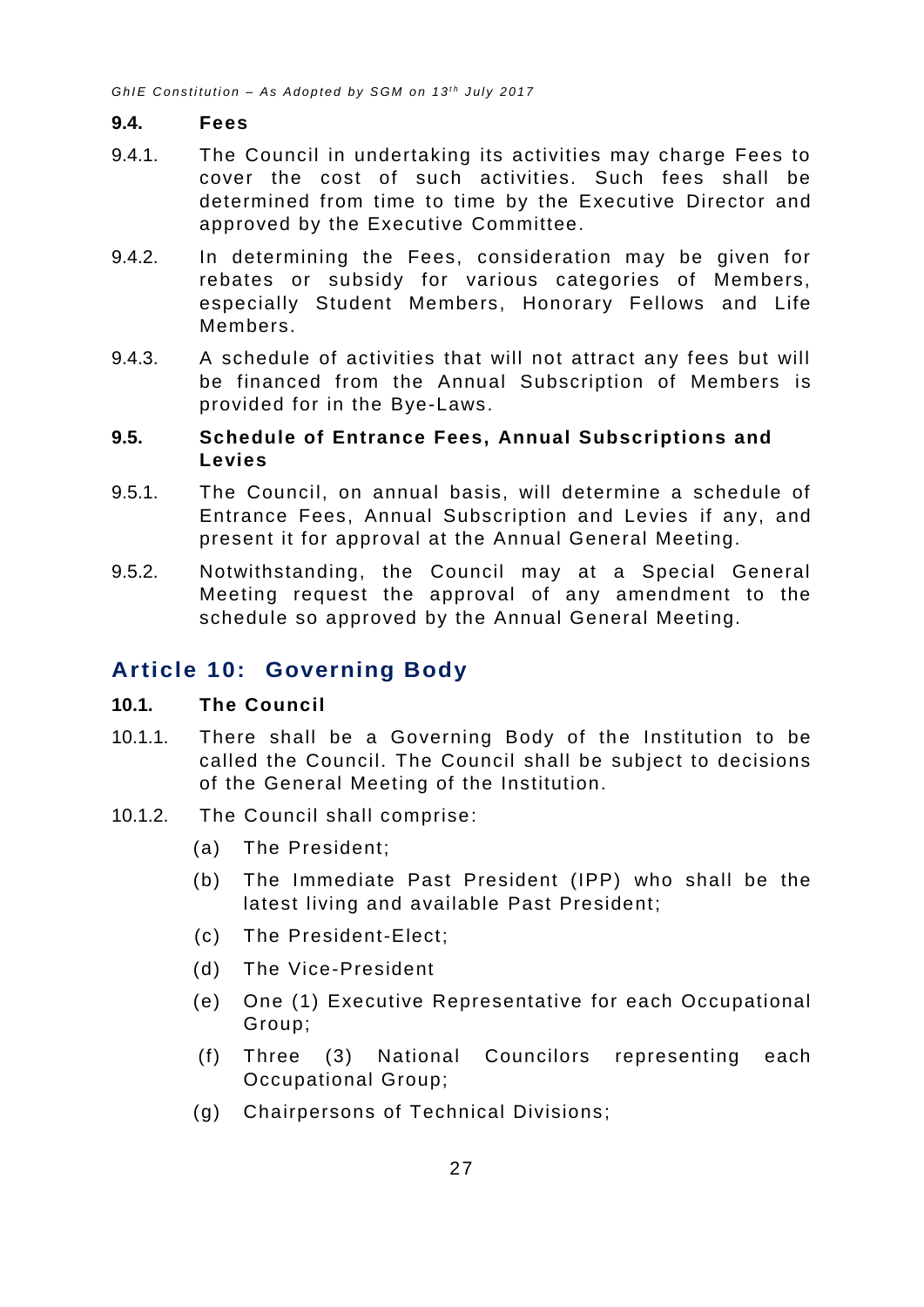- (h) Branch Chairpersons;
- (i) Four (4) Representatives of Registered Entities;
- 10.1.3. The Secretary of the Council shall be the Executive Director of the Institution who shall have no vote in the proceedings thereof.
- 10.1.4. Past Presidents shall be Ex-Officio members of the Council and are free to attend and participate in any meeting of the Council but shall have no vote in the proceedings thereof.
- 10.1.5. Representatives of Affiliated Engineering Groups may be coopted as Ex-Officio members of the Council as may be recommended by the Council and approved at a General Meeting.

#### <span id="page-32-0"></span>**10.2. Executive Committee**

- 10.2.1. The Officers of the Institution shall be the President, the Immediate Past President, the President-Elect, the Vice-President, the Executive Representatives of the Occupational Groups and the Executive Director.
- 10.2.2. The officers shall form the Executive Committee of the Council. They shall exercise the day -to-day authority of the Council in the administration of the Institution's affairs.
- 10.2.3. All actions of the Executive Committee shall be reported to Council by the Executive Director.

#### <span id="page-32-1"></span>**10.3. Responsibilities of the Officers of the Institution**

- 10.3.1. The President, subject to provisions of this Constitution, has the mandate to act for and on behalf of the Institution. He/she also has the following additional responsibilities:
	- (a) Provide the overall superintendence over the affairs of the Institution;
	- (b) Cause to be convened and preside over all General Meetings and Ordinary Meetings of the Institution organized by the Council;
	- (c) Cause to be convened and preside over all Council Meetings and Executive Committee Meetings;
	- (d) He/she is the official representative and mouthpiece of the Institution in all national and international engagements of the Institution;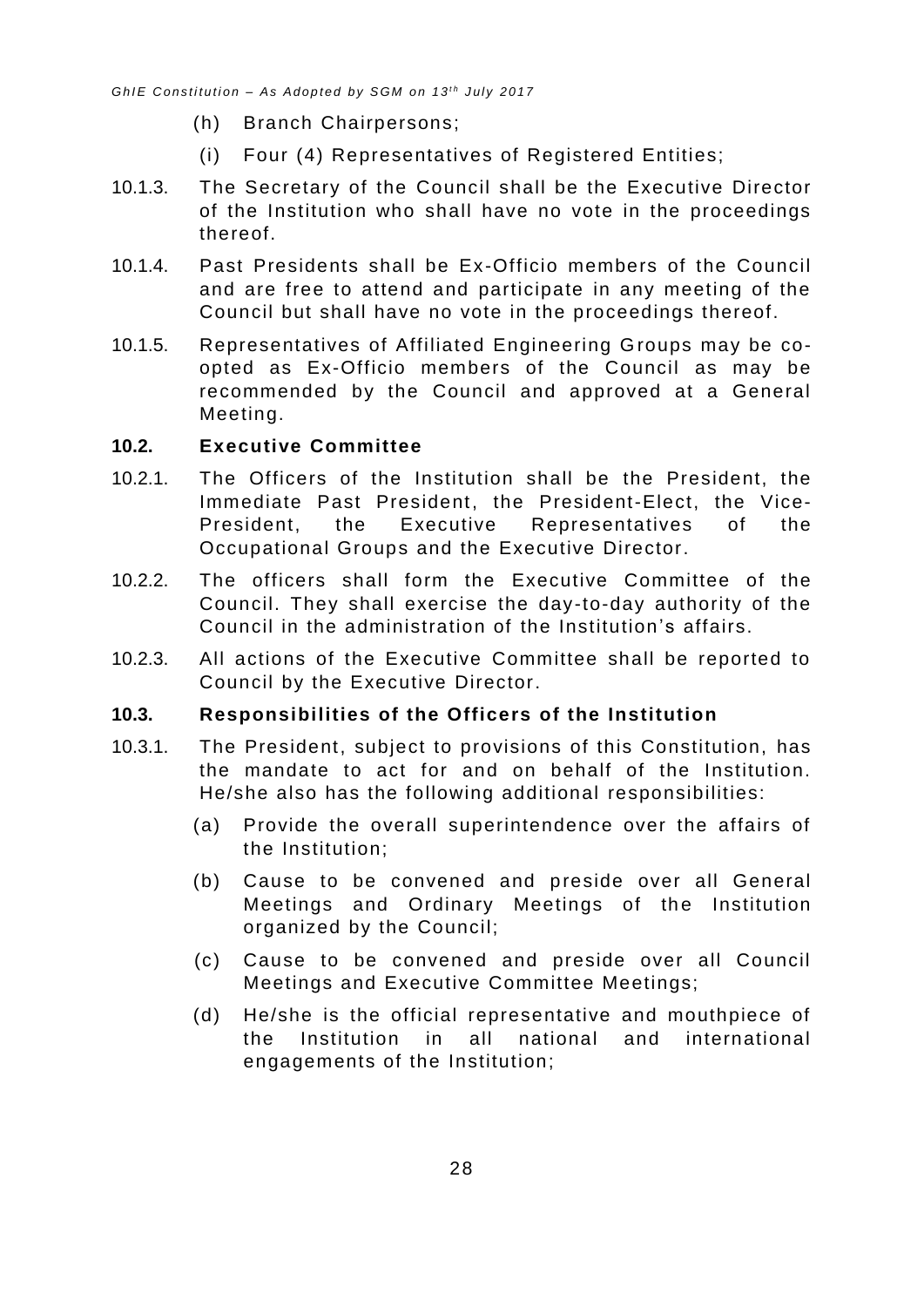- (e) He/she will deliver the Presidential Address, on a topic of his/her choice but with significance to the science and practice of engineering, in the first year of his/her term in office;
- (f) He/she will deliver the State of the Institution Addre ss in the second year of his/her term in office; and
- (g) He/she is an ex-officio member of all Committees of the Council.
- 10.3.2. The Immediate Past President serves on both the Council and the Executive Committee and may represent the President in any engagement as the President may request from time to time.
- 10.3.3. The President-Elect serves on both the Council and the Executive Committee; an ex-officio member of all Committees of the Council; and may represent the President in any engagement as the President may request from time to time.
- 10.3.4. The Vice-President serves on both the Council and the Executive Committee; deputizes for the President in his /her absence; and may represent the President in any engagement as the President may request from time to time.
- 10.3.5. The Executive Representatives serve on both the Council and the Executive Committee and will play any role as may be requested by the Council, Executive Committee and/or the President.

#### <span id="page-33-0"></span>**10.4. The Executive Director**

- 10.4.1. The Executive Director shall be the head of the Secretariat as established under Article [4.2.2](#page-9-5) and shall be responsible for the administration of the Institution under the direction and control of the Council. This responsibility includes :
	- (a) Implementation of decisions of the General Meeting of the Institution;
	- (b) Implementation of decisions and policies of the Council;
	- (c) Financial management of the Institution; and
	- (d) Management of all other related operational issues.
- 10.4.2. The Executive Director shall be responsible directly to the President and the Executive Committee, who will be acting on behalf of the Council at all times.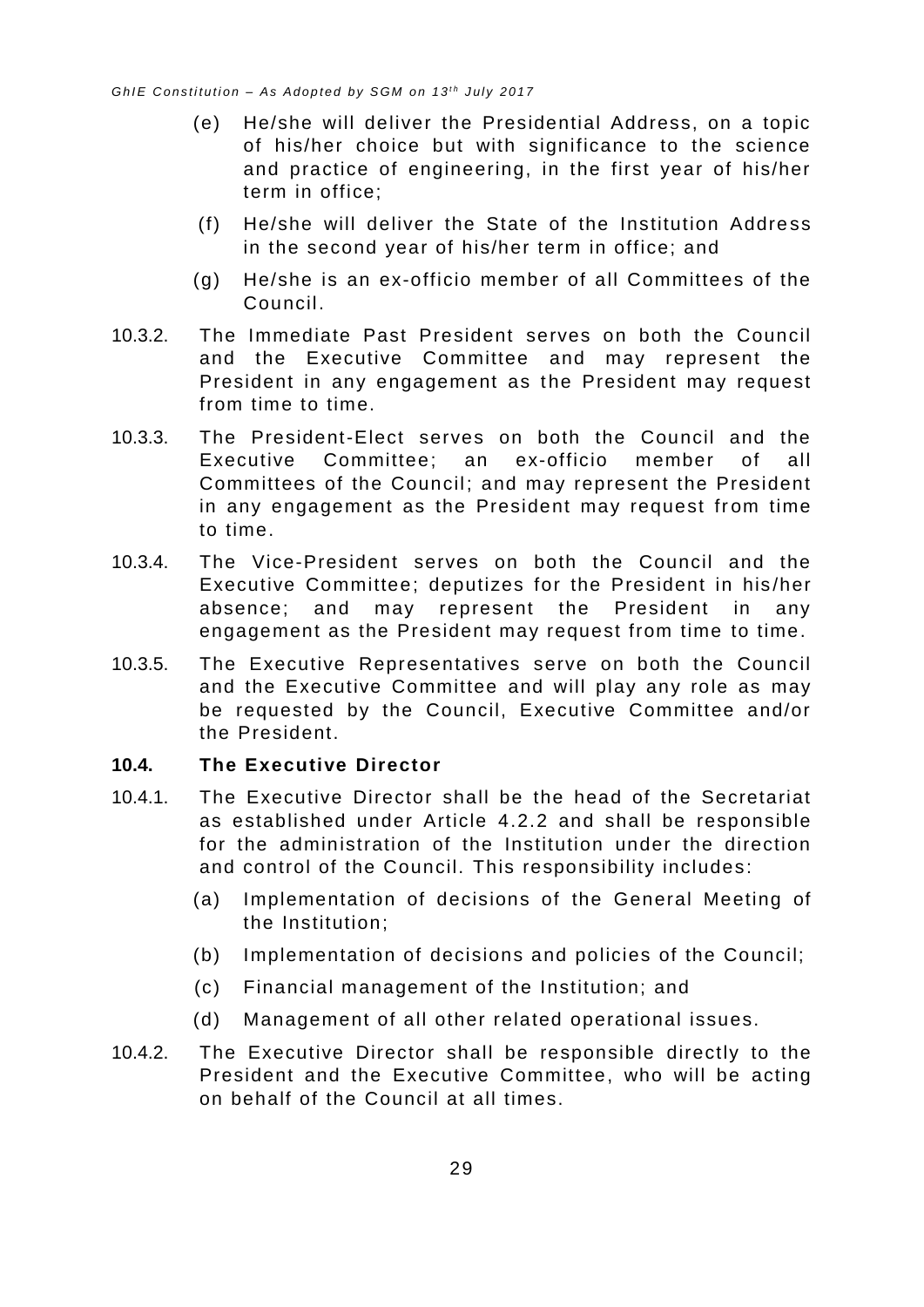- 10.4.3. The Executive Director must formally report to the Executive Committee, at each meeting, the activities of the Secretariat and formally to the Council every quarter on the state of the Institution.
- 10.4.4. The Executive Director shall prepare an annual report to the Council. Upon approval by the Council, the annual report shall be submitted to the Annual General Meeting.
- 10.4.5. The terms of engagement of the Executive Director shall be determined by the Council.
- 10.4.6. The Executive Director shall determine the staff and logistic requirements to meet the objectives set from time to time by the Executive Committee (on behalf of the Council) for the consideration and approval of the Council.
- 10.4.7. All proposals and reports of the Executive Director for the Consideration of Council must have the prior approval of the Executive Committee.

#### <span id="page-34-0"></span>**10.5. General Provisions for Elections of the Institution**

- 10.5.1. Elections of the Institution shall be staggered in a way that allows for the election of some of the members to Council and the election of the Branch Officers to take place in alternate years.
- 10.5.2. Each candidate to be nominated for election to the Council and Branch Executive Committee shall be a Full Member of Good Standing.
- 10.5.3. Election to the Council and Branch Executive Committee shall be by secret ballot by eligible voters. Procedures for the election, including the use of electronic means, and declaration of results are provided for in the Bye Laws.
- 10.5.4. Only Full Members of Good Standing and Entities of Good Standing are eligible to participate in the nomination and voting to the Council and Branch Executive Committee.
- 10.5.5. The President, members of the Council and Branch Officers shall swear an oath of office before Members of the Institution prior to taking office. The nature of the oath shall be provided for in the Bye-Laws.

#### <span id="page-34-1"></span>**10.6. Specific Provisions for Election of Council Members**

- 10.6.1. The President
	- (a) There shall be no direct election to the office of the President; and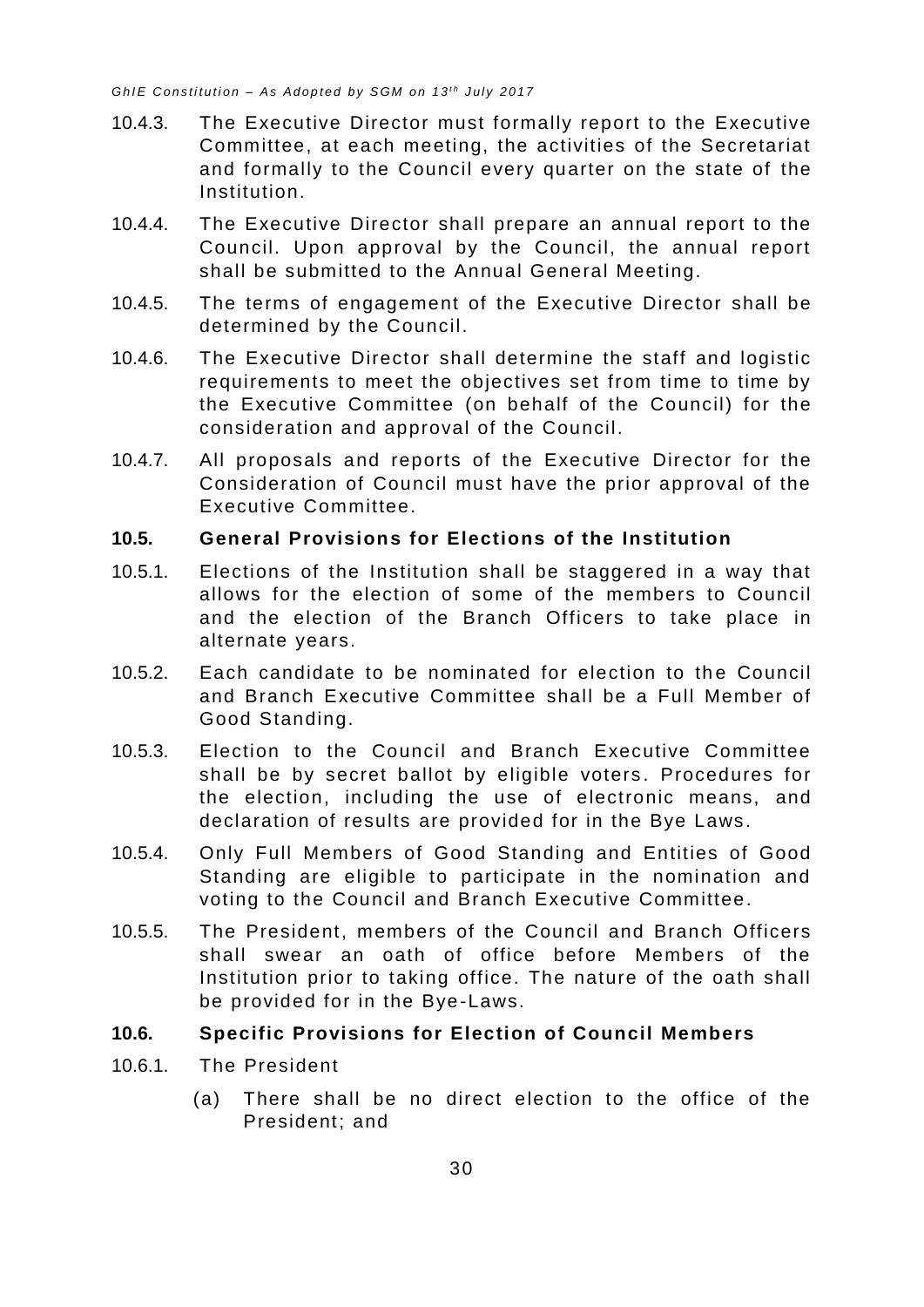- (b) The President-Elect shall become the President for the Institution on the expiry of the mandate of the incumbent President.
- 10.6.2. The President-Elect
	- (a) The Candidate shall be a Fellow of the Institution;
	- (b) He/she shall be nominated by a Fellow of the Institution and seconded by one Full Member of Good Standing from each of the Occupational Groups;
	- (c) All Full Members of Good Standing shall be eligible to vote in electing the President-Elect.
- 10.6.3. The Vice-President
	- (a) The Candidate shall be a Fellow of the Institution
	- (b) He/she shall be nominated by a Fellow of the Institution and seconded by one Full Member from each of the Occupational Groups;
	- (c) All Full Members of Good Standing shall be eligible to vote in electing the Vice-President.
- 10.6.4. The Executive Representatives
	- (a) One Executive Representative shall be elected from among the Members of each Occupational Group.
	- (b) The Candidate must be a Fellow or Senior Member of their respective Occupational Group.
	- (c) He/she shall be nominated by a Fellow or Senior Member and seconded by two other Full Members of the Occupational Group.
	- (d) Only Full Members of Good Standing of the respective Occupational Groups are eligible to vote for candidates representing their Occupational Group.
- 10.6.5. The National Councilors
	- (a) Each Occupational Group shall elect three (3) of their Full Members as National Councilors;
	- (b) A candidate, for the position of National Councilor, shall be a Full Member of their respective Occupational Group.
	- (c) Each Candidate shall be nominated by a Full Member and seconded by two other Full Members of the respective Occupational Group.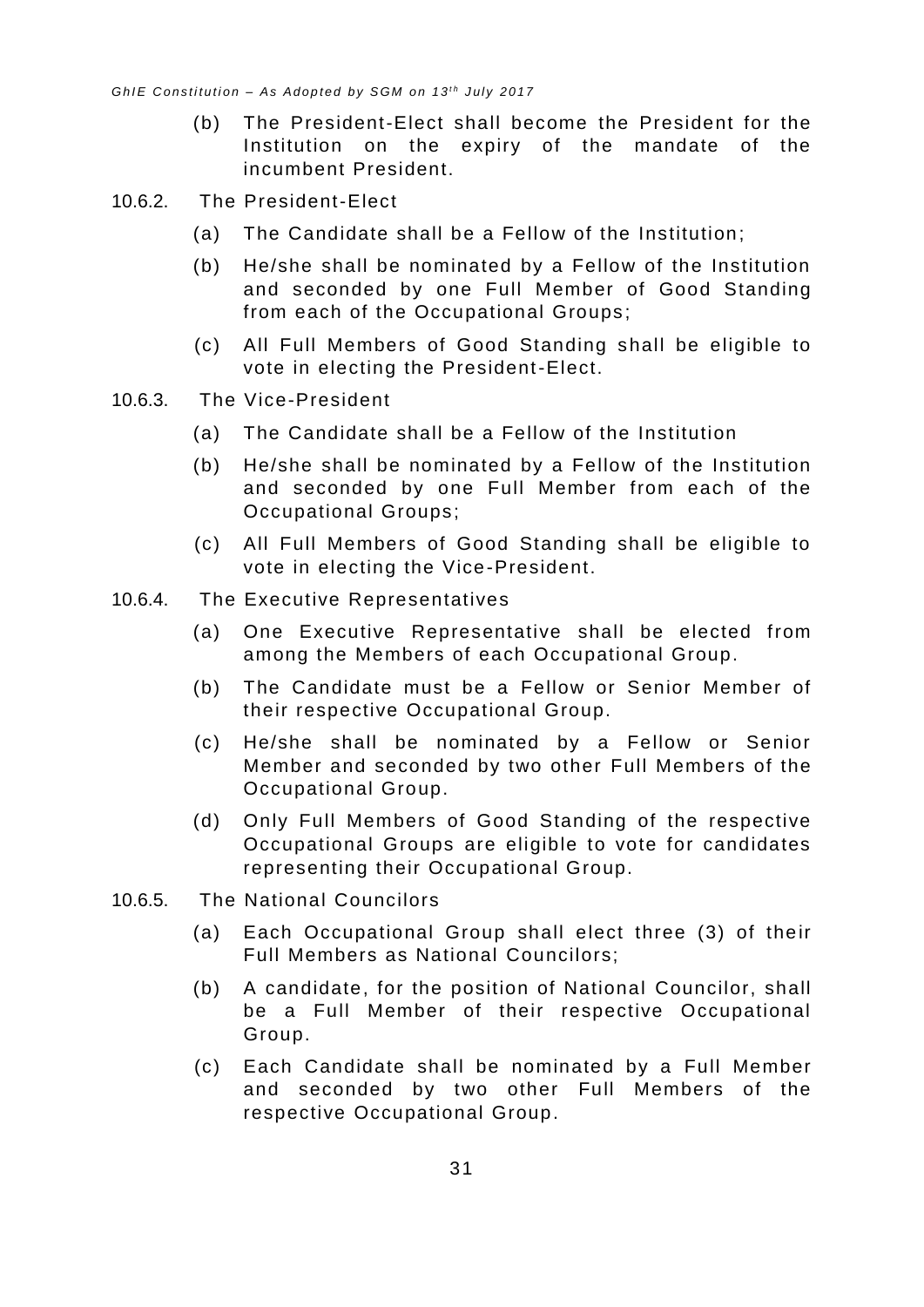- (d) Only Full Members of the respective Occupational Groups are eligible to vote for candidates representing their Occupational Group.
- 10.6.6. Chairpersons of Technical Divisions
	- (a) The Candidate for the Chairperson of a Technical Division shall be a Fellow or a Senior Professional Engineer and shall belong to the Technical Division.
	- (b) He/she shall be nominated by a Fellow or a Senior Professional Engineer who belongs to the Technical Division and seconded by one Full Member of Good Standing of the Division from each of the Occupational Groups.
	- (c) The Eligible voters for the elections shall be Full Members registered in the respective Technical Divisions.
- 10.6.7. Branch Chairpersons shall be elected in accordance with Article [12.2.](#page-39-2)
- 10.6.8. Representatives of Registered Entities
	- (a) Two (2) representatives of Engineering Educational Units shall be elected by a caucus of heads of the Units and presented to the Executive Director.
	- (b) Two (2) Representatives of Engineering Service Providers shall be elected by a caucus of heads of the Service Providers and presented to the Executive Director.
	- (c) Modalities for the selection will be provided for in the Bye-Laws.

#### <span id="page-36-0"></span>**10.7. Tenure of Office**

- 10.7.1. The Tenure of the President, the Immediate Past President and the President-Elect shall be two years without the option of re-election.
- 10.7.2. The tenure of office of all other positions on the Council shall be two years with unlimited option for re -election.

#### <span id="page-36-1"></span>**10.8. Vacancy in the Office of Members of the Council**

- 10.8.1. The office of a member of the Council shall, ipso facto, be vacated if the incumbent:
	- (a) Becomes incapacitated, bankrupt or incarcerated; or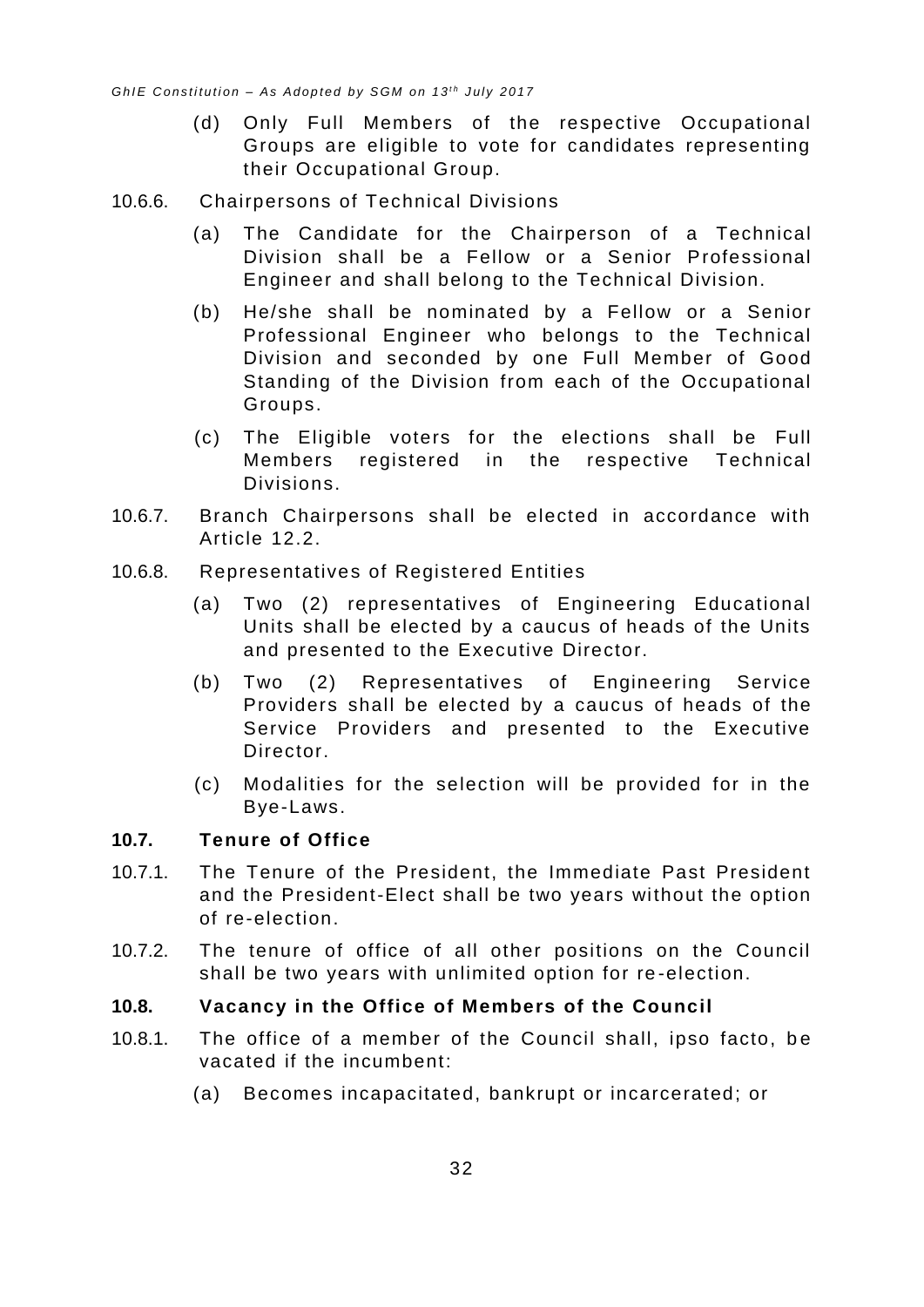- (b) By notice, in writing to the Institution, resigns his /her office; or
- (c) Ceases to be a Member of the Occupational Group, Branch, Technical Division, Engineering Service Provider or Engineering Educational Unit that he/she represents; or
- (d) Is either absent from three (3) consecutive meetings of the Council or from more than half of any six (6) consecutive meetings of the Council, except under the express permission of the Council.
- 10.8.2. The Council shall declare the position vacant and announce to all Members the processes for filling the vacancy.
- 10.8.3. In the case that the position of the President becomes vacant, the President-Elect shall be sworn in as President. Under these circumstances, the President's term of office shall not be less than eighteen (18) months but shall not exceed thirty (30) months.
- 10.8.4. In the case that the position of President-Elect becomes vacant, a bye-election shall be called and all the provisions of this constitution shall apply, except that his/her tenure as President-Elect shall end at the same time as the incumbent President.
- 10.8.5. For all other positions, a bye-election shall be called if less than half the tenure has been served. Otherwise the Council, in consultation with the relevant Technical Division, Occupational Group or Branch, shall appoint a qualified Member in acting capacity for the remainder of the tenure . This Constitution and the Bye-Laws shall always be applicable.
- 10.8.6. The names of all such Members of Council elected to fill vacancies shall be announced in the Institution's publication as provided for in the Bye-Laws and on the website of the Institution.

# <span id="page-37-0"></span>**Article 11: Meetings of the Council and the Executive Committee**

#### <span id="page-37-1"></span>**11.1. Council Meetings**

11.1.1. The Council shall meet as often as the business of the Institution may require, and in any event, not less frequently than once each quarter.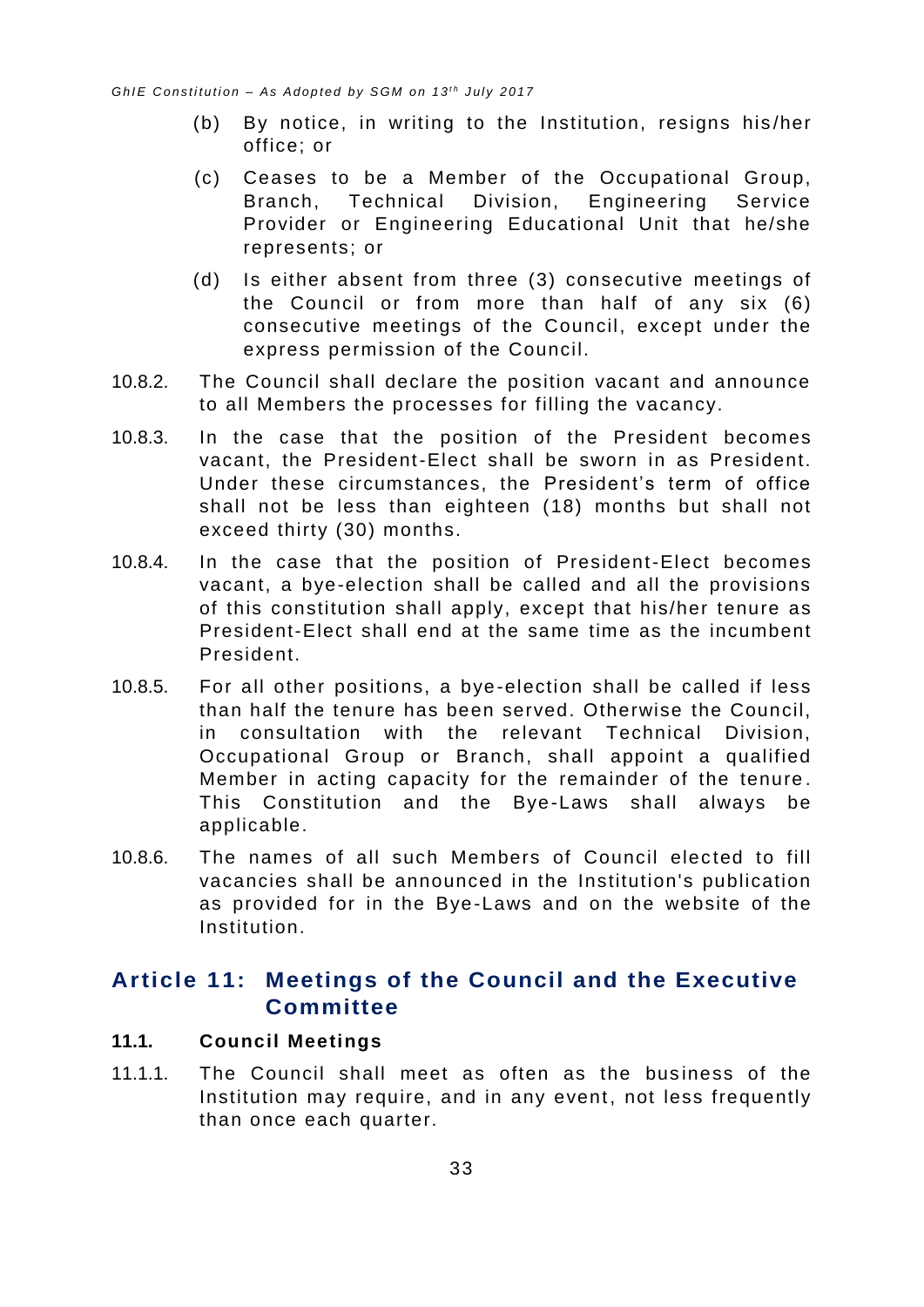- 11.1.2. The meetings of the Council shall be convened by the Executive Director on the orders of the President. Such notice may be served by hand or by electronic transmission. At least a seven (7) day notice shall be required for every meeting of the Council. For Special Meetings, a thirty-six (36) hour notice shall suffice.
- 11.1.3. A Special Meeting of the Council shall be convened by the Executive Director upon the request of the President or the Executive Committee or at least ten (10) members of the Council, including at least one member each from the Occupational Group Representatives, provided they have stated the agenda to the Executive Director.
- 11.1.4. The Meetings of Council shall be held at the Headquarters of the Institution or such other places as the Council may decide or by electronic means provided participants can hear each other.
- 11.1.5. The quorum for a Council Meeting shall be at least one-third of its members, including the President or in his/her absence the Vice-President or in his/her absence the President's named member.
- 11.1.6. The Council may adjourn or regulate its meetings as it deems fit.

#### <span id="page-38-0"></span>**11.2. Executive Committee Meetings**

- 11.2.1. The Executive Committee shall meet as often as the business of the Institution may require, and in any event, not less frequently than once each month.
- 11.2.2. The meetings of the Executive Committee shall be convened by the Executive Director on the orders of the President. Such notice may be served by hand or by electronic transmission. At least a seven (7) day notice shall be required for every meeting of the Executive Committee. For Special Meetings, a thirty-six (36) hour notice shall suffice.
- 11.2.3. A Special Meeting of the Executive Committee shall be convened by the Executive Director on the request of the President or any three Members of the Executive Committee, provided they have stated the agenda to the Executive Director.
- 11.2.4. The Executive Director shall, upon direction of the President, invite any Member of the Council or any other person to any of the meetings of the Executive Committee to help them address a particular issue.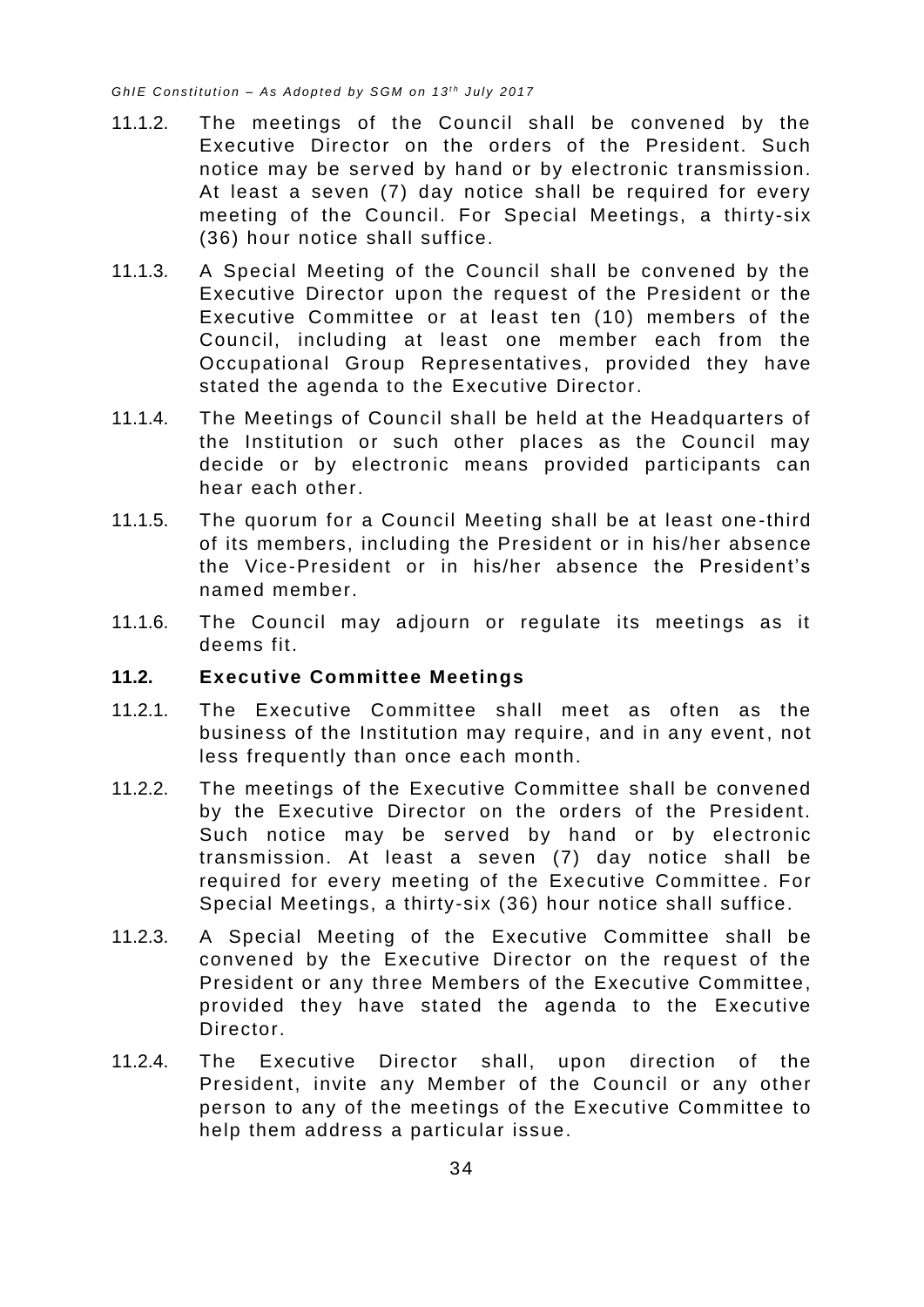- 11.2.5. The Meetings of the Executive Committee shall be held at the Headquarters of the Institution or such other places as the Executive Committee may decide or by electronic means provided participants can hear each other.
- 11.2.6. The quorum for an Executive Committee Meeting shall be at least four (4) members, including the President or in his/her absence the Vice-President or in his/her absence the President's named member.
- 11.2.7. The Executive Committee may adjourn or regulate its meetings as it deems fit.

# <span id="page-39-0"></span>**Article 12: Organization of the Branch**

#### <span id="page-39-1"></span>**12.1. The Branch Executive Committee**

- 12.1.1. There shall be a Branch Executive Committee established for each Branch of the Institution.
- 12.1.2. The Branch Executive Committee shall have the following Branch Officers:
	- (a) A Branch Chairperson;
	- (b) A Branch Vice-Chairperson;
	- (c) A Branch Secretary;
	- (d) A Branch Organizer;
	- (e) A Branch Treasurer; and
	- (f) Four Branch Occupational Group Representatives.

#### <span id="page-39-2"></span>**12.2. Election of Branch Officers**

- 12.2.1. Election of Branch Officers shall be in accordance with the general provision for elections of the Institution in Article [10.5.](#page-34-0)
- 12.2.2. Each candidate to be nominated for election to membership of the Branch Executive Committee shall be:
	- (a) A Full Member of Good Standing, registered in the Branch; and
	- (b) Must have been active in the activities of the Branch.
- 12.2.3. The Council shall appoint an Electoral Officer for the election, who will be responsible for the nomination, election and declaration of the results. The declaration of the results shall take place at a Branch Annual General Meeting.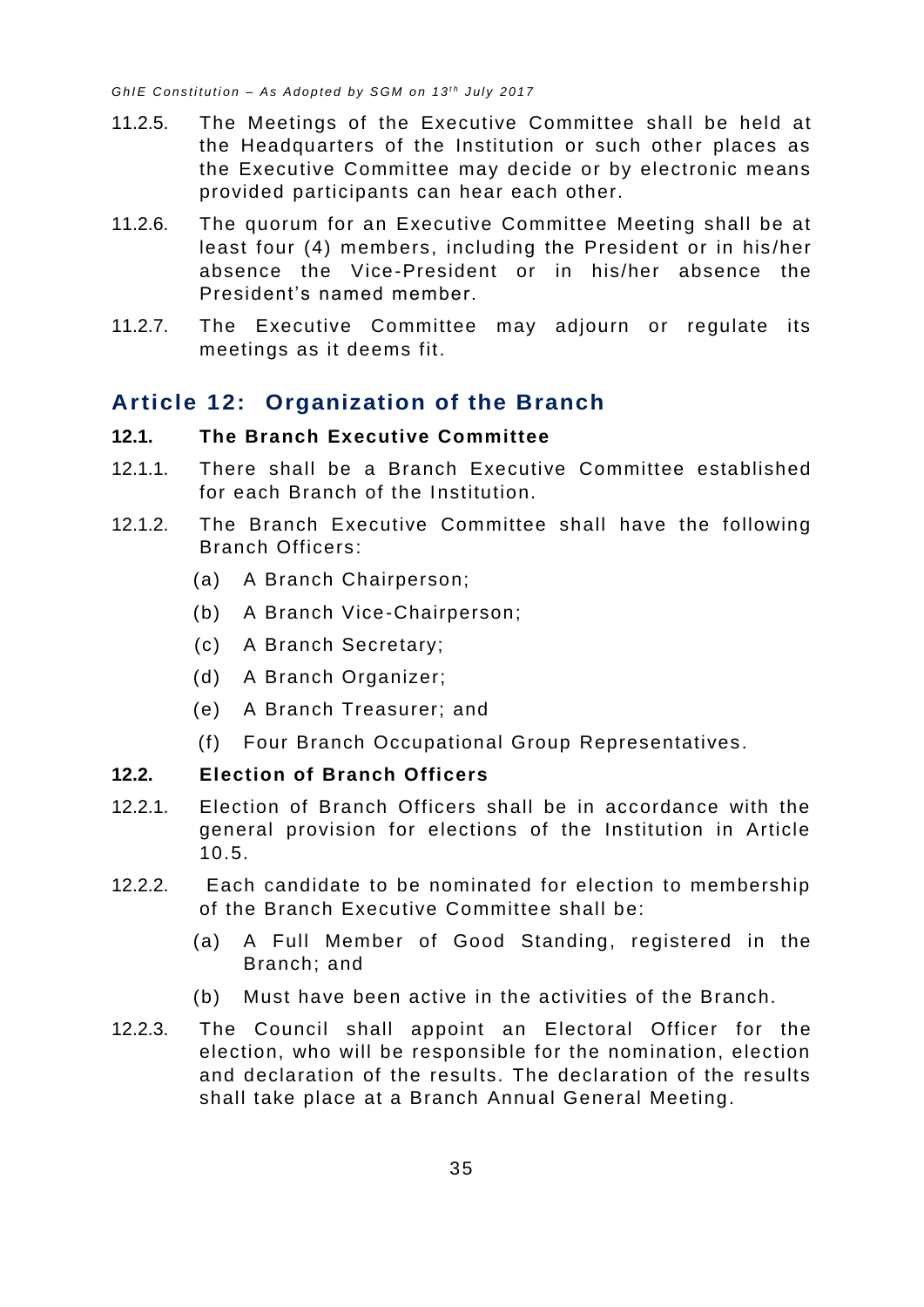- 12.2.4. The eligible voters for the elections shall be Full Members of Good Standing registered in the Branch .
- 12.2.5. The Branch Chairperson and the Branch Vice-Chairperson must both be Fellows or Senior Professional Engineers. The conditions for their nomination and election are as follows:
	- (a) Must be nominated by a Fellow or a Senior Professional Engineer;
	- (b) The nominations must each be supported by one Full Member registered in the Branch, from each of the Occupational Groups; and
	- (c) All Full Members of the Branch are eligible to vote.
- 12.2.6. The Branch Secretary, Branch Organizer and Branch Treasurer must be Full Members registered in the Branch. The conditions for their nomination and election are as follows:
	- (a) Must be nominated by a Full Member registered in the Branch;
	- (b) Their nominations must each be supported by one Full Member registered in the Branch, from each of the Occupational Groups; and
	- (c) All Full Members of the Branch are eligible to vote.
- 12.2.7. One Branch Occupational Group Representative shall be elected from among the Full Members of each Occupational Group registered in the Branch. The conditions for their nomination and election are as follows:
	- (a) Must be nominated by one Full Member of the respective Occupational Group registered in the Branch and seconded by another; and
	- (b) Only Full Members of the respective Occupational Groups registered in the Branch are eligible to vote for a candidate to represent their Occupational Group.
- 12.2.8. The Executive Director shall be notified at all stages of conducting a Branch Election and shall duly publish the names of all such Members elected as Branch Officers in the relevant publications of the Institution.
- 12.2.9. Other modalities for the elections shall be specified in the Bye-Laws.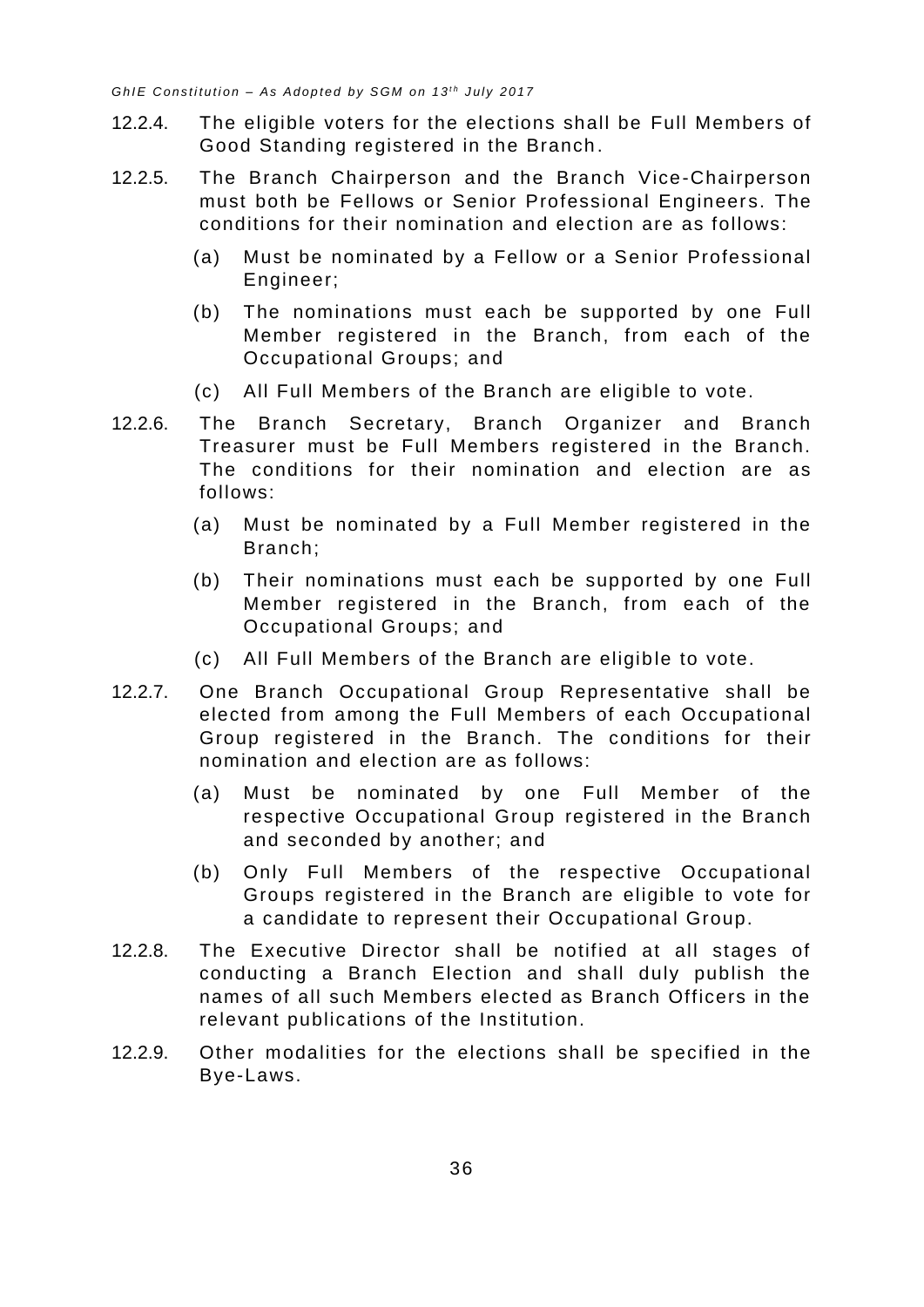#### <span id="page-41-0"></span>**12.3. Tenure of Office of Branch Officers**

12.3.1. The tenure of office for all members of the Branch Executive Committee shall be two years with unlimited option for re election.

#### <span id="page-41-1"></span>**12.4. Vacancy in the Branch Executive Committee**

- 12.4.1. The Branch Officer's position shall, ipso facto, be vacated if the incumbent:
	- (a) Becomes incapacitated, bankrupt or incarcerated; or
	- (b) By notice, in writing to the Branch, resigns his/her office; or
	- (c) Ceases to be a Member of the Occupational Group, that he/she represents; or
	- (d) Ceases to be a Member of the Branch; or
	- (e) Is either absent from three (3) consecutive meetings of the Brach Executive Committee; or from more than half of any six (6) consecutive meetings of the Committee, except under the express permission of the Committee .
- 12.4.2. The Branch Executive Committee shall declare the position vacant and announce to all Members the processes for filling the vacancy.
- 12.4.3. A bye-election shall be called if less than half the tenure has been served. Otherwise the Branch Executive Committee, in consultation with the relevant Occupational Group where applicable, shall appoint a qualified Member in acting capacity for the remainder of the tenure.
- 12.4.4. The Executive Director shall be notified at all stages of filling such vacancies. The Executive Director shall duly publish the names of all such Members elected to fill vacancies in the relevant publications of the Institution .

#### <span id="page-41-2"></span>**12.5. Responsibility of the Branch Executive Committee**

- 12.5.1. The Branch Executive Committee shall be responsible for organizing and managing all activities of the Branch, including:
	- (a) The Branch General Meetings;
	- (b) All Ordinary Meetings of the Branch;
	- (c) Liaising with Council and the national secretariat;
	- (d) Keeping all ordinary and financial records of the Branch;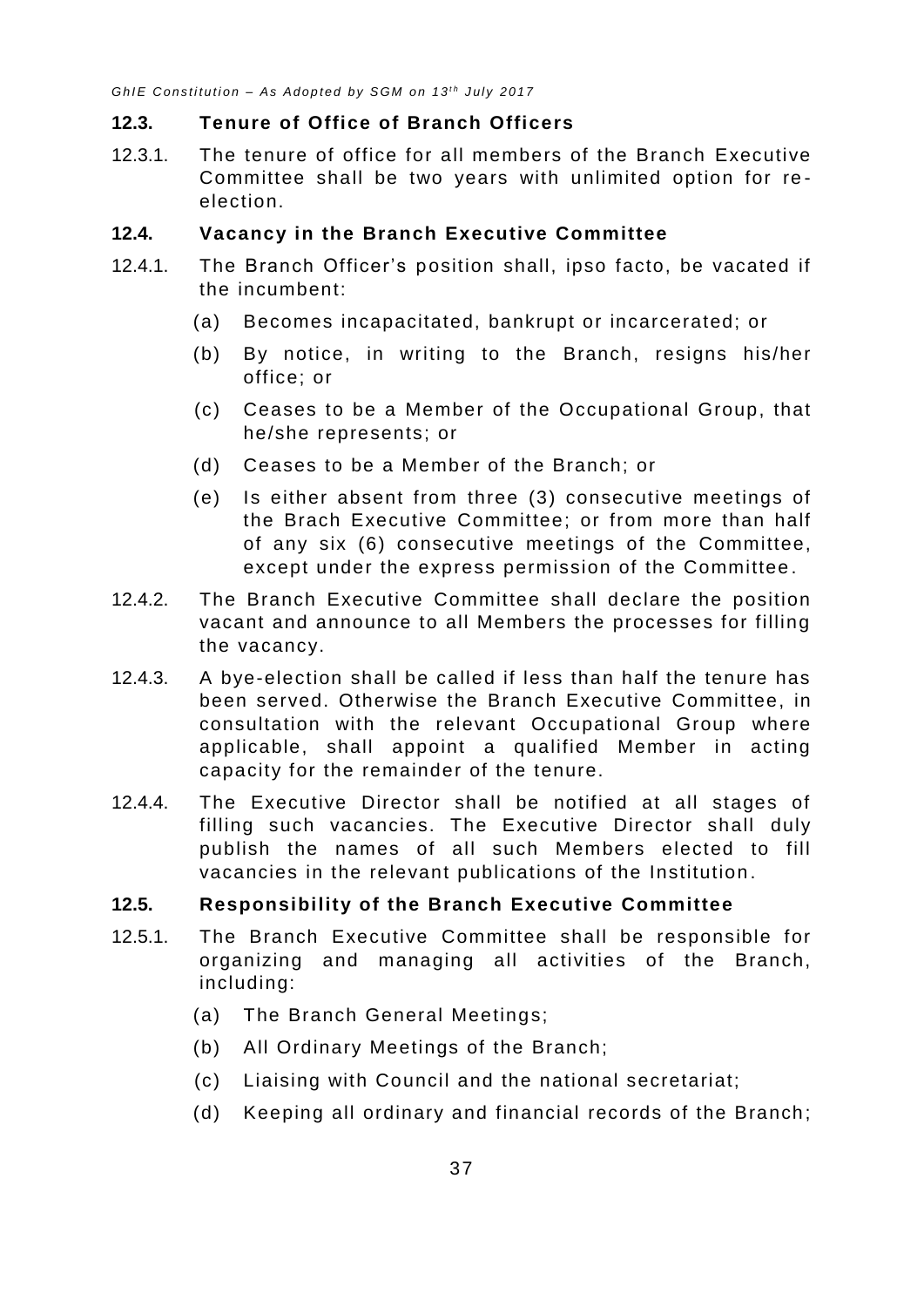- (e) Preparation of annual budget and financial statement of the Branch;
- (f) Preparation of the annual report of the Branch ;
- (g) Providing direct support to all Student Chapters in the Branch;
- (h) Recognizing Chapters formed under the Branch and facilitating their participation in Branch Meetings, including the use of electronic means;
- (i) Seeking the welfare of Members in the Branch; and
- (j) Undertaking any other activity that promotes the study and practice of engineering.
- 12.5.2. The responsibility for each Branch Officer is as follows:
	- (a) The Branch Chairperson shall represent the Branch on the Council and shall preside over all meetings of the Branch;
	- (b) The Branch Vice-Chairperson shall assist the Branch Chairperson in his/her duties and deputize for him/her where necessary;
	- (c) The Branch Secretary shall keep records of all meeting s and correspondence, prepare reports and convene meetings as directed by the Branch Chairperson or as otherwise provided for in this Constitution;
	- (d) The Branch Organizer shall assist the Branch Chairperson and Secretary to organize and facilitate meetings and activities of Branch, ensuring effective dissemination of information and arrangement of logistics;
	- (e) Branch Treasurer shall take charge of all finances of the Branch including preparation of budget, keeping of prudent financial records and preparation of the Annual Branch Statement of Account.
	- (f) The Branch Occupational Group Representatives shall take direct responsibility for Student Chapters of the Branch and provide other services the Committee may require of them from time to time.

#### <span id="page-42-0"></span>**12.6. Branch Executive Committee Meetings**

12.6.1. The Branch Executive Committee shall meet as often as the business of the Institution may require, and in any event, not less frequently than once each quarter.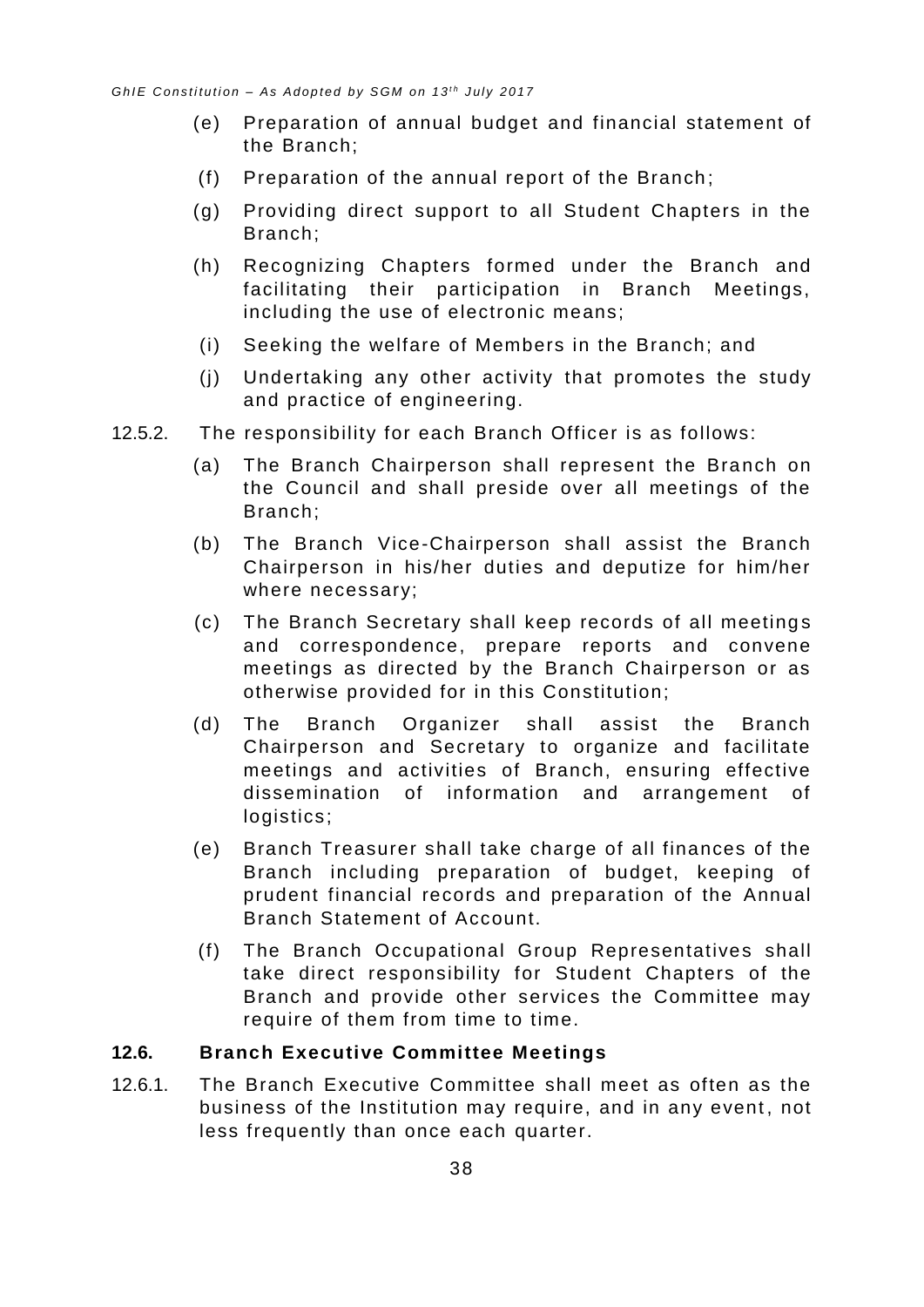- 12.6.2. The meetings shall be convened by the Branch Secretary on the orders of the Branch Chairperson. Such notice may be served by hand or by electronic transmission. At least a seven (7) day notice shall be required for every meeting. For Special Meetings, a thirty-six (36) hour notice shall suffice.
- 12.6.3. A Special Meeting of the Committee shall be convened by the Branch Secretary on the request of the Branch Chairperson or any three Members of the Committee, provided they have stated the agenda to the Branch Secretary.
- 12.6.4. The Meetings of the Committee shall be held at such places as the Committee may decide or by electronic means if participants can hear each other.
- 12.6.5. The quorum for a Branch Executive Committee Meeting shall be at least four (4) Branch Officers, including the Branch Chairperson or in his/her absence the Branch Vice-Chairperson or in his/her absence the Branch Chairperson's named Officer.
- 12.6.6. The Committee may adjourn or regulate its meetings as it deems fit.

# <span id="page-43-0"></span>**Article 13: Committees of Council**

#### <span id="page-43-1"></span>**13.1. Nature and Workings of the Committees**

- 13.1.1. The Council shall establish Standing Committees as well as Special Committees as the Council may decide from time to time in furtherance of its business.
- 13.1.2. The Council shall appoint the Chairpersons and members of all Committees on the advice of the Executive Committee.

#### <span id="page-43-2"></span>**13.2. Standing Committees of Council**

- 13.2.1. The Council shall constitute the following Standing Committees:
	- (a) Finance Committee;
	- (b) Membership Committee;
	- (c) Education and Training Committee;
	- (d) Professional Practice and Ethics Committee;
	- (e) Publications Committee;
	- (f) Welfare Committee; and
	- (g) Conferences and Programs Committee.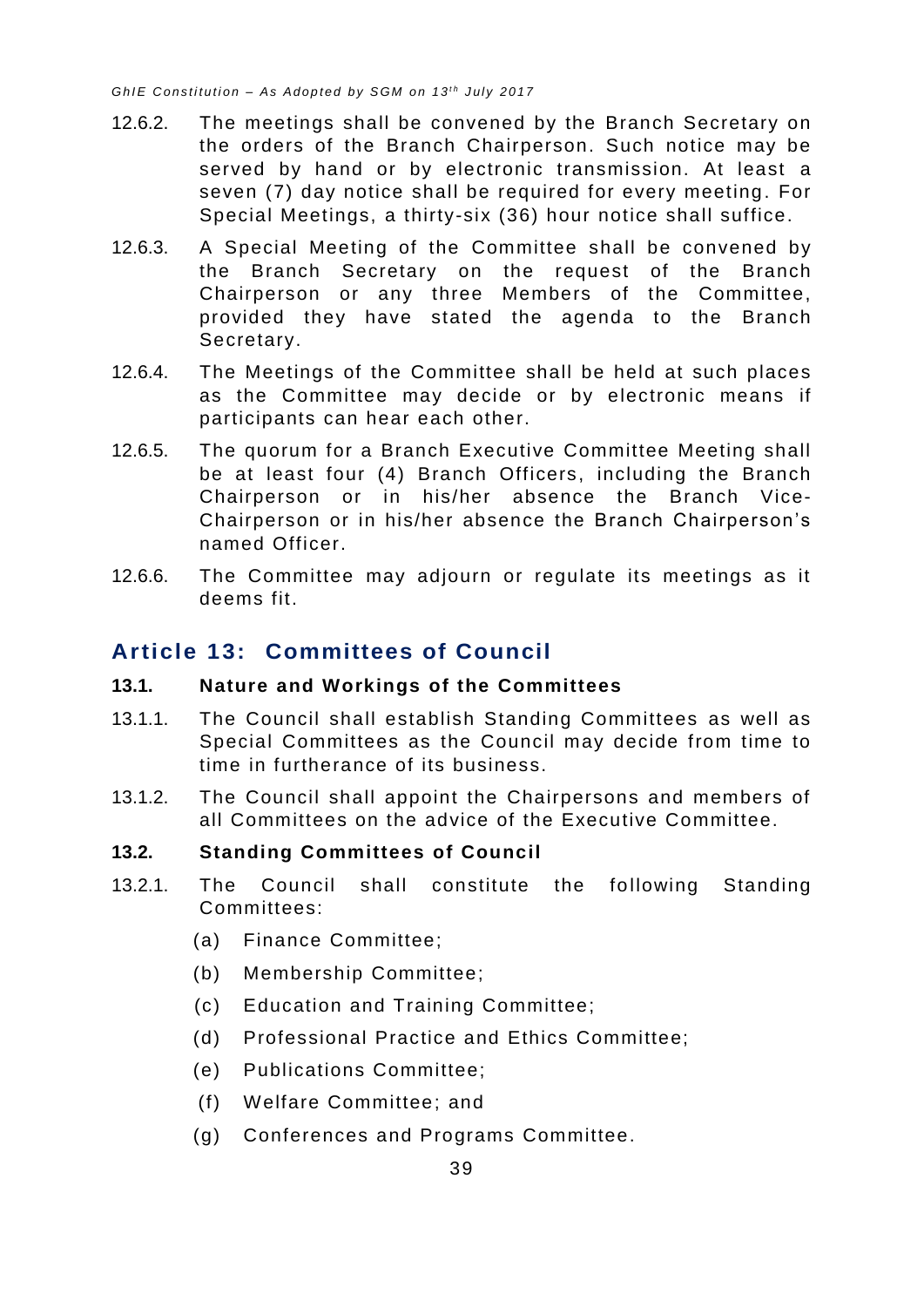- 13.2.2. The Responsibility of the Standing Committees shall be provided for in the Bye-Laws.
- 13.2.3. Preferably, the Chairpersons of the Standing Committees should be selected from among the Council members. Where the Chairperson is selected from outside the Council then he/she shall be co-opted to serve as a non-voting member on Council.
- 13.2.4. The Chairperson of the Finance Committee shall be designated as the Honorable Treasurer of the Institution and preferably should be selected among the Executive Committee members. Where the Honorary Treasurer is selected from outside the Executive Committee, he/she shall be co-opted into the Executive Committee.
- 13.2.5. The membership of each Standing Committee shall be provided for in the Bye-Law, but it shall include at least one Full Member from two of the Occupational Groups. A Standing Committee may co-opt other Members and form sub-committees in discharge of its mandate as it deems fit.
- 13.2.6. A Standing Committees shall meet as often as the business of the Committee may require, and in any event, not less frequently than once each quarter.
- 13.2.7. A standing Committee is expected to provide a report to Council at its meetings as frequently as it may be required, and in any event, not less frequently than once each quarter.
- 13.2.8. The Executive Director shall facilitate, providing secretarial and logistical support for all meetings and activities of the Committees and ensuring that adequate records are maintained at the Secretariat.
- 13.2.9. Additional Standing Committees may be established by provisions in the Bye-Laws if so required.

#### <span id="page-44-0"></span>**13.3. Special Committees of Council**

- 13.3.1. The Council may also establish Ad-hoc Committees as it may from time to time determine to be in the interest of the Institution. An Ad-hoc Committee shall be charged to carry out a specified task or tasks, and is discharged automatically upon presentation of its final report.
- 13.3.2. The Council may also establish a Past Presidents' Advisory Forum.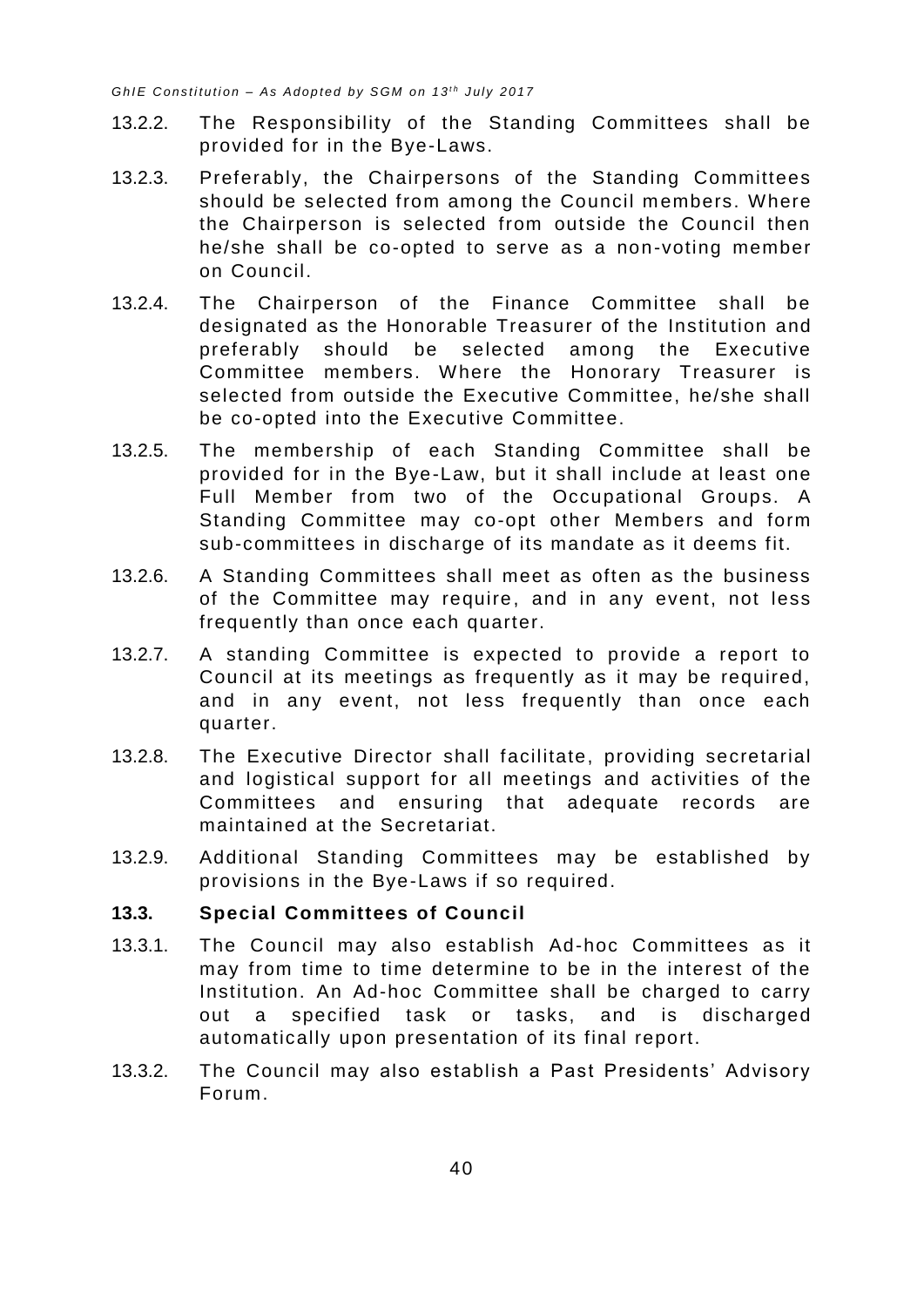# <span id="page-45-0"></span>**Article 14: Meetings of the Institution**

#### <span id="page-45-1"></span>**14.1. Types of Meetings**

- 14.1.1. The Institution shall have two types of meetings as follows:
	- (a) General Meetings; and
	- (b) Ordinary Meetings.

#### <span id="page-45-2"></span>**14.2. General Meetings**

- 14.2.1. The General Meeting is the highest decision-making body of the Institution and the Branch General Meeting is the highest decision making body at the Branch level. The General Meetings of the Institution are :
	- (a) Annual General Meeting;
	- (b) Special General Meeting;
	- (c) Branch Annual General Meeting; and
	- (d) Branch Special General Meeting
- 14.2.2. The Annual General Meeting and Special General Meeting of the Institution shall be held at such places and at such times as the Council may determine. All Members of Good Standing shall be invited but it is only Full Members who shall have the right to vote at the General Meeting.
- 14.2.3. The Branch Annual General Meeting and Branch Special General Meeting of the Institution shall be held at such places and at such times as the Branch Executive Committee may determine. All Members of Good Standing in the Branch shall be invited but it is only Full Members who shall have the right to vote at a Branch General Meeting.

#### <span id="page-45-3"></span>**14.3. Annual General Meeting**

- 14.3.1. The Annual General Meeting, shall be held in March of every year.
- 14.3.2. The business of the Annual General Meeting shall be:
	- (a) To receive and consider the Annual Management Report of the Council;
	- (b) To receive and consider the Annual Financial Report of the Council;
	- (c) To mandate the Council on indicated matters concerning the direction and management of the affairs of the Institution for the coming year;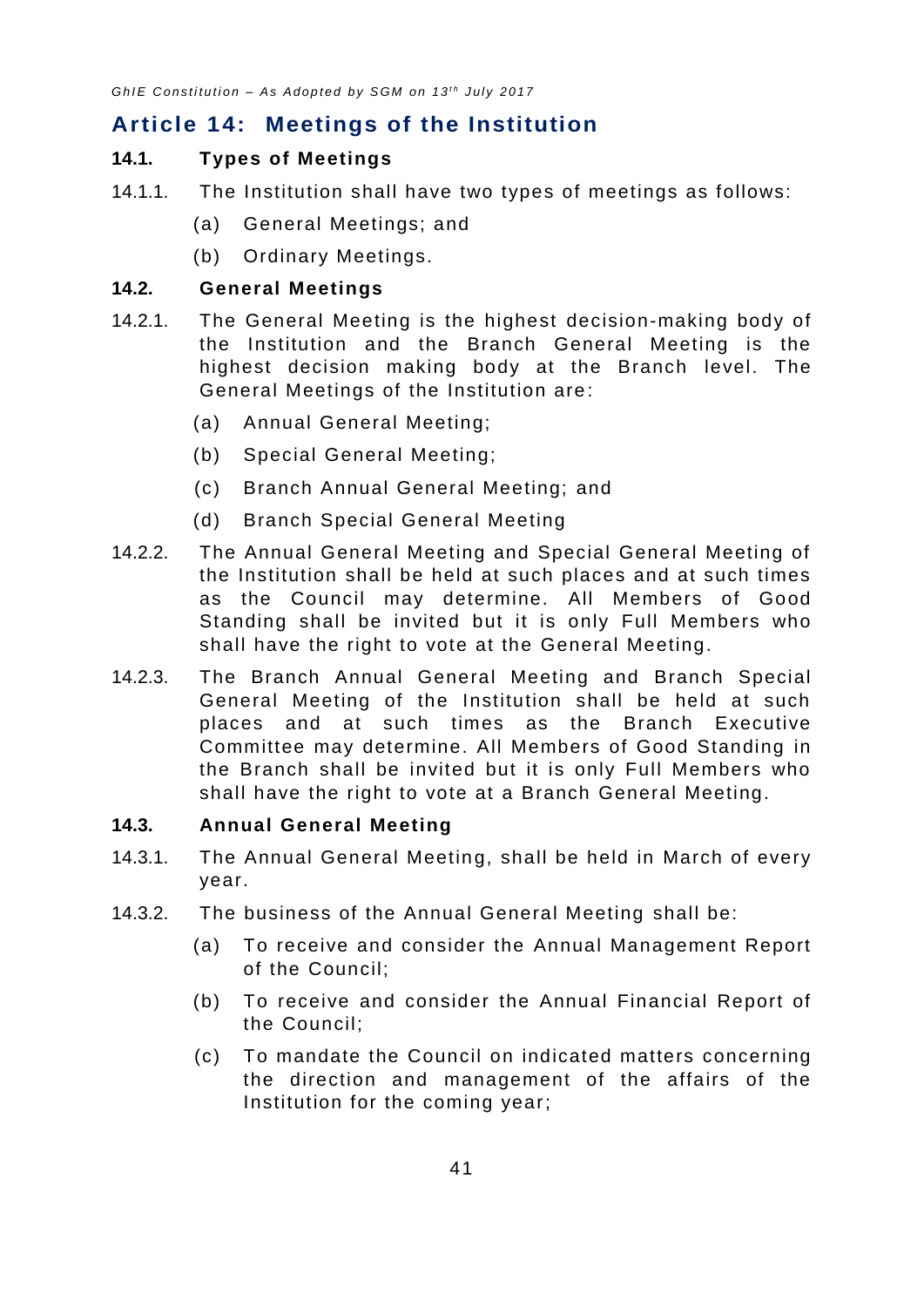- (d) To approve the schedule of Entry Fees, Annual Subscription and Levies of the Institution for the next Financial Year;
- (e) To appoint Auditors for the Institution ;
- (f) To appoint Scrutineers for election onto the Council and to declare the results;
- (g) To transact any other business of which notice in writing shall have been given to the Executive Director at least seven days before the General Meeting; and
- (h) To transact any other business that is admitted by the President or any other person presiding at the time.
- 14.3.3. Other procedures and requirements of the Annual General Meeting shall be provided in the Bye-Laws.

#### <span id="page-46-0"></span>**14.4. Special General Meeting**

- 14.4.1. A Special General Meeting may be called at any time by the Council for any purpose relating to the direction and management of the affairs of the Institution, or for making, revoking, altering or amending any Article of the Constitution.
- 14.4.2. A Special General Meeting may also be called at any time by any forty (40) Full Members of the Institution, at least five (5) of whom shall be from each Occupational Group, by specifying the general nature of the business to be transacted in their request to the Council.
- 14.4.3. At least a thirty (30) day notice shall be required for calling any Special General Meeting.
- 14.4.4. Only the matters advertised in the notice for a Special General Meeting shall be admitted for discussion and decision making.
- 14.4.5. All other provisions of the Annual General Meeting shall apply at a Special General Meeting.

#### <span id="page-46-1"></span>**14.5. Branch Annual General Meeting**

- 14.5.1. The Branch Annual General Meeting shall be held before  $14<sup>th</sup>$  February of the year and in any case, at least forty-two (42) days before the Annual General Meeting of the Institution.
- 14.5.2. The Branch Annual General Meeting shall be convened by the Branch Secretary upon the instructions of the Branch Chairperson.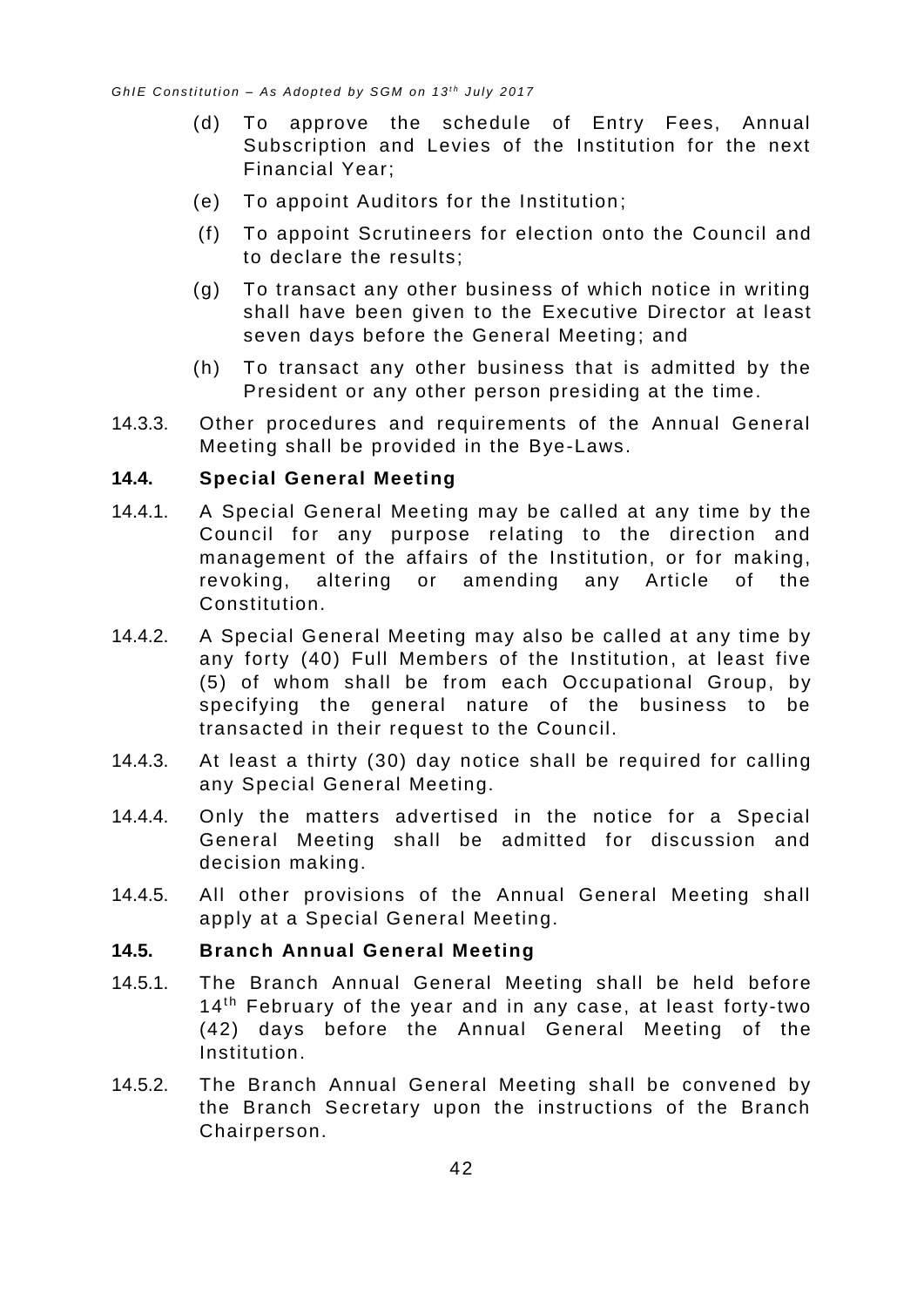- 14.5.3. The Business of the Branch General Meeting shall be:
	- (a) To receive and consider the Annual Report of the Branch Executive Committee;
	- (b) To receive and consider the Annual Financial Report of the Branch;
	- (c) To mandate the Branch Executive Committee to act on any matter concerning the direction and management of the affairs of the Branch;
	- (d) To mandate the Branch Executive Committee to bring before Council or the Annual General Meeting, matters concerning the direction and management of the affairs of the Institution;
	- (e) To arrange for the election of Branch Officers and the declaration of the results;
	- (f) To transact any other business of which notice in writing shall have been given to Branch Chairperson and the Branch Secretary at least seven days before the Branch General Meeting; and
	- (g) To transact any other business that is admitted by the Branch Chairperson or any other person presiding at the time.
- 14.5.4. Other procedures and requirements of the Branch General Meeting shall be provided in the Bye -Laws.

#### <span id="page-47-0"></span>**14.6. Branch Special General Meeting**

- 14.6.1. A Branch Special General Meeting may be called at any time by the Branch Executive Committee for any purpose relating to the direction and management of the affairs of the Branch or the Institution.
- 14.6.2. A Branch Special General Meeting may also be called at any time by any fifteen (15) Full Members of the Institution, at least three (3) of whom shall be from each Occupational Group, by specifying the general nature of the business to be transacted in their request to the Branch Executive Committee.
- 14.6.3. At least a fifteen (15) day notice shall be required for calling any Branch Special General Meeting.
- 14.6.4. Only the matters advertised in the notice for a Branch Special General Meeting shall be admitted for discussion and decision making.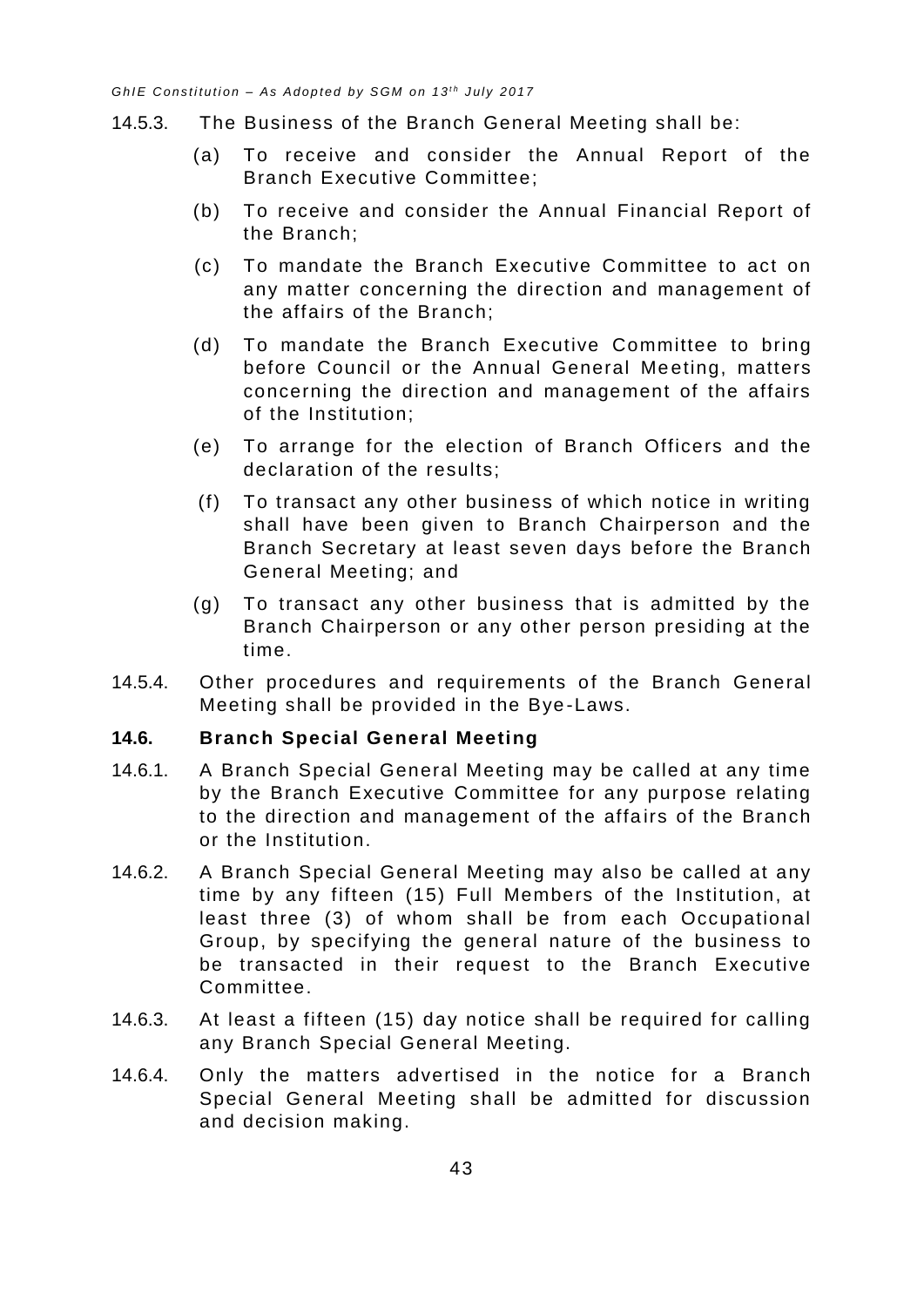14.6.5. All other provisions of the Branch Annual General Meeting shall apply at a Branch Special General Meeting.

#### <span id="page-48-0"></span>**14.7. Ordinary Meetings of the Institution**

- 14.7.1. Ordinary Meetings of the Institution shall be convened for various purposes, including:
	- (a) Branch Meetings;
	- (b) Chapter Meetings;
	- (c) Technical Division Meetings;
	- (d) Technical Sub-Divisional Meetings;
	- (e) Occupational Group Meetings;
	- (f) Meetings of Engineering Service Providers;
	- (g) Meetings of Engineering Educational Units; and
	- (h) Any other meeting of a group of Members in furtherance of the objective of the Institution .
- 14.7.2. Ordinary meetings may be for:
	- (a) Lectures, seminars and discussions of engineering and allied subjects;
	- (b) Visits to works of engineering and other interests ;
	- (c) Discussion of the general good of the Institution;
	- (d) Undertaking activities that promote the social responsibility of the Institution; and
	- (e) Undertake activities that promote the welfare and social integration of Members of the Institution.
- 14.7.3. The Bye-Laws shall make additional provisions for holding Ordinary Meetings.

# <span id="page-48-1"></span>**Article 15: Financial Management**

#### <span id="page-48-2"></span>**15.1. Financial Management System**

- 15.1.1. The Financial Management System for the Institution shall include the following:
	- (a) Annual Budgets;
	- (b) Financial Records and Reports;
	- (c) Earmarked Funds; and
	- (d) Compensation for Services by Members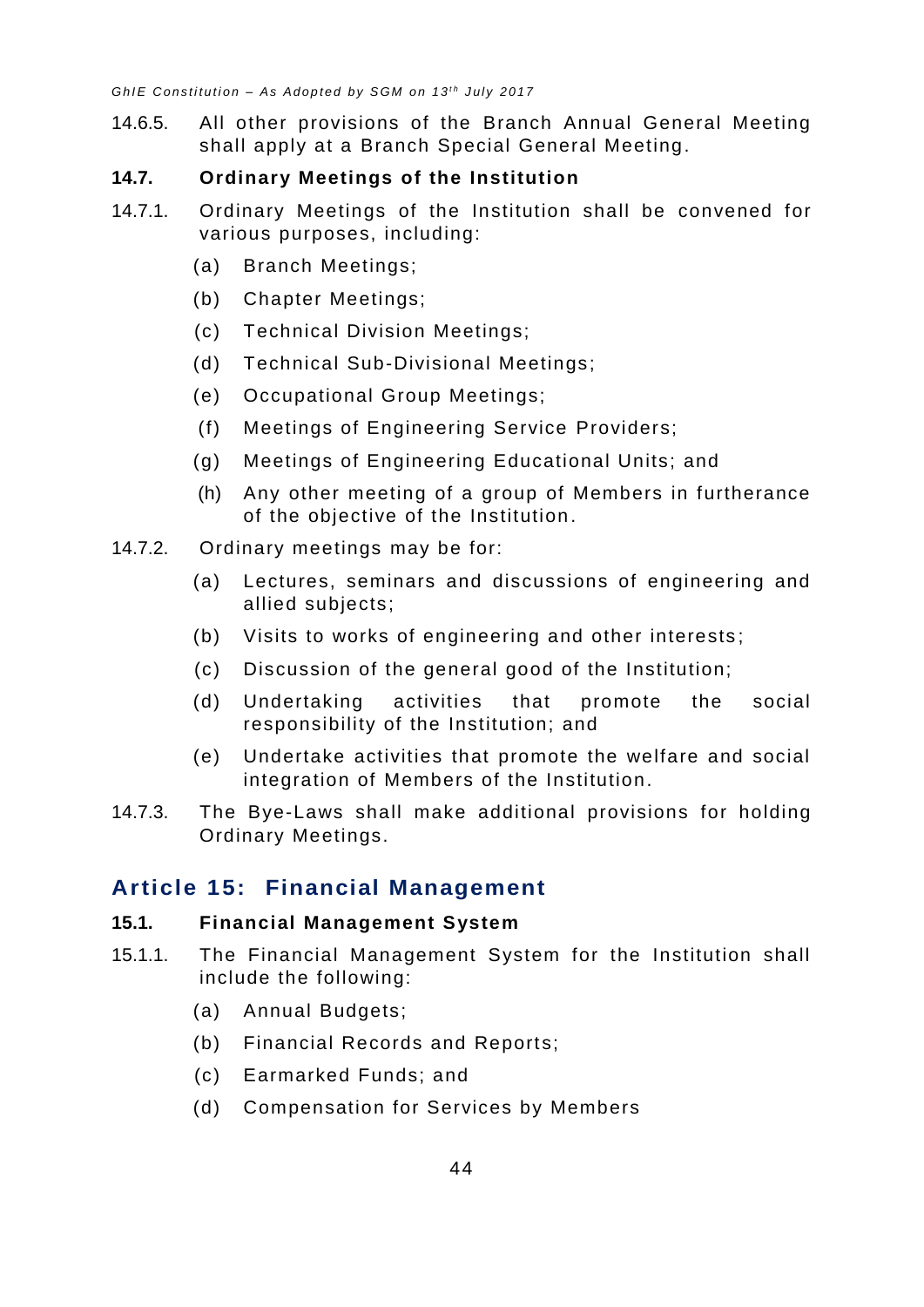- 15.1.2. The financial year of the Institution shall end on the  $31<sup>st</sup>$  day of December in each year, and the Annual Budgets and Annual Financial Reports of the Institution shall be prepared accordingly.
- 15.1.3. All funds of the Institution shall be lodged in appropriate bank accounts of the Institution as approved by Council, except as provided for in the Bye -Laws. Disbursement of such funds shall be controlled by procedures and signatories as provided for in Bye-laws.

#### <span id="page-49-0"></span>**15.2. Annual Budgets**

- 15.2.1. The Executive Director, based on the stated objectives of the Institution as has been prioritized at the time by the Council, shall prepare an Annual Budget for the Institution each subsequent financial year. The budget so prepared shall make provision for the following:
	- (a) Projection of all income for the Institution;
	- (b) Projected operational expenditure of the Institution, including its allocation to the Branches;
	- (c) Projected capital and investment expenditure of the Institution; and
	- (d) Projected expenditure of any earmarked funds of the Institution.
- 15.2.2. The budget so prepared shall be presented to the Finance Committee of the Institution for discussion, The Finance Committee, after prior discussion with the Executive Committee, shall present a report on the budget to Council for its consideration and acceptance.
- 15.2.3. The Proposed Budget shall then be submitted to the Annual General Meeting by the Council for approval.
- 15.2.4. Notwithstanding the provisions here provided, the Council shall approve a provisional budget for activities of the Institution within the first three months of the year, prior to the approval of the Annual Budget by the Annual General Meeting.

#### <span id="page-49-1"></span>**15.3. Financial Records and Reports**

15.3.1. The Council shall cause to be kept proper and sufficient financial records and accounts of all financial transactions of the Institution and Branches, so that the true financial state and condition of the Institution may at all times be exhibited by such records and accounts.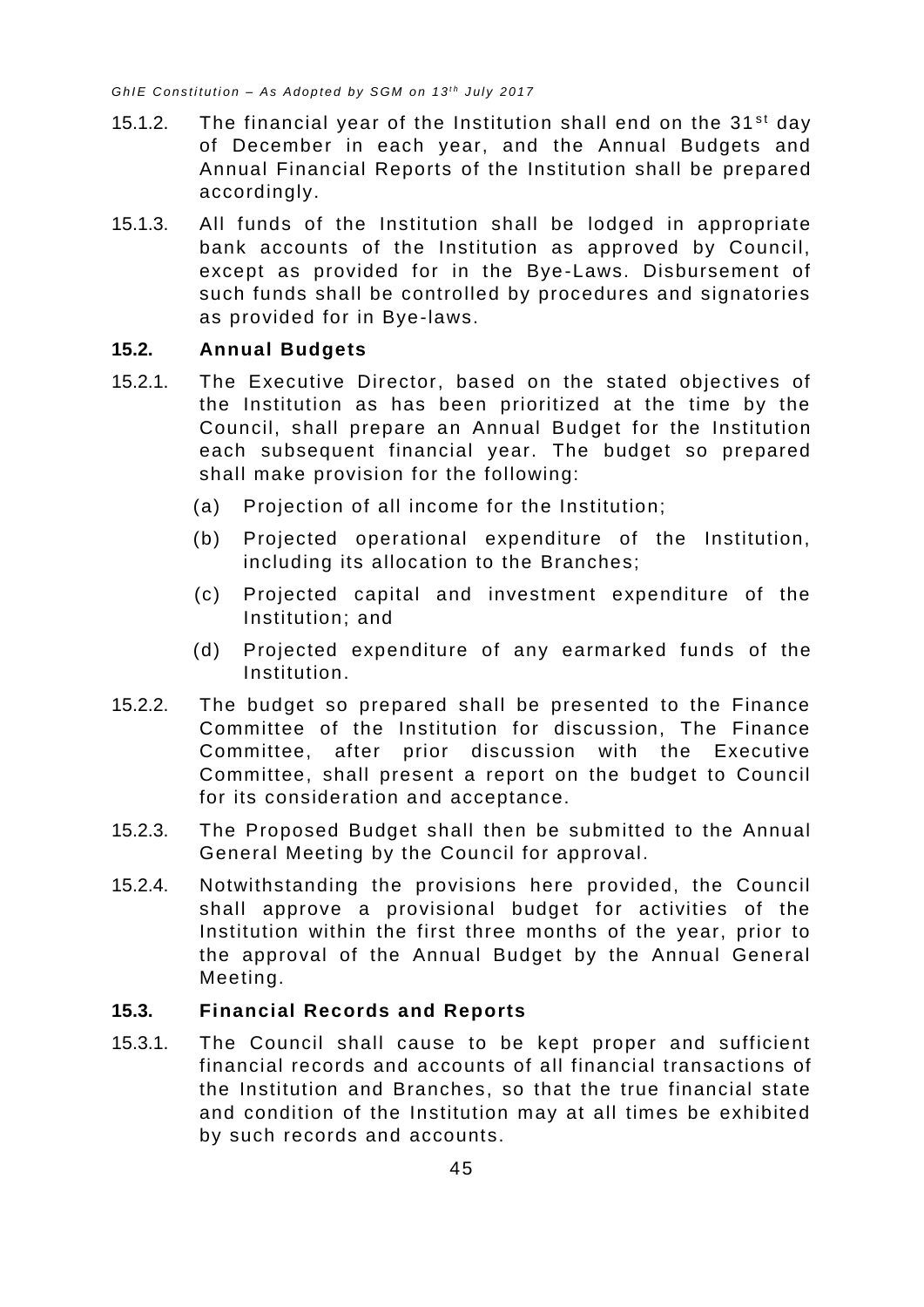- 15.3.2. The Finance Committee shall meet periodically in the year to review the financial performance of the Institution and submit quarterly reports to Council accordingly.
- 15.3.3. The Executive Director shall prepare an Annual Financial Report for the Institution and this shall be discussed by the Finance Committee and approved by the Executive Committee for auditing by the Auditor appointed for that purpose by the Annual General Meeting.
- 15.3.4. The Annual Financial Report, together with the Draft Auditor's Management Report and Audit Report shall be presented to the Council for their prior review and action.
- 15.3.5. The Annual Financial Report and Audit Report shall be laid before the Annual General Meeting of the following year for their approval.
- 15.3.6. The appointment, powers and duties of the Auditor or Auditors shall be regulated as nearly as may be and with the necessary modifications as if the Institution is a company registered in Ghana.
- 15.3.7. Branches shall prepare and submit budgetary inputs for their operations and these shall be approved by the Council and incorporated into the preparation of the Annual Budget of the Institution.
- 15.3.8. The Branches must apply funds they receive to activities approved by the Council and must demonstrate transparency in the management of their finances. The conditions under which a Branch will qualify to receive such funds will be specified in the Bye-Laws.
- 15.3.9. Each Branch shall prepare an annual statement of accounts based on all income and expenditure for the year. These accounts shall be audited by auditors appointed by the Council. The statement and auditor's report shall be presented to:
	- (a) The Executive Director to be incorporated into the Annual Financial Report of the Institution; and
	- (b) The Branch Annual General Meeting for approval by its Members.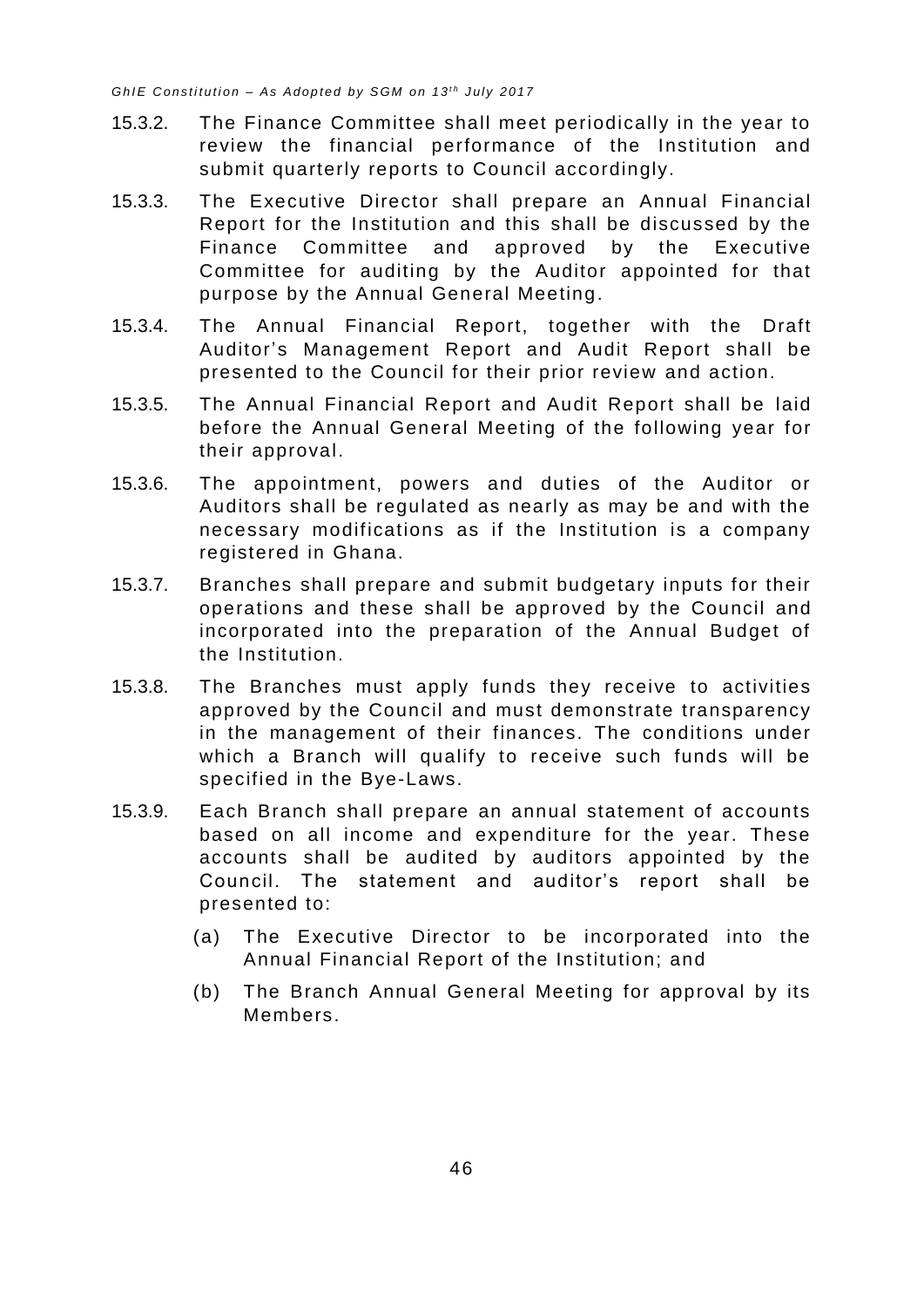#### <span id="page-51-0"></span>**15.4. Earmarked Funds**

- 15.4.1. The following funds shall be set aside from the Annual Subscription and other income received by the Institution as provided for in the Bye-Laws:
	- (a) The Welfare Fund;
	- (b) The Branch Operations Fund; and
	- (c) The Capital and Investment Fund.
- 15.4.2. The activities to be funded from the Welfare fund will be in accordance to Article [3.2.4.](#page-7-0) The details for such activities shall be determined by the Welfare Committee and Approved by Council from time to time.
- 15.4.3. The allocation of the Branch Operations Fund shall be based on provisions in the Bye-Laws and as approved by Council from year to year based on actual needs.
- 15.4.4. The Finance Committee shall make recommendations to Council for their approval on income generating investment from the Capital and Investment Fund from time to time.
- 15.4.5. The Executive Committee may make recommendation to the Council, for their approval, on investment into major capital projects relating to the normal business of the Institution to be funded from the Capital and Investment Fund.

#### <span id="page-51-1"></span>**15.5. Compensation for Services Rendered by Members**

<span id="page-51-2"></span>15.5.1. In general, services rendered by Members in advancing the objective and functions of the Institution shall be on voluntary basis and they shall not receive any compensation for such services, except that costs incurred in the discharge of their responsibilities may be reimbursed. The modalities for the payment of such costs shall be determined by the Executive Committee and approved by Council.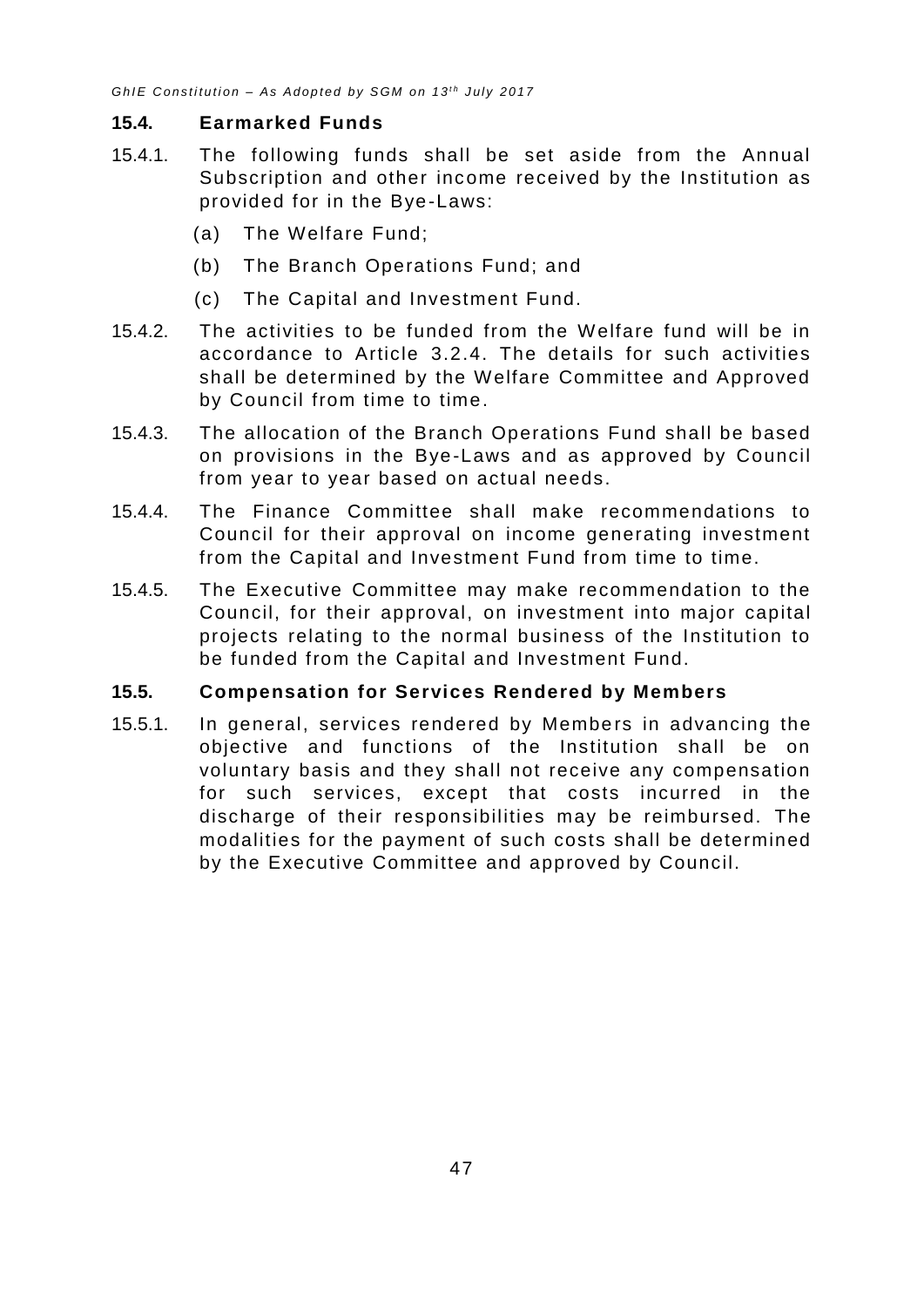- 15.5.2. An honorarium may be paid to the President who is expected to devote a substantial amount of his/her time to the business of the Institution, and to any other Member of the Institution, who it is determined to be devoting a substantial amount of his/her time to the business of the Institution . The quantum of the honorarium and the modalities for determining who is qualified, shall be determined by a threemember committee of Past Presidents, selected by the Past Presidents' Forum upon the request of Council. The committee will make a proposal to Council who will approve same after due consideration. These conditions must be reviewed as often as Council considers necessary but at least once in every three (3) years.
- 15.5.3. Notwithstanding Article [15.5.1](#page-51-2) above the following services, if rendered by Members, may be compensated for through the normal administrative processes for the determ ination of such matters:
	- (a) Services rendered as an employee of the Institution;
	- (b) Services rendered as a vendor, service provider, consultant or contractor of the Institution ;

# <span id="page-52-0"></span>**Article 16: Dispute Resolution**

#### <span id="page-52-1"></span>**16.1. Interpretation of the Constitution**

- 16.1.1. Any dispute concerning this Constitution or the Bye-Laws shall be referred to the Executive Committee for resolution in writing.
- 16.1.2. The decision of the Executive Committee shall be endorsed by two-thirds majority vote of a regular Council Meeting and communicated accordingly to all intere sted parties.
- 16.1.3. Should this decision not become final based on an appeal for review by the interested parties, the Council shall form a committee consisting of two (2) Past Presidents and one (1) Full Member representing each of the Occupational Groups, to review the decision. Their decision shall be final.

# <span id="page-52-2"></span>**Article 17: Bye-Laws**

#### <span id="page-52-3"></span>**17.1. Preparation of the Bye-Laws**

17.1.1. The Institution shall adopt Bye-Laws. The Bye-Laws shall be rules and regulations subsidiary to this Constitution but are equally binding.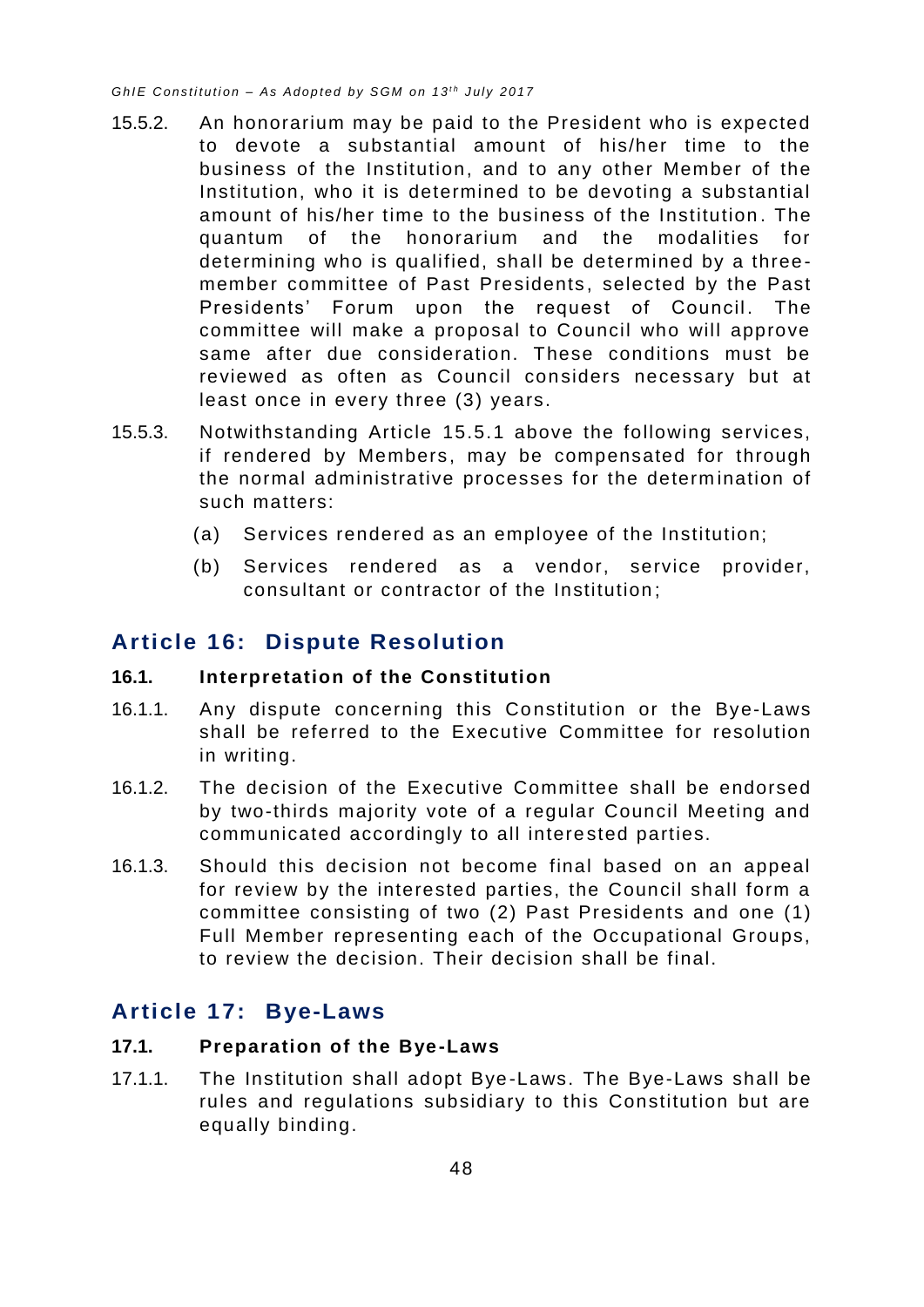17.1.2. The procedure for the preparation and adoption of the Bye-Laws are provided for in Article [20.2](#page-56-3) of the Transitional Provisions.

# <span id="page-53-0"></span>**Article 18: Amendments to the Constitution and Bye-Laws**

#### <span id="page-53-1"></span>**18.1. Amending the Constitution**

- 18.1.1. A proposed amendment to the Constitution shall be initiated by submission to the Executive Director, in writing, by:
	- (a) Not less than fifty (50) members of good standing, including at least five (5) Full Members of each Occupational Group; or
	- (b) Not less than ten (10) Council Members including at least one (1) member from each Occupational Group, or
	- (c) A Constitutional Review Committee set up for that purpose by a majority vote of a regular Council Meeting.
- 18.1.2. The proposal shall be received at least twenty-eight (28) days in advance of the Council meeting at which it shall be discussed.
- 18.1.3. The proposed amendment shall be discussed at the said meeting of Council and accepted for further consideration by a two-thirds majority vote of the Council. Otherwise the amendment is rejected.
- 18.1.4. Upon acceptance, the Council shall refer the proposals to a Constitutional Amendment Committee. The Committee shall scrutinize the wording and the overall implications of the amendment and shall submit its recommendations to Council within 60 days of date of forming the committee.
- 18.1.5. The Amendments shall be discussed and accepted by a two thirds majority vote of the Council for further consideration. Otherwise the amendment is rejected with an option of a onetime review by the Constitutional Amendment Committee which shall be completed within thirty (30) days.
- 18.1.6. The proposed amendment to the Constitution shall then be sent to the Annual General Meeting or a Special General Meeting of the Institution after circulating the agenda for the meeting and the precise written form of the amendment to all members and giving at least 30days notice.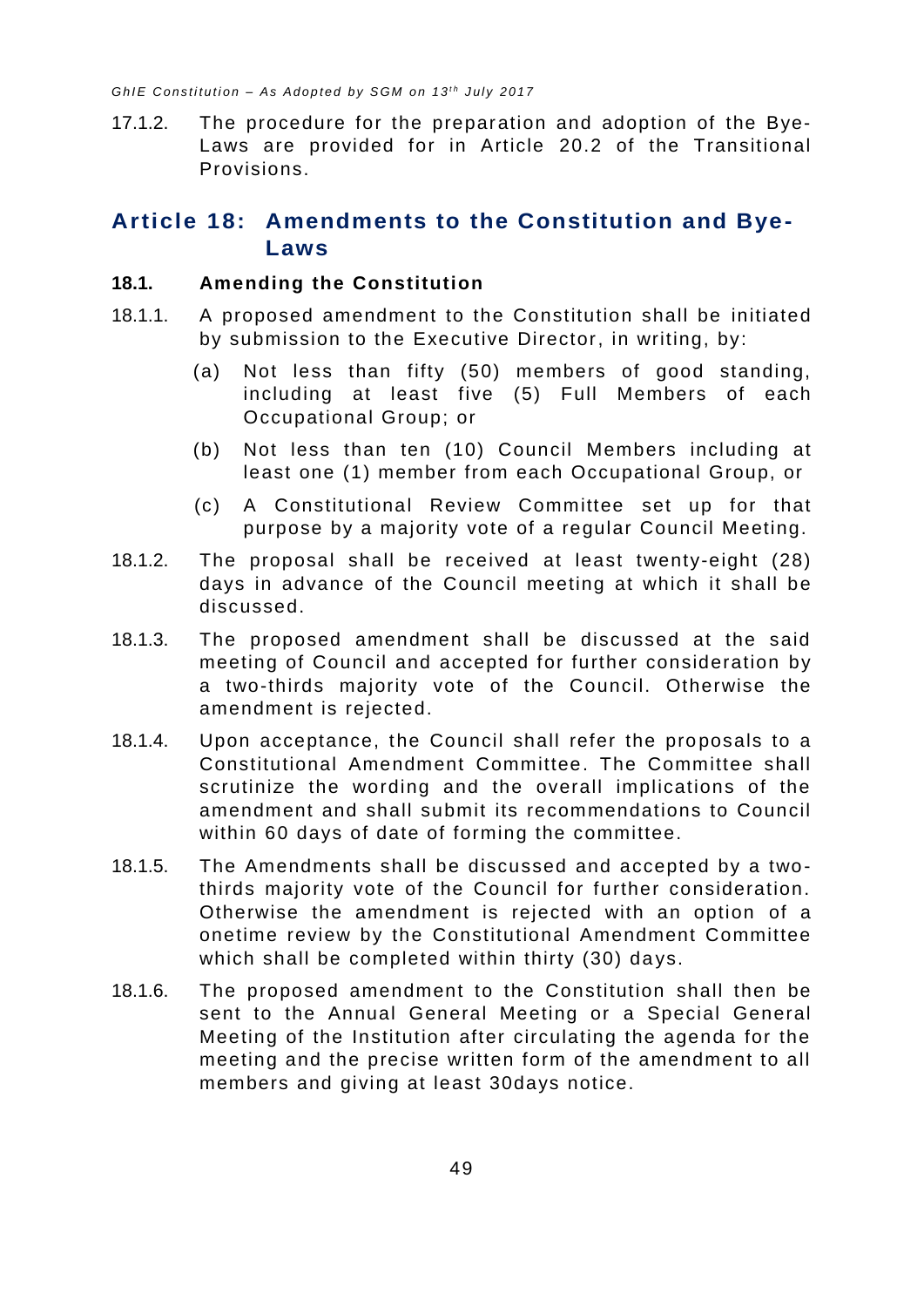- 18.1.7. For the adoption of the amendment to the Constitution, a two- thirds majority vote of valid ballots at the General Meeting shall be affirmative. The amendment shall become effective immediately after the voting results are anno unced.
- 18.1.8. The Executive Director is obliged to inform all the proposers of the Constitutional Amendment of each stage of the review process giving them an opportunity to provide further input into the review process.

#### <span id="page-54-0"></span>**18.2. Amending the Bye-Laws**

- 18.2.1. A proposed amendment to the Bye-laws shall be initiated by submission to the Executive Director, in writing, by:
	- (a) Not less than twenty (20) Full Members of Good Standing, including at least two (2) members from each Occupational Group; or
	- (b) Not less than five (5) Council Members including at least one (1) member from each Occupational Group, or
	- (c) A Bye-Laws Amendment Committee set up for that purpose by a majority vote of a regular Council Meeting.
- 18.2.2. The proposal shall be received at least fourteen (14) days in advance of the Council meeting at which it shall be discussed.
- 18.2.3. The proposed amendment shall be discussed at the said meeting of Council and accepted or accepted for further consideration by a two-thirds vote of the Council. Otherwise the amendment is rejected with an option of a onetime review.
- 18.2.4. In case the proposed amendment is accepted for further consideration, the Council shall set up a Bye -Laws Amendment Committee which shall review the proposal and report back to the Council within thirty (30) days.
- 18.2.5. The Executive Director shall publish the proposed amendment accepted by two thirds majority of the Council within fourteen (14) days of its acceptance on the official website of the Institution and give a notice to all Members and Registered Entities of Good Standing to submit specific modifications.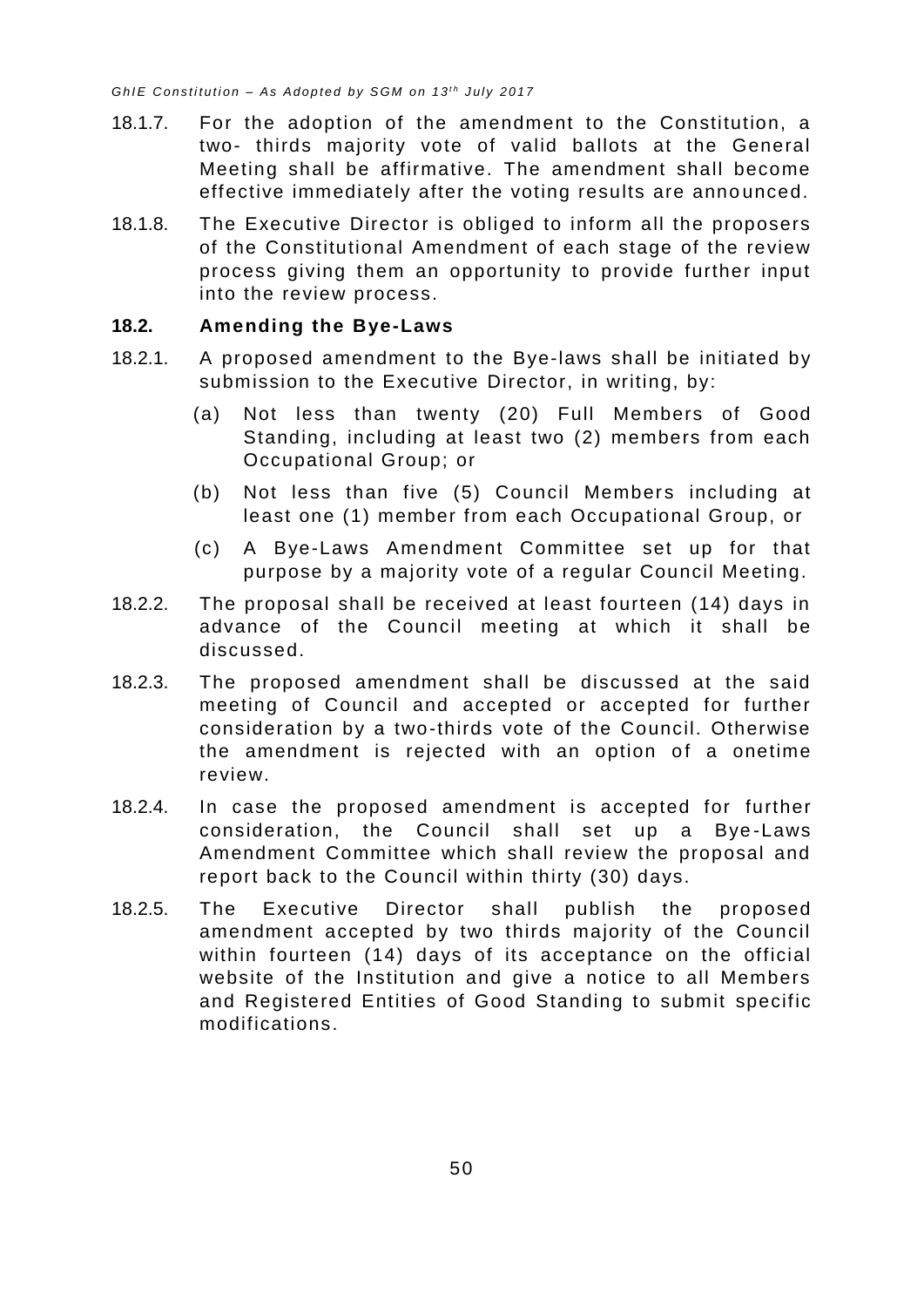- 18.2.6. All Members and Entities of Good Standing may, through notification to the Executive Director, suggest specific modifications to the proposed amendments of the Bye-Laws within thirty days of its publication. The Executive Director is obliged to immediately publish such suggested modifications as a subsidiary notice to the proposed amendments.
- 18.2.7. If no such notice is received within the notification period, then the proposed amendment is automatically adopted and the amendment becomes effective immediately.
- 18.2.8. Where such notices have been received, these will be considered by the Council within 30 days of the expiry of notification period and by a two thirds majority adopt the amendments in its original form or as has been further modified. The amendment becomes effective immediately. Otherwise the amendment is rejected.
- 18.2.9. The Executive Director is obliged to inform all the proposers of the Bye-Laws Amendment of each stage of the review process giving them an opportunity to provide further inp ut into the review process.

# <span id="page-55-0"></span>**Article 19: Miscellaneous Provisions**

#### <span id="page-55-1"></span>**19.1. Co-Operative Agreements and Reciprocal Membership**

19.1.1. The Council may sign Co-operative Agreements with other national and international engineering or engineering -related organizations, provided such co-operative agreements shall enhance the objective of the Institution.

#### <span id="page-55-2"></span>**19.2. Notices**

- 19.2.1. Any notice may be served, or any communication may be sent, on behalf of the Council by the Executive Director or by the Branch Secretary on behalf of Branch Executive Committee, upon or to any Member or Registered Entity either personally or by sending it prepaid registration through the post or by electronic means using phone numbers or emails addressed to such person using the address registered in the books of the Institution.
- 19.2.2. Any notice or communication, if served or sent shall be deemed to have been served or delivered on or before:
	- (a) Twenty-four (24) hours from the time it was officially delivered personally; or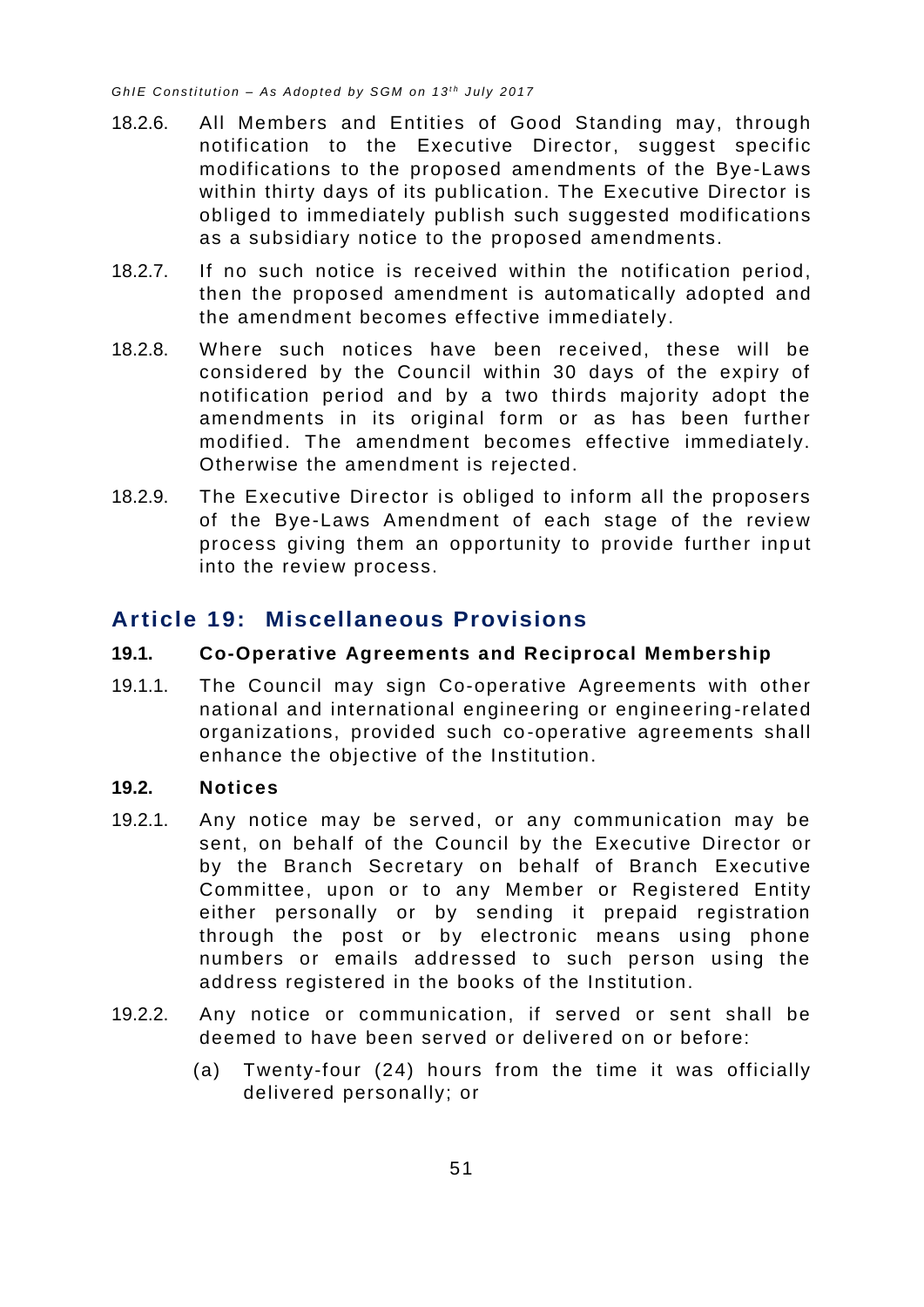- (b) Fourteen (14) days from the date it was officially posted; or
- (c) Twenty-four (24) hours from the time an electronic mail is officially sent.
- 19.2.3. In proving such services or sending, it shall be sufficient to prove that the notice or communication was properly addressed and served or sent.

#### <span id="page-56-0"></span>**19.3. Representation to other Organizations**

- 19.3.1. The Council may appoint representatives to national or international organization for such purposes and with such powers as it may determine. Such representatives shall submit a report to the Council as may be determined by the Council from time to time.
- 19.3.2. Such appointments may be made from Members of the Institution or from such other persons as the Council may select to further the interests and work of the Institution and may be cancelled at any time by the Council.

# <span id="page-56-1"></span>**Article 20: Transitional Provisions**

#### <span id="page-56-2"></span>**20.1. Purpose of Transitional Provisions**

20.1.1. These transitional provisions are intended to provide a smooth transition of operations of the Institution from the day this Constitution is adopted until it comes into full effect.

#### <span id="page-56-3"></span>**20.2. Preparation and Adoption of the Bye-Laws**

- 20.2.1. To meet the requirements of [Article 17:,](#page-52-2) procedures are hereby provided for the preparation and adoption of the Bye - Laws. The Bye-Laws shall be made and adopted within eight (8) calendar months of adoption of this Constitution.
- 20.2.2. A Bye-Laws Committee shall be appointed by the Council at its meeting immediately after the adoption of this Constitution to prepare the Bye-Laws.
- 20.2.3. The Committee shall submit the completed draft of the Bye Laws to the Executive Director within three calendar months of its appointment.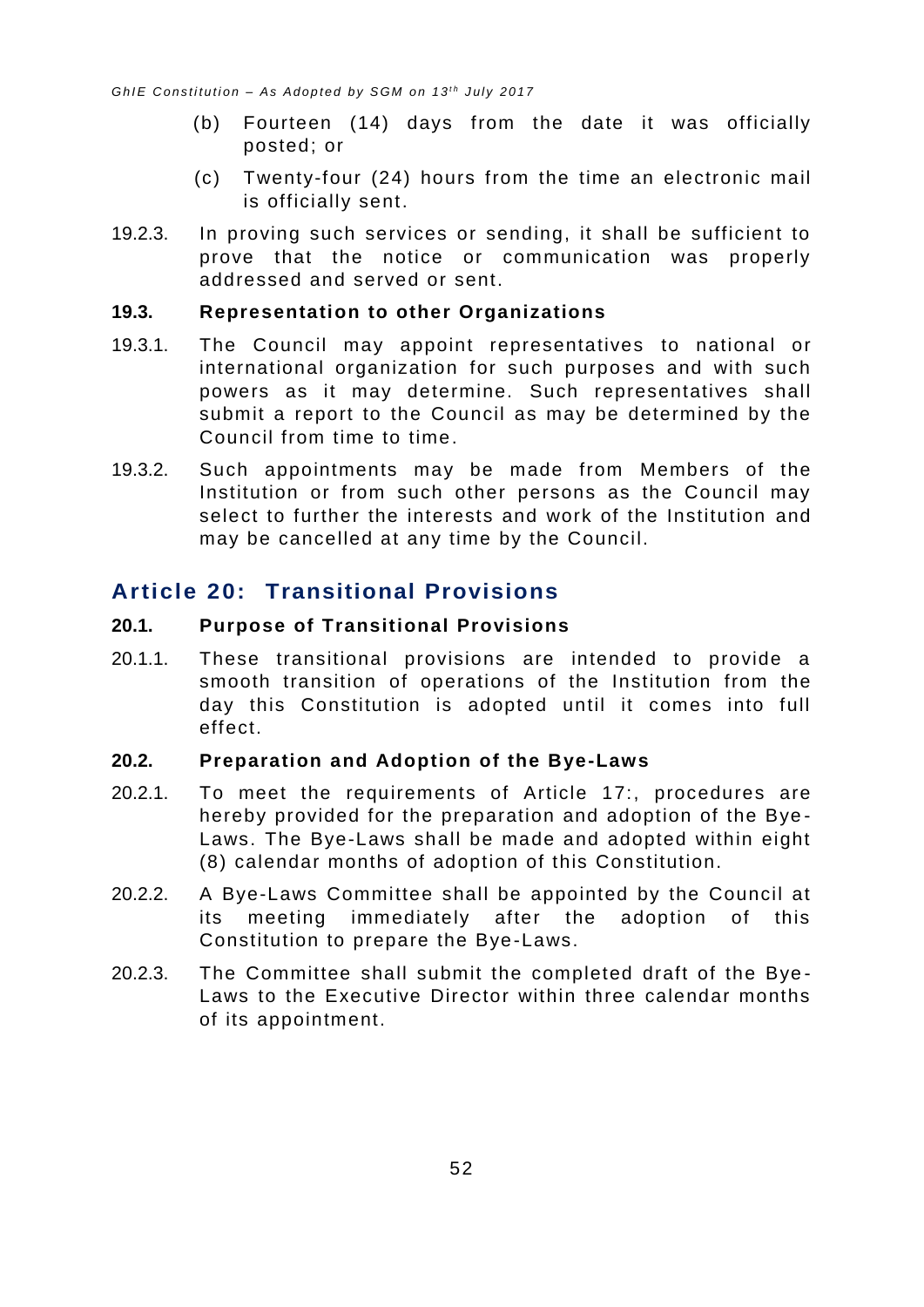- 20.2.4. The Executive Director shall circulate the draft Bye -Laws to all Council Members immediately and give notice for a Council meeting to discuss and approve the Bye -Laws. The said Council meeting shall take place within 30 days of the notice but in not less than 14 days after the said notice.
- 20.2.5. The draft Bye-Laws shall be discussed and accepted by a two-thirds majority vote of the Council for further consideration.
- 20.2.6. The Executive Director shall publish the accepted draft Bye Laws within 14 days of its acceptance on the official website of the Institution and give a notice to all Members of Good Standing to submit specific notices for amendment.
- 20.2.7. All Members of Good Standing may, through notification to the Executive Director, suggest specific amendments to accepted draft Bye-Laws within thirty days of its publication. The Executive Director is obliged to immediately publish such suggested amendments as a subsidiary notice to the accepted draft Bye-Laws.
- 20.2.8. The Bye-Laws Committee shall within two weeks of expiry of the notice to all Members submit a final draft of the Bye - Laws to the Executive Director.
- 20.2.9. The Executive Director shall circulate the final draft Bye Laws to all Council Members immediately and give notice for a Council meeting to discuss and adopt the Bye-Laws. The said Council meeting shall take place within 30 days of the notice but in not less than 14 days after the said notice.
- 20.2.10. The Bye-Laws shall be adopted by a two-thirds majority vote of all members present at the said Council meeting provid ed they form a quorum.

#### <span id="page-57-0"></span>**20.3. Initial Term of Office for Members of Council**

- 20.3.1. To meet the requirement of Article 10.5.1 , the term of office of the following officers shall be one year immediately this Constitution comes into full effect and revert to two years thereafter in accordance with Article [10.7:](#page-36-0)
	- (a) The President;
	- (b) The Immediate Past President;
	- (c) The President-Elect;
	- (d) National Councilor; and
	- (e) Branch Chairpersons.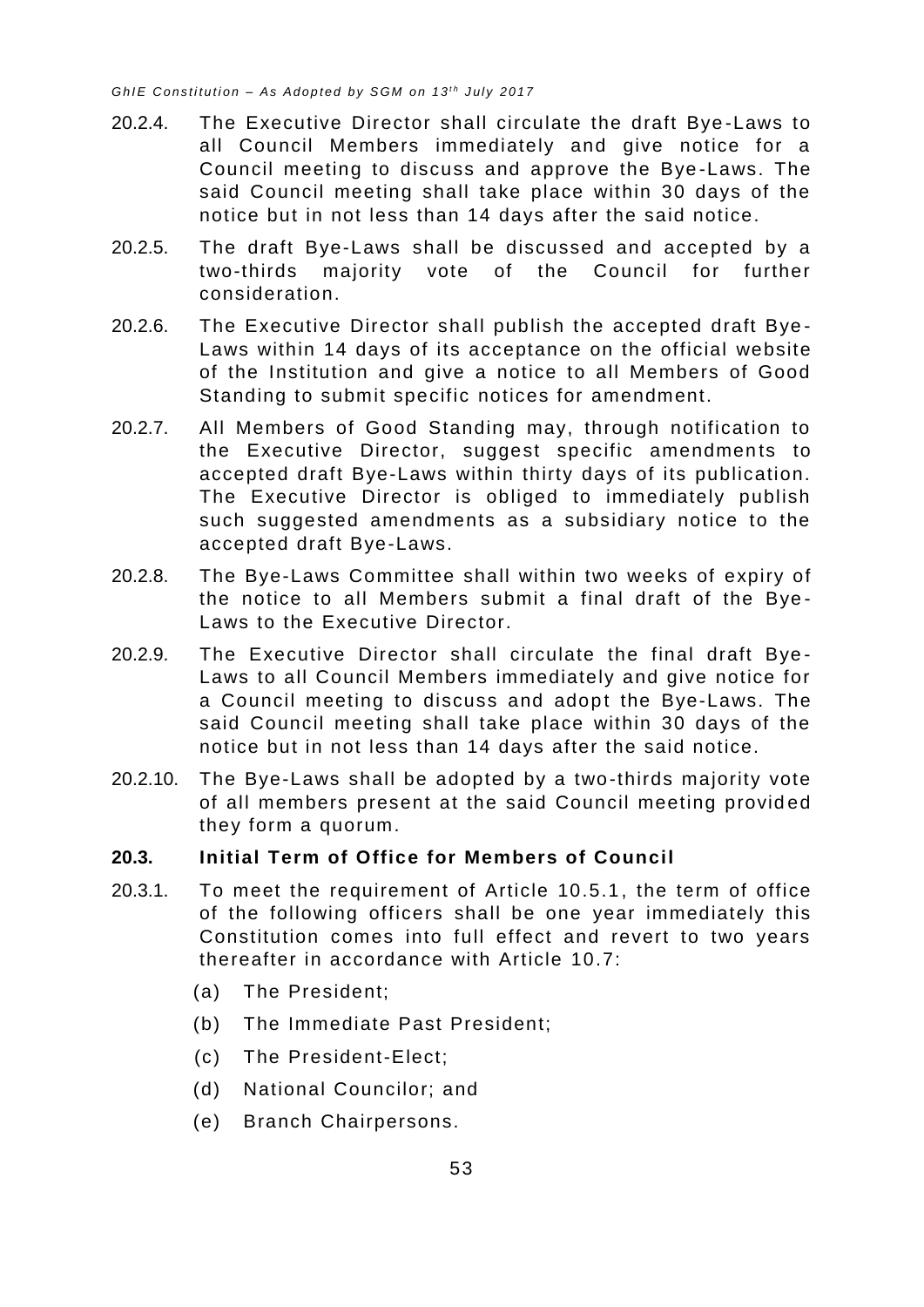#### <span id="page-58-0"></span>**20.4. Status of Members**

- 20.4.1. The status of Members shall automatically convert to an equivalent status as provided for in Article 6 of this Constitution at the time it is adopted, for elections, and shall remain so thereafter as follows:
	- (a) All Fellows shall remain Fellows of the Institution;
	- (b) All Corporate Members who have fifteen (15) years or more professional experience after graduation shall be designated as Senior Professional Engineers.
	- (c) All Members who have less than fifteen (15) years professional experience after graduation shall be designated as Professional Engineers (PE);
	- (d) All Associates who have fifteen (15) years or more professional experience after obtaining their HND shall be designated as Senior Professional Engineering Technologist (SPET);
	- (e) All Associates who have less than fifteen (15) years professional experience after obtaining their HND shall be designated as Professional Engineering Technologists (PET);
	- (f) All Affiliates and Technicians who have fifteen (15) years or more experience after obtaining their technician certificate shall be designated as Senior Engineering Technician (SET);
	- (g) All Affiliates and Technicians who have less than fifteen (15) years professional experience after obtaining their technician certificate shall be designated as Engineering Technician (ET);

#### <span id="page-58-1"></span>**20.5. The Name of the Institution**

- 20.5.1. The Name of the Institution shall remain the "Ghana Institution of Engineers" until the new Constitution comes into full effect on  $1<sup>st</sup>$  April 2018, when the name will change to "Ghana Institution of Engineering" as provided for in Article 2 of this Constitution. The Logo and official seal of the Institution shall then be changed accordingly.
- 20.5.2. Any document bearing the Name "Ghana Institution of Engineers" and all transactions and agreements issued or executed before the coming into full effect of this Constitution shall remain valid as tho ugh it was issued by the Ghana Institution of Engineering.